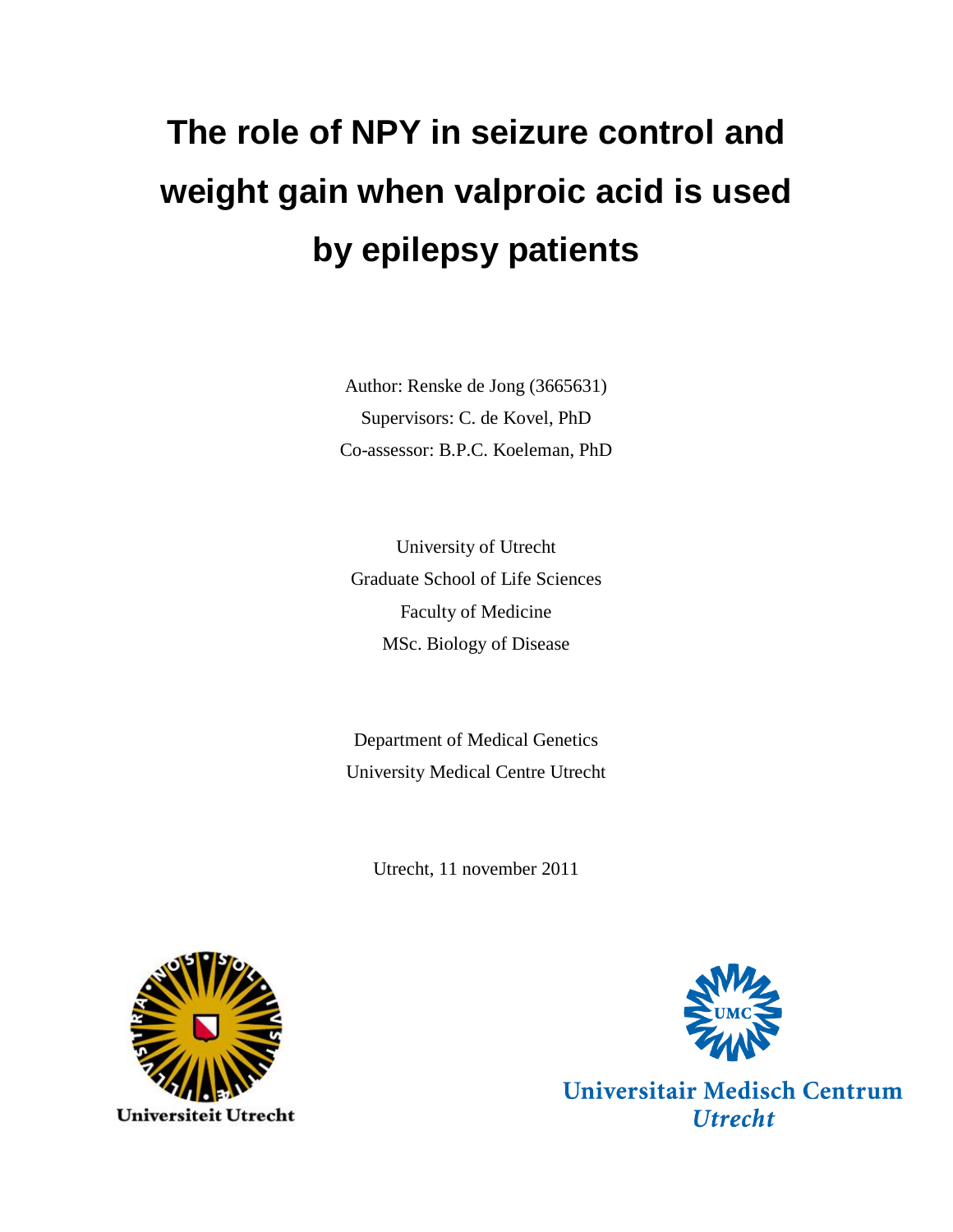# **Table of contents**

<span id="page-1-0"></span>

| The role of NPY in seizure control and weigh gain when valproic acid is used by    |  |
|------------------------------------------------------------------------------------|--|
|                                                                                    |  |
|                                                                                    |  |
|                                                                                    |  |
|                                                                                    |  |
|                                                                                    |  |
|                                                                                    |  |
|                                                                                    |  |
|                                                                                    |  |
|                                                                                    |  |
| 2.7 NPY and NPY receptors seem to play a different role in various brain areas 11  |  |
|                                                                                    |  |
|                                                                                    |  |
|                                                                                    |  |
|                                                                                    |  |
|                                                                                    |  |
| 3.2 NPY overexpression increases appetite and result in weight gain  16            |  |
| 3.3 Y2 and Y4 inhibit the action of NPY and Y1 and Y5 increase appetite  16        |  |
| 3.4 Increased appetite and food intake via NPY is regulated in the hypothalamus 17 |  |
| 3.5 NPY expression is affected by many hormonal and neuronal signals 18            |  |
|                                                                                    |  |
|                                                                                    |  |
|                                                                                    |  |
|                                                                                    |  |
|                                                                                    |  |
| 5. Other mechanisms that could be involved in VPA-induced weight gain.  24         |  |
| 5.1 An increase in leptin levels is most likely a secondary response of VPA  24    |  |
| 5.2. The occurrence of hyperinsulinemia and insulin resistance could be a direct   |  |
|                                                                                    |  |
| 5.3 An effect of VPA on GABA is probably not the only mechanism of action 28       |  |
|                                                                                    |  |
|                                                                                    |  |
|                                                                                    |  |
|                                                                                    |  |
|                                                                                    |  |
|                                                                                    |  |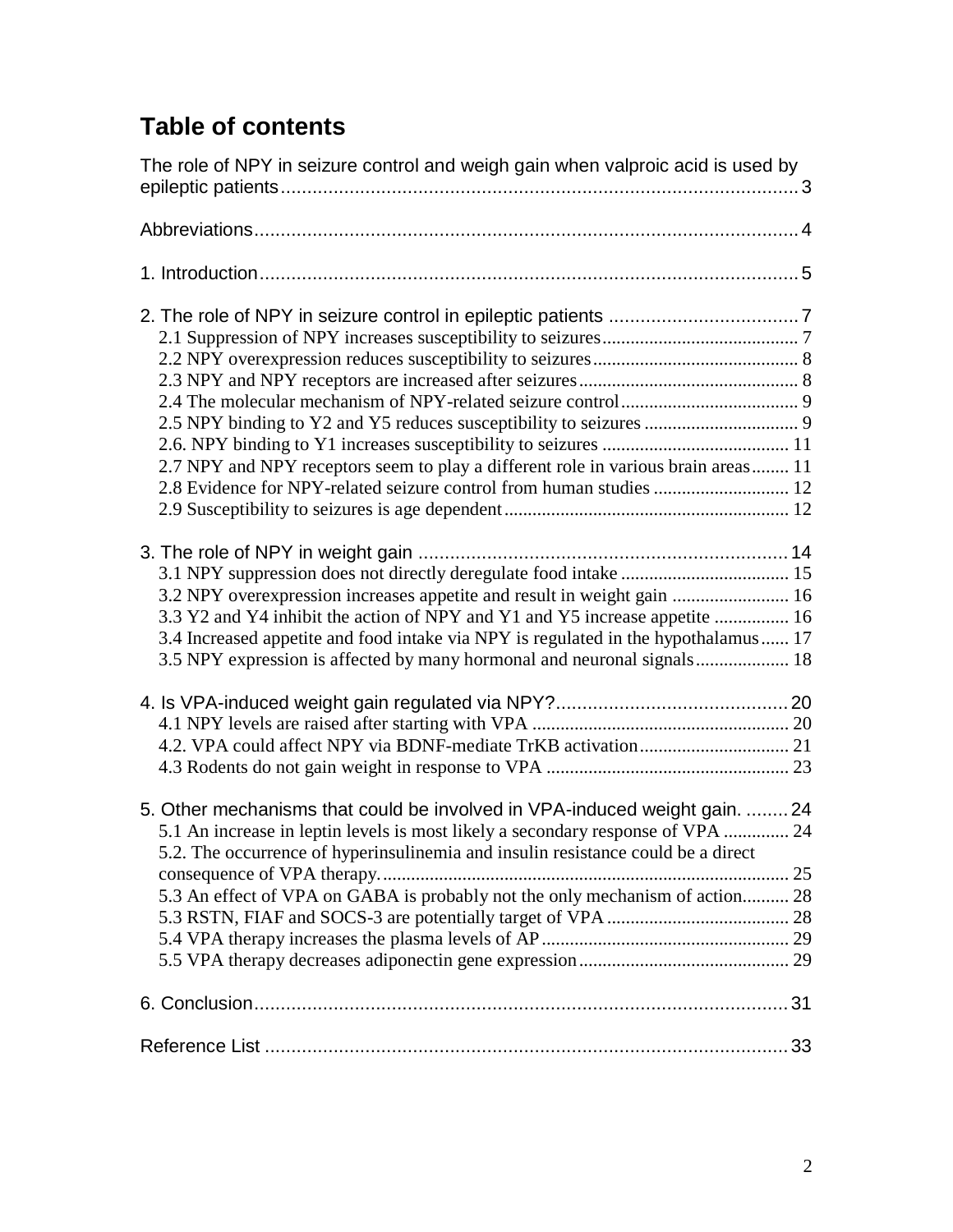# **The role of NPY in seizure control and weigh gain when valproic acid is used by epileptic patients**

**Aims:** That weight gain is one of the concerning side effects of valproic acid (VPA) is confirmed repeatedly in convincing studies. VPA is mainly used by epileptic patients and been available on the market for many years. VPA suppresses susceptibility to seizures. However, the underlying mechanism of it and why it induces weight gain remains unknown. Several hypotheses have been suggested to explain the observed effects of VPA. This thesis focuses on one of these hypotheses, namely the role of neuropeptide Y (NPY) in VPA-induced weight gain. We hypothesized that VPA induce weight gain by increasing the levels of NPY.

**Methods:** Initially, the role of NPY in seizure control is elaborated. Subsequently, the role of NPY in energy homeostasis is described. In the third chapter we attempt to make a link between VPA and NPY. Finally, other possible hypotheses to explain VPA-induced weight gain are discussed.

**Results:** NPY is a neuropeptide that mainly functions in the brain. NPY is involved in seizure control and energy homeostasis. In seizure control NPY reduces susceptibility to seizures. In energy homeostasis it increases appetite and thereby food intake. NPY levels are enhanced after starting with VPA. However, measurements were done several months after starting the VPA-therapy. In addition, the levels of other neuronal peptides and hormones were changed.

**Conclusion:** Because NPY plays a role in both seizure and weight control, NPY is a possible candidate for the link between VPA and weight gain. However, it is difficult to establish if VPA is affecting NPY directly or indirectly. Changes in NPY levels could also be a secondary consequence of VPA therapy and more hypotheses could be mentioned to explain VPA-induced weight gain. Therefore, more research is needed to investigate these hypotheses.

**Keywords:** valproic acid, neuropeptide Y, weight gain, energy metabolism.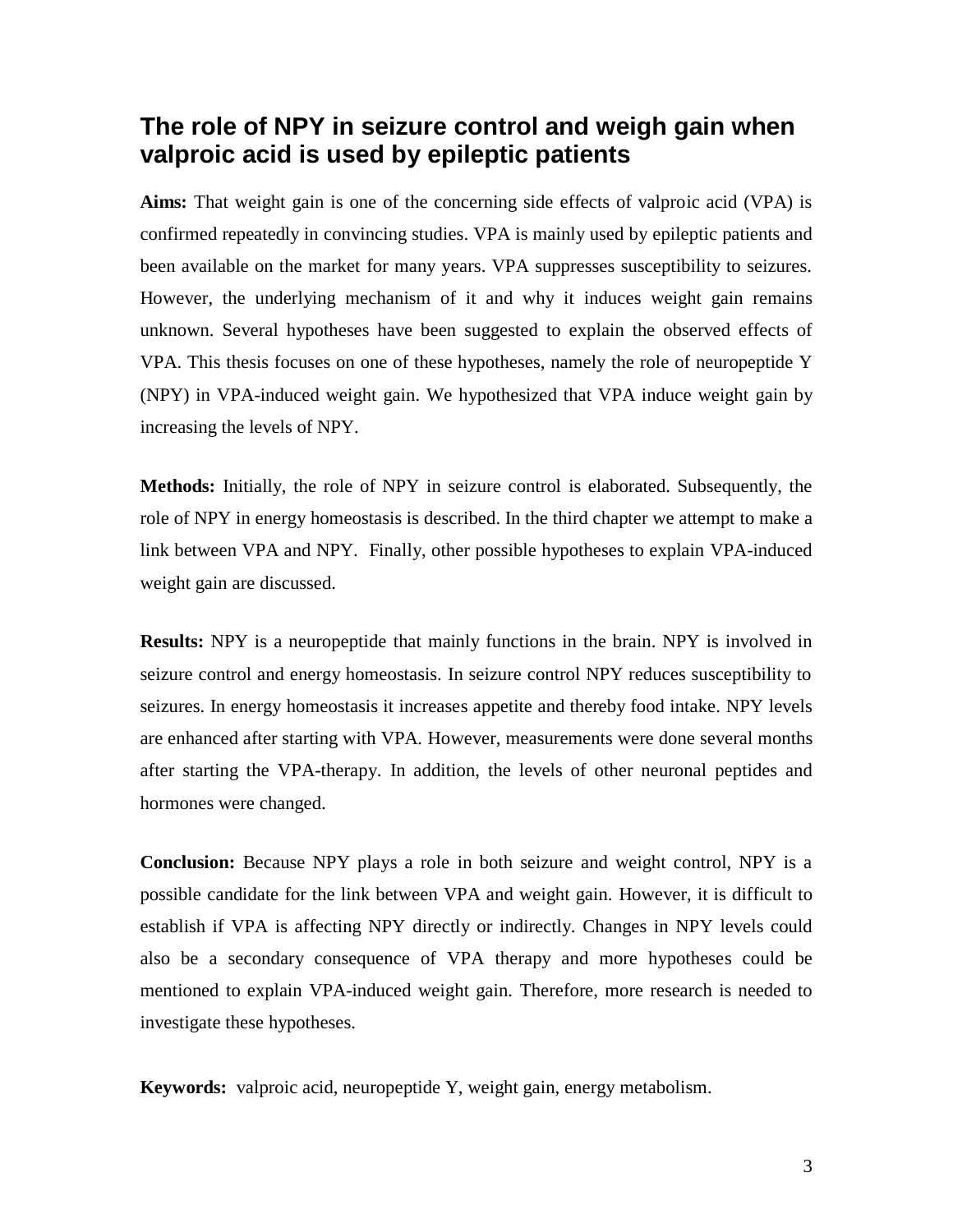# <span id="page-3-0"></span>**Abbreviations**

| <b>VPA</b>    | Valproic Acid                                |
|---------------|----------------------------------------------|
| <b>NPY</b>    | Neuropeptide Y                               |
| <b>KO</b>     | Knock-out                                    |
| <b>GABA</b>   | Gamma-aminobutyric acid                      |
| KA.           | Kainic acid                                  |
| rAAV          | recombinant adeno-associated virus           |
| TLE           | Temporal lobe epilepsy                       |
| FS.           | Febrile seizures                             |
| <b>MAPK</b>   | Mitogen-activated protein kinase             |
| FC            | Febrile convulsions                          |
| <b>PTZ</b>    | Pentylenetetrazole                           |
| PV            | Paravalbumin                                 |
| <b>PVN</b>    | Paraventricular nucleus                      |
| <b>DMH</b>    | Dorsomedial hypothalamus                     |
| <b>ARC</b>    | Arcuate nucleus                              |
| AgRP          | Agoutirelated peptide                        |
| <b>POMC</b>   | Pro-opiomelanocortin                         |
| <b>CART</b>   | Cocaine and amphetamine-regulated transcript |
| LHA           | Lateral hypothalamus                         |
| <b>PFA</b>    | Perifornical area                            |
| <b>CCK</b>    | Cholecystokinin                              |
| $GLP-1$       | Glucogon-like peptide-1                      |
| <b>PYY</b>    | Peptide YY                                   |
| <b>BDNF</b>   | Brain-derived neurotropic factor             |
| TrkB          | Tyrosine-related kinase B                    |
| Erk           | Extracellular singal-regulated kinase        |
| <b>FFA</b>    | Free fatty acids                             |
| <b>RSTN</b>   | Resistin                                     |
| $SOC-3$       | Suppressor of cytokine signaling-3           |
| <b>FIAF</b>   | Fasting-induced adipose factor               |
| $C/EBP\alpha$ | CCAAT-enhancer-binding protein               |
| AP            | Allopregnanolone                             |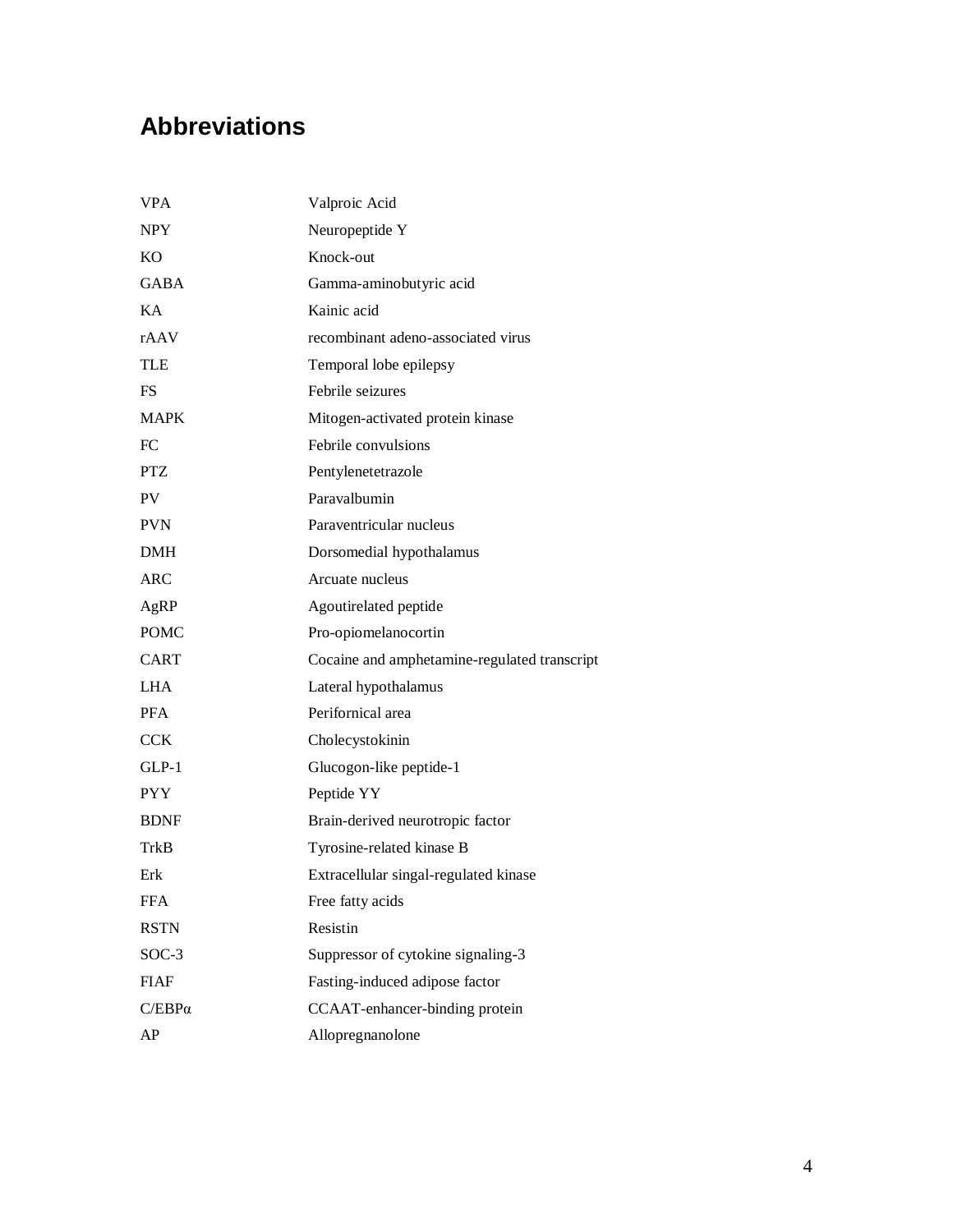# <span id="page-4-0"></span>**1. Introduction**

Epilepsy is a chronic neurological disorder that is characterized by seizures. Many people worldwide suffer from this disease. Fortunately for most patients their disease can be controlled with effective medicine. Valproic acid (VPA) is one of the most frequentlyprescribed antiepileptic drugs and it is used to treat various types of epilepsy (Gerstner et al., 2008). In addition to its use for epilepsy, VPA is used in the treatment of various other diseases such as bipolar disorders (Smith et al., 2010) and migraine prophylaxes (Vikelis and Rapoport, 2010). Apart from the appropriate working of this medicine it may induce side effects (Gerstner et al., 2008). The most common side effects for mothers are an increased risk of neural tube defects and other congenital neonatal diseases in the offspring (Ornoy, 2009). In addition, thrombocytopenia is one of the side effects (Nasreddine and Beydoun, 2008). Furthermore, many patients suffer from weight gain after starting VPA therapy (Dinesen et al., 1984;Corman et al., 1997;Aydin et al., 2005;El-Khatib et al., 2007;Hamed et al., 2009;Martin et al., 2009;Cansu et al., 2011). This thesis will focus on the latter, unpleasant and dangerous side effect weight gain by patients using VPA.

Significant weight gain after starting VPA treatment is seen in both genders. However women are more prone to gain weight and suffer more from sociopsychological burden of being overweight than men (El-Khatib et al., 2007). Gaining weight is a troubling side effect, because overweight and obese patients face a higher risk of infertility (Van, 2011), development of diabetes (Das and Mukhopadhyay, 2011) or cardiovascular problems (Aprahamian and Sam, 2011). Several mechanisms have been suggested to be involved in VPA-induced weight gain (Figure 1) (Verrotti et al., 2011). This thesis will focus on the effect of VPA on the hypothalamus and especially on the role of neuropeptide Y (NPY) in seizure control and weight gain.

NPY, a 36-amino-acid neurotransmitter, is distributed and functions throughout the peripheral en central nervous system. NPY is assumed to be involved in many regulatory mechanisms such as the modulation of mood (Thorsell, 2010), bone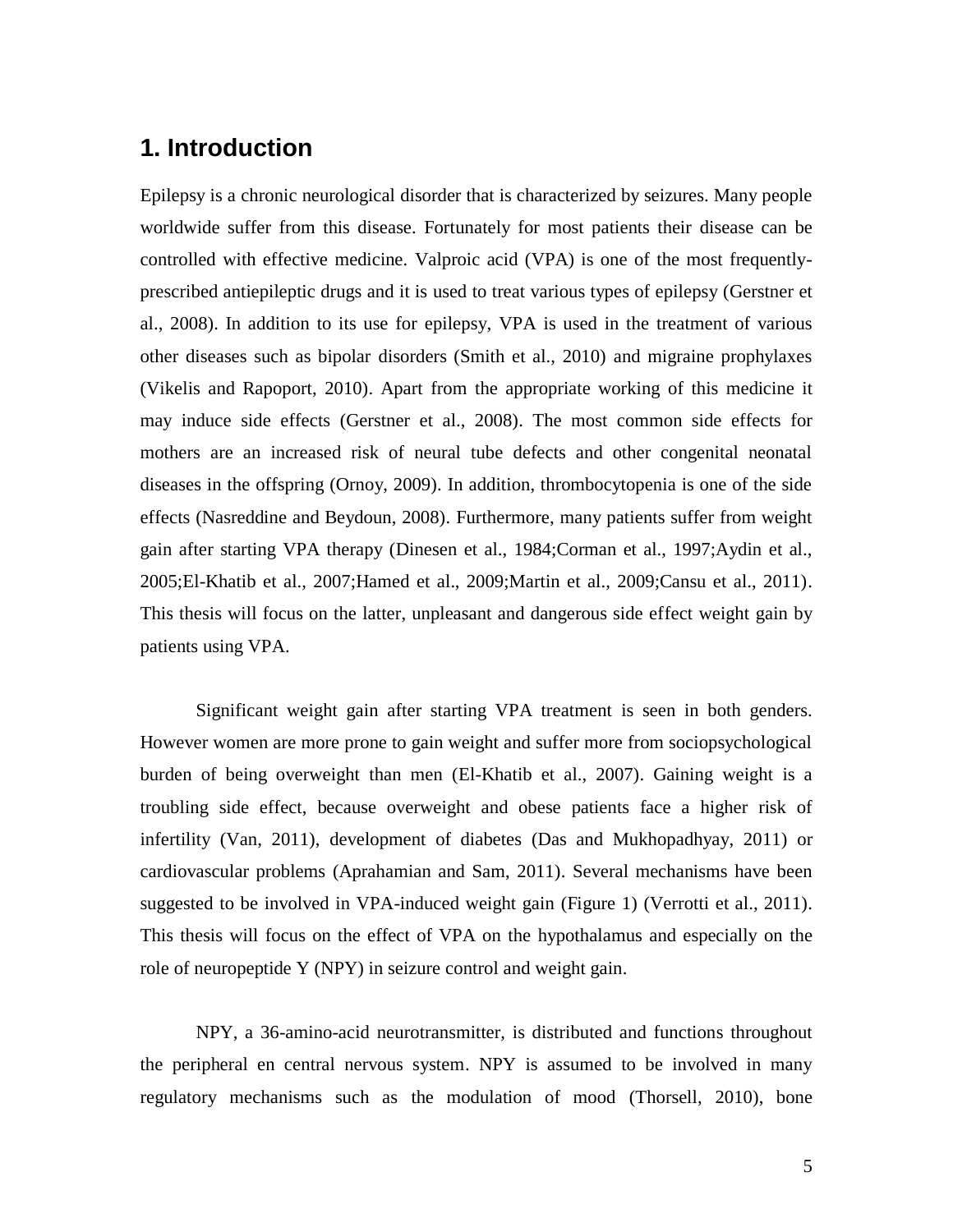remodeling (Lee and Herzog, 2009) and vascular remodeling (Abe et al., 2007). Chapter 2 of this thesis will describe how NPY is involved in seizure control. In chapter 3 the role of NPY in energy homeostasis will be summarized. In seizure control, NPY suppresses susceptibility to seizures. In energy homeostasis, NPY increases appetite and thereby food intake. Possibly, NPY is the link between the appropriate working of VPA and its side effect weight gain. In this thesis the link between VPA and NPY will be elaborated.

The mechanism relating VPA and weight gain is probably multifactorial. Therefore, in the last chapter of this thesis other possible mechanism that could be involved in or interacting with VPA-induced weight gain will be described briefly. By discussing this questions and the questions described above we hope to find out the role of NPY in seizure control and weight gain when VPA is used to treat epileptic patients.



**Figure 1: Mechanisms involved in VPA-induced weight gain.** β-OX, beta-oxidation; C/EBPα, CCAAT/enhancer binding protein; FFA, free fatty acid; HDAC, histone deacetylase activity; RSTN, resistin; SOCS-3, cytokine signaling-3; VPA, valproic acid (Verrotti et al., 2011).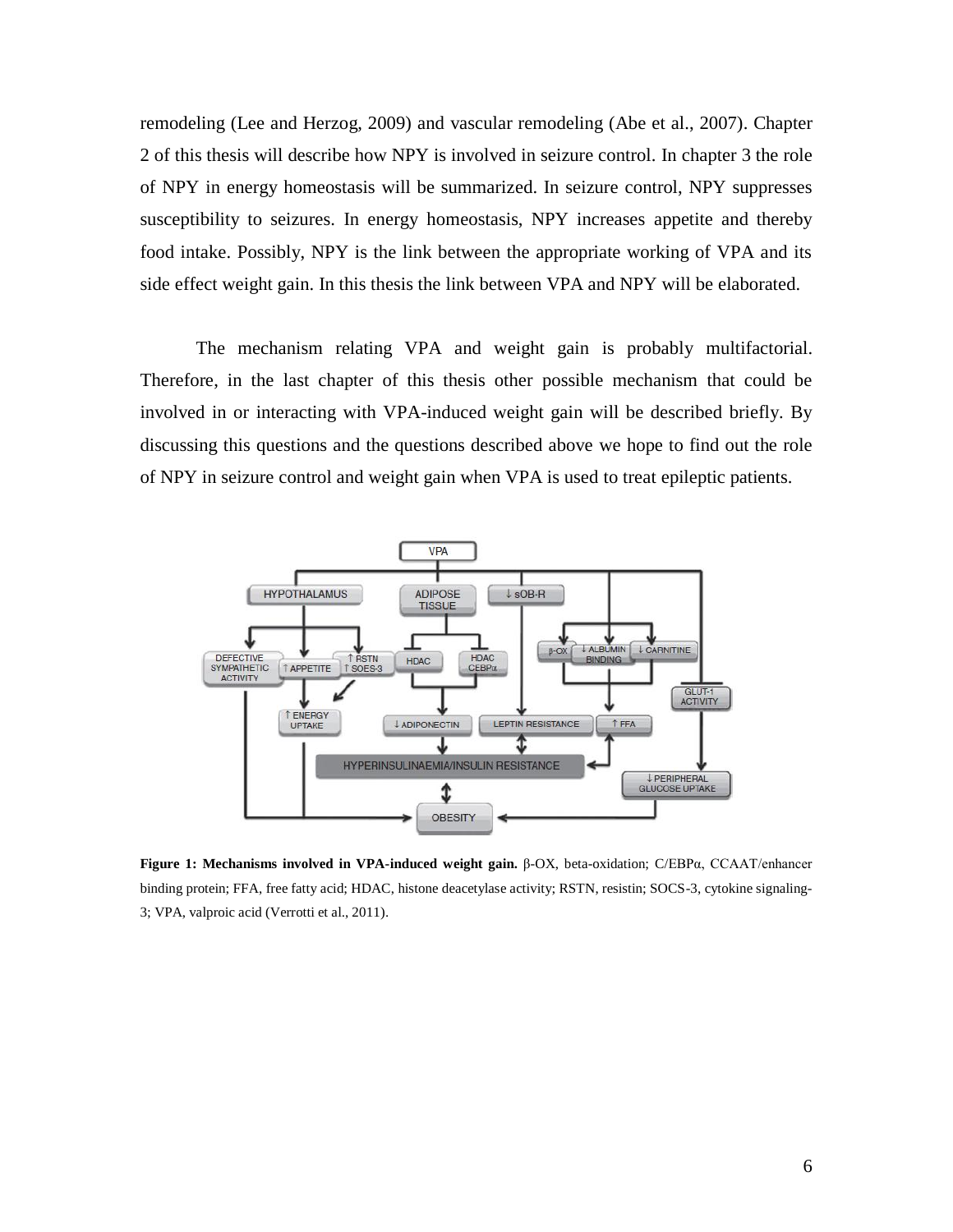### <span id="page-6-0"></span>**2. The role of NPY in seizure control in epileptic patients**

NPY is a small neuropeptide and fibers containing this peptide are found in both the central en the peripheral nervous system (Chronwall and Zukowska, 2004). The peptide is acting throughout the whole nervous system. However, it acts predominantly and is mainly present in various regions in the brain. NPY mediates its effect through the activation of five different receptors (NPY receptors 1-5, usually denoted Y1, Y2 etc.). These G protein-coupled NPY receptors are, like the neuropeptide itself, distributed throughout the whole nervous system as well as in other tissues.

NPY affects many processes, for instance the modulation of mood, bone remodeling, food intake and cardiovascular processes. In addition, NPY is thought to play a role in seizure control in epileptic patients. The presence of NPY and its receptors is observed in regions known to be important in seizure control, which are mainly regions in the hippocampus. The role of NPY in seizure control has been examined repeatedly (e.g. (Erickson et al., 1996;Baraban et al., 1997;Richichi et al., 2004;Woldbye et al., 2005) and has been comprehensively reviewed (Colmers and El, 2003;Baraban, 2004). In this section most important evidence, to demonstrate that NPY is involved in seizure control, will be summarized and discussed.

#### <span id="page-6-1"></span>*2.1 Suppression of NPY increases susceptibility to seizures*

The inhibitory effect of NPY on neuronal excitability and therefore on seizure control is predominantly studied in *in vitro* and *in vivo* experiments using rodents. A higher susceptibility to seizures is observed in NPY knock-out (KO) and mutant rodents that had no detectable levels of NPY (Erickson et al., 1996;Baraban et al., 1997;DePrato et al., 2000;Weinshenker et al., 2001). Susceptibility to seizures is mainly tested with drugs that induce seizures such as gamma-aminobutyric (GABA) antagonists and kainic acid (KA). For instance, NPY-deficient mice were more susceptible to mild seizures in response to GABA antagonists (Erickson et al., 1996). In addition, these NPY-deficient mice showed more severe seizures. Furthermore, giving KA to NPY-deficient mice led to the death of 93% of these mice (Baraban et al., 1997). NPY infusion, before the infusion of KA,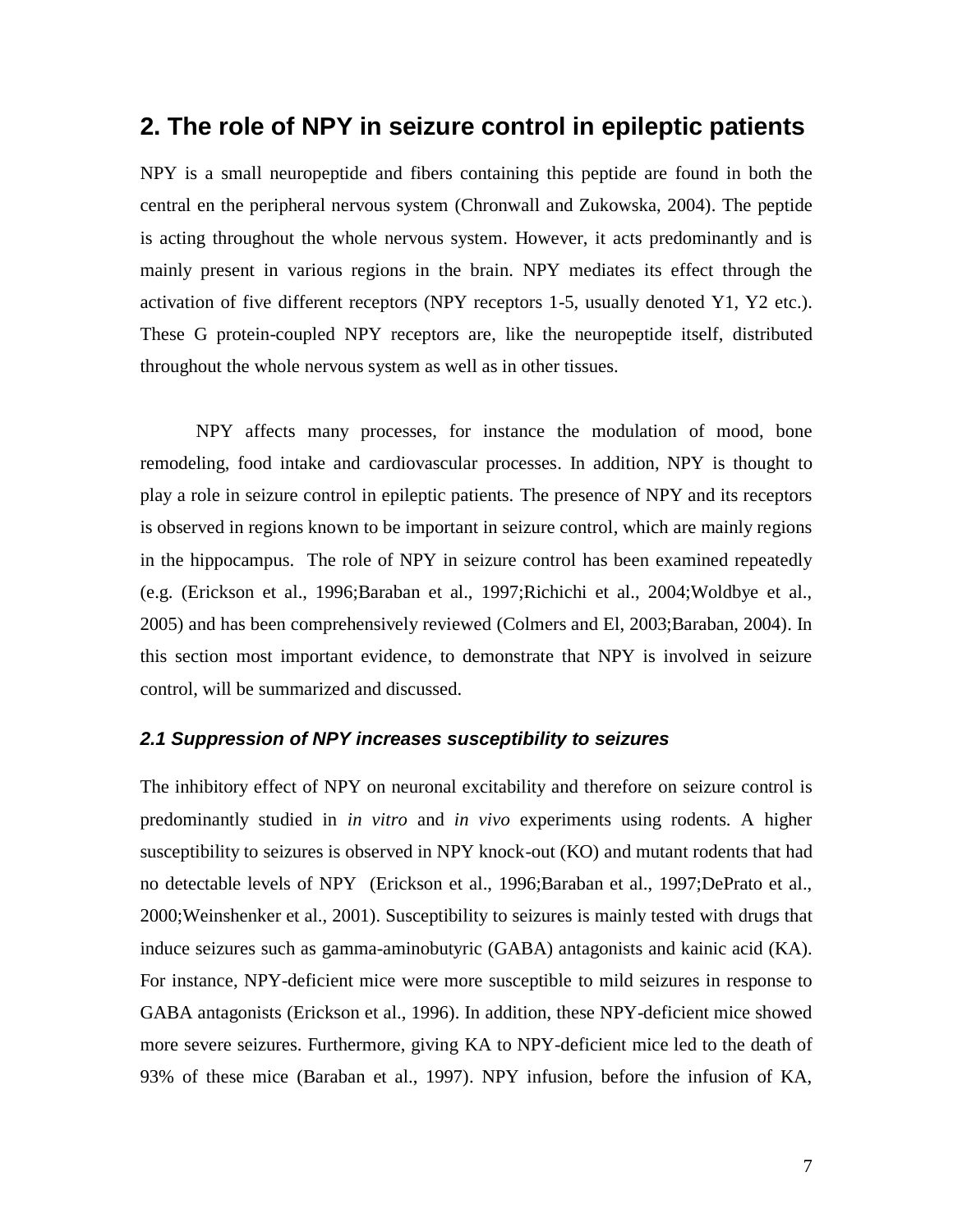prevented death in NPY-deficient mice. An increase in spontaneous seizures after suppression of NPY was not observed.

#### <span id="page-7-0"></span>*2.2 NPY overexpression reduces susceptibility to seizures*

By showing that NPY-deficient mice are more susceptible to seizures, it is interesting to examine the effect of overexpressing NPY in rodents. Transgenic rats that overexpress NPY were less susceptible to seizures compared to WT-rats (Vezzani et al., 2002). In addition, a protecting effect of NPY was observed in experiments using rodents that received high amounts of NPY by injections in brain areas that are important in seizure control (Woldbye et al., 1997;Mazarati and Wasterlain, 2002). For example, NPY administration into the lateral ventricle of rats and mice inhibited electroencephalographic seizures induced by KA (Woldbye et al., 1997).

Furthermore, an increase of NPY in specific brain parts was induced by local application of recombinant adeno-associated virus (rAAV) vectors (Richichi et al., 2004;Foti et al., 2007;Noe et al., 2009;Noe et al., 2010). rAAV vectors are viruses that do not cause diseases and can be used for gene transfer. By using these vectors DNA strands, containing transcripts for genes (e.g. the *NPY* gene), will be incorporated in host target cells for instance neuronal cells. Noe and colleagues induced overexpression of *NPY* in rat hippocampuses by using a vector (Noe et al., 2008;Noe et al., 2010). They observed a protective effect of NPY on seizure control. In addition, *NPY* gene therapy decreased (by 40%) chronic spontaneous seizures in a rat model of temporal lobe epilepsy (TLE) (Noe et al., 2008). This effect was correlated with NPY overexpression in the hippocampus.

#### <span id="page-7-1"></span>*2.3 NPY and NPY receptors are increased after seizures*

From sections 2.1 and 2.2 it can be concluded that NPY suppresses susceptibility to seizures. In addition to this, NPY levels and the presence of NPY receptors increase after seizures, probably as a compensatory mechanism. NPY containing neurons are increased in epileptic animal models (Marksteiner and Sperk, 1988;Marksteiner et al., 1989;Sperk et al., 1992;Mikkelsen et al., 1994;Schwarzer et al., 1996;Dube, 2007;Cardoso et al.,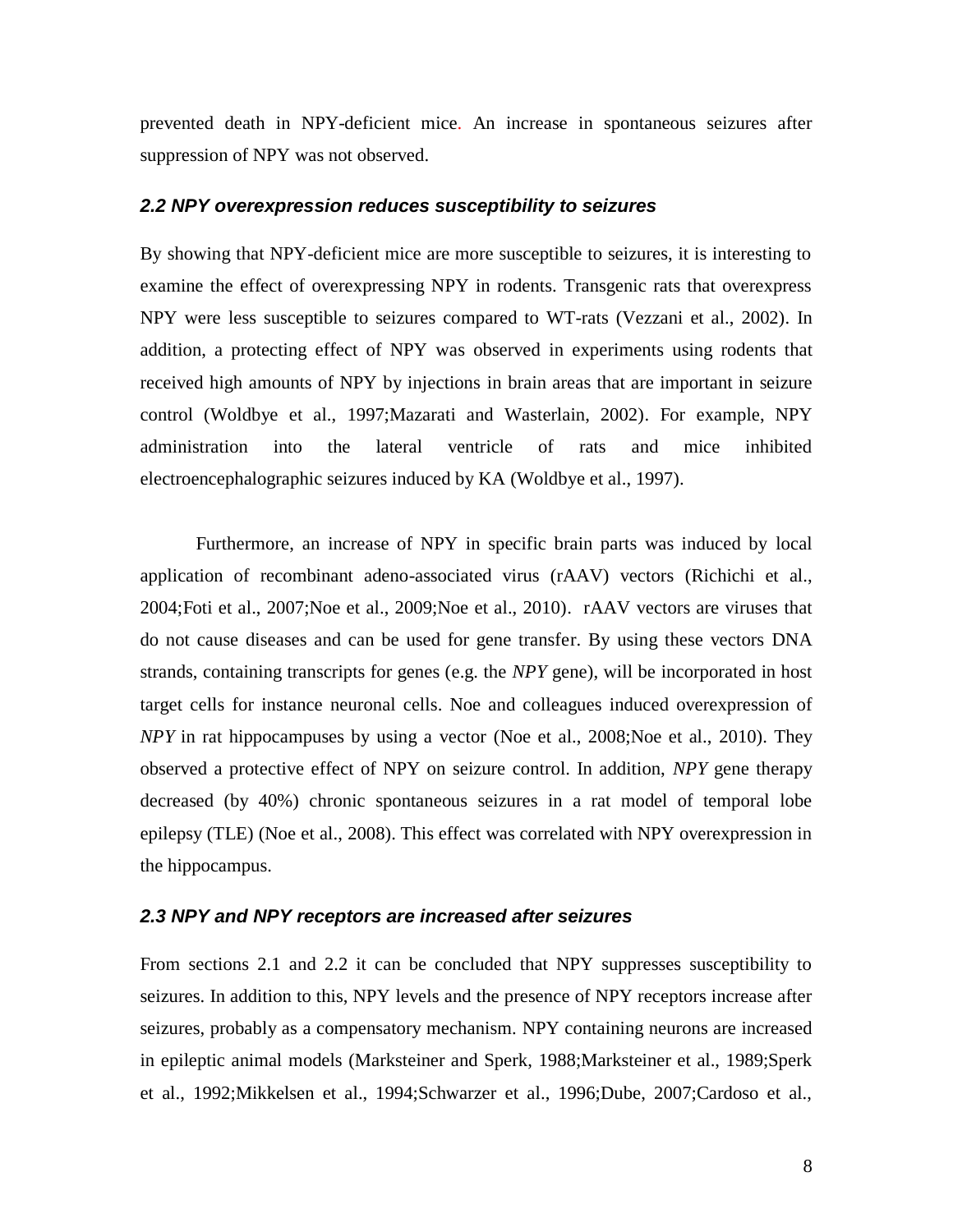2010) particular in the granular and pyramidal cells (Xapelli et al., 2006). For example, in a rat model of febrile seizures (FS), the most common type of seizures in infants and young children, NPY expression was up-regulated in hippocampus after experimentally induced FS (Dube, 2007). This up-regulation was associated with an increased seizure threshold for additional recurrent FS.

#### <span id="page-8-0"></span>*2.4 The molecular mechanism of NPY-related seizure control*

Susceptibility to seizures can be described as an imbalance among excitation and inhibition. Excitation is mediated by the neurotransmitter glutamate, whereas inhibition results mainly from the action of GABA (Colmers and El Bahn, 2003). NPY is inhibiting excitation by inhibiting glutamate release from Schaffer collateral/CA1 synapses and at mossy fibers/CA3 synapses (Colmers et al., 1985;Colmers et al., 1991;Bleakman et al., 1991;Klapstein and Colmers, 1992;Greber et al., 1994;Klapstein and Colmers, 1997;Xapelli et al., 2006). NPY is acting presynaptically and most likely directly at the terminal ends of neurons to inhibit  $CA^{2+}$  currents, which leads to the suppression of depolarization-induced glutamate release. This effect, also described as the inhibition of synaptic transmission, is mediated by different NPY receptors.

#### <span id="page-8-1"></span>*2.5 NPY binding to Y2 and Y5 reduces susceptibility to seizures*

NPY is acting as an anticonvulsant by inhibiting glutamate release. However, which receptors are mediating this action is controversial. NPY receptors [Y1-Y5] are G protein-coupled receptors and they function to inhibit adenylyl cyclase, activate the mitogen-activated protein kinase (MAPK)-pathway, regulate intracellular calcium levels, and activate potassium channels. Currently, the role of the different receptors in seizure control is still controversial; however the NPY receptors that most likely play a suppressive role in NPY-related seizure control are Y2 and Y5. These receptors are most prominently expressed in the hippocampus (Redrobe et al., 1999) together with Y1. The role of Y2 and Y5 in NPY seizure control is studied mainly in experiments using agonists (Bijak, 1999;El Bahh et al., 2002;Woldbye and Kokaia, 2004;Nanobashvili et al., 2004) and antagonists (El Bahh et al., 2002;Nanobashvili et al., 2004;Benmaamar et al., 2005) against these receptors. However, a lack of highly selective agonists and antagonists for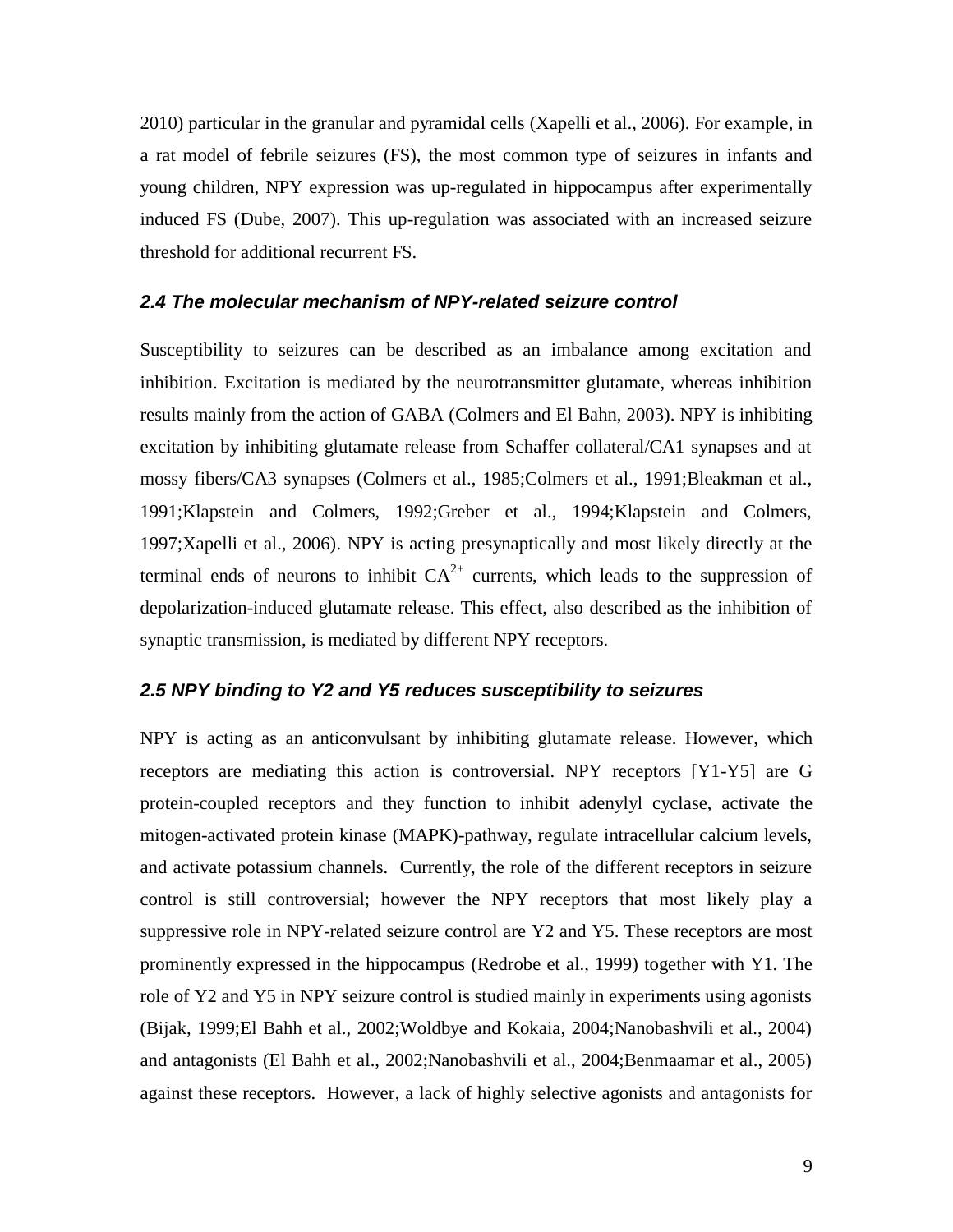the different NPY receptors subtypes makes it difficult to study the role these receptors separately (Lin et al., 2004;Woldbye et al., 2005). Furthermore, controversial data gained with agonist and antagonist can also be different due to using different seizure models (Woldbye et al., 2005).

To circumvent this problem experiments using Y2 and Y5 KO rodents are performed (Marsh et al., 1999;Baraban, 2002;Lin et al., 2004;Woldbye et al., 2005). Still, results are controversial and the role of Y2 and Y5 needs to be further examined. For instance, hippocampal slices from single Y2 and Y5 KO mice were less sensitive to seizures compared to slices of double KO mice (Woldbye et al., 2005). This indicates that both receptors regulate seizures *in vitro* and that these subtypes act in an adaptive and probably synergetic manner. However, Woldbye and co-workers also found that KA induced more severe seizures in Y5 KO mice, but not in Y2 KO mice, compared to wild type mice. This suggests that Y5 receptors reduce seizures *in vivo* and Y2 does not (Woldbye et al., 2005).

In addition, Kopp and colleagues measured the levels mRNA of NPY and various NPY receptors subtypes after experimentally induced seizures in rats (Kopp et al., 1999). They measured this in adult rat brains using in situ hybridization after 40 rapidly recurrent seizures induced with 5-min interval by hippocampal kindling stimulation. They found different expression levels before and after kindling, differences over time after kindling and differences in various brain regions and cell types. Reduced levels of Y2 mRNA after 2-4 h were found in the CA3 region and piriform cortex and increased levels of Y2 mRNA were found after 48 h and 1 week post-seizure in the dentate gyrus, amygdale and piriform and entorhinal cortices. The levels of Y5 mRNA were also increased, however this was only detected 2-5 h in the dentate granule cell layer and piriform and entorhinal cortices. This data indicate again that Y2 and Y5 probably reduce susceptibility to seizures at least in certain parts of the brain and as said before (section 2.3) probably changes in the expression of NPY and NPY receptors are altering the susceptibility to seizures and protect against recurrent seizures.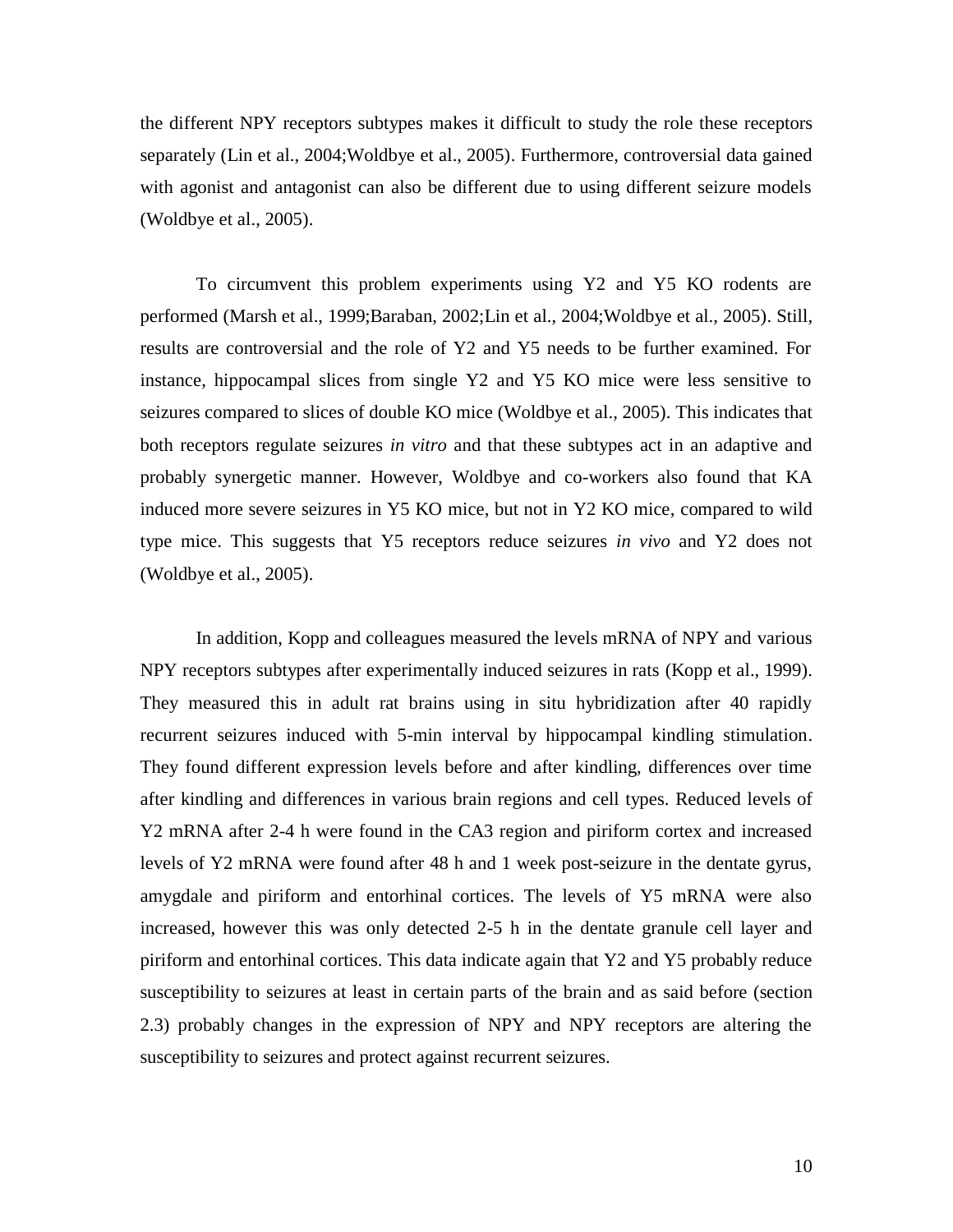#### <span id="page-10-0"></span>*2.6. NPY binding to Y1 increases susceptibility to seizures*

In the hippocampus, NPY receptor Y1 seems to have the opposite effect compared to Y2 and Y5. While Y2 and Y5 diminish seizures, NPY binding to Y1 facilitates seizures (Greber et al., 1994;Lin et al., 2004;Woldbye et al., 2005;Olesen et al., 2011). Using rAAV, overexpression of Y1 receptors was induced in the hippocampus of adult mice (Olesen et al. 2011). Kainate-induced seizures were aggravated in this model. This indicates that Y1 receptors increase seizure susceptibility. In addition, experiments performed with an Y1 antagonist suggested that the activation of the Y1 receptor was proconvulsant and blockade of Y1 receptors was anticonvulsant (Gariboldi et al., 1998) and both an agonist against Y2 and/or Y5 and an antagonist against Y1 reduced susceptibility to of seizures (Grundemar and Ekelund, 1996;Meurs et al., 2007).

Additionally, Y1 mRNA levels decrease in response to seizures in rodents (Kopp et al., 1999). This is the opposite effect of what was seen for receptors Y2 and Y5 (section 2.5). These data indicate that Y1 down-regulation and Y2 and Y5 up-regulation after a seizure decrease the susceptibility of NPY containing neurons and therefore the threshold for recurrent seizures is increased.

#### <span id="page-10-1"></span>*2.7 NPY and NPY receptors seem to play a different role in various brain areas*

The hippocampus is a very important organ involved in epilepsy. However, more brain areas are known to be involved in seizure control. The role of NPY and NPY receptors seem to be different for various regions of the brain. For instance, the suppressive role of NPY and its receptors on seizures was observed in the frontal neocortex. NPY showed a suppressive effect on epileptiform discharges; however, results differed from those in hippocampus. The antiepileptic activity of NPY seems to be mediated by Y1 and not by Y2 (Bijak, 1999). This observation is the opposite of what was seen in the hippocampus. In the hippocampus, Y1 seems to increase the susceptibility to seizures.

In addition, as described in section 2.5 Kopp and co-workers found only up-regulation of Y2 and Y5 in specific brain parts and cells after seizures (Kopp et al., 1999). In other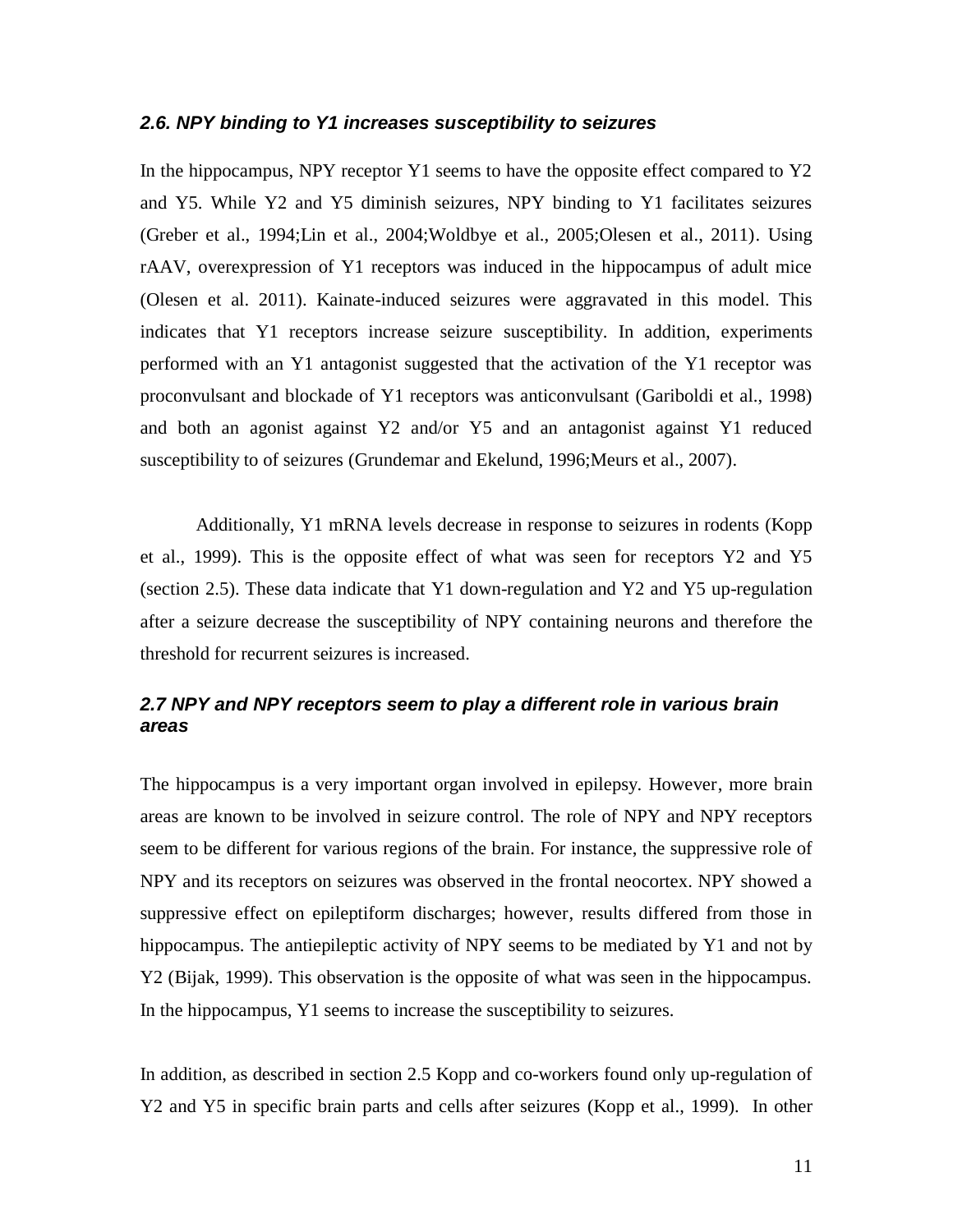brain regions they found reduced levels of Y2 mRNA. They also found that the mRNA expression of all receptors was time dependent. Probably, the mechanism of NPY-related seizure control is more complex then we have hypothesized so far.

#### <span id="page-11-0"></span>*2.8 Evidence for NPY-related seizure control from human studies*

Up to now, most evidence has been found in studies using rodents. Nevertheless, there is also some data obtained by studying humans. In hippocampal specimens, obtained during autopsy from patients with TLE, Y2 receptor binding in the dentate hilus was increased by 43-48% (Furtinger et al., 2001). In addition, Y1 binding was significantly reduced by 62%. Moreover, intracellular recording from dentate granule cells, made in hippocampal slices from epileptic patients, showed a long-lasting inhibitory effect of NPY on excitation of neurons (Patrylo et al., 1999). Furthermore, patients with atypical febrile convulsions (FC) showed lower NPY plasma levels compared to patients with typical FC and controls (Lin et al., 2010). Atypical convulsions are seizures that persist for more than 15 minutes or that are recurrent within the same febrile period. Especially, very low concentrations of NPY were found in two patients; one patient suffered from seizures lasting for up to 1 hour and the other had many recurrent seizures during the same febrile illness.

#### <span id="page-11-1"></span>*2.9 Susceptibility to seizures is age dependent*

Whether the function of NPY on seizure control is age dependent is an interesting question, besides other fascinating questions, that needs to be answered. That an older age increases the risk of getting epilepsy is seen in rodent and human studies. Also the role of NPY or the different subtypes of NPY receptors is studied in an age-related manner. Erickson and colleagues found that seizures usually occurred spontaneously in 6- 8 weeks-old NPY-deficient mice (Erickson et al., 1996). Mice, older than 9 weeks, were more susceptible to seizures induced by the convulsant agent pentylenetetrazole (PTZ), a GABA antagonist. In these experiments 80% of NPY-deficient mice were susceptible to seizures compared to 33% of control mice. These results showed that NPY and age both play a role in seizure control.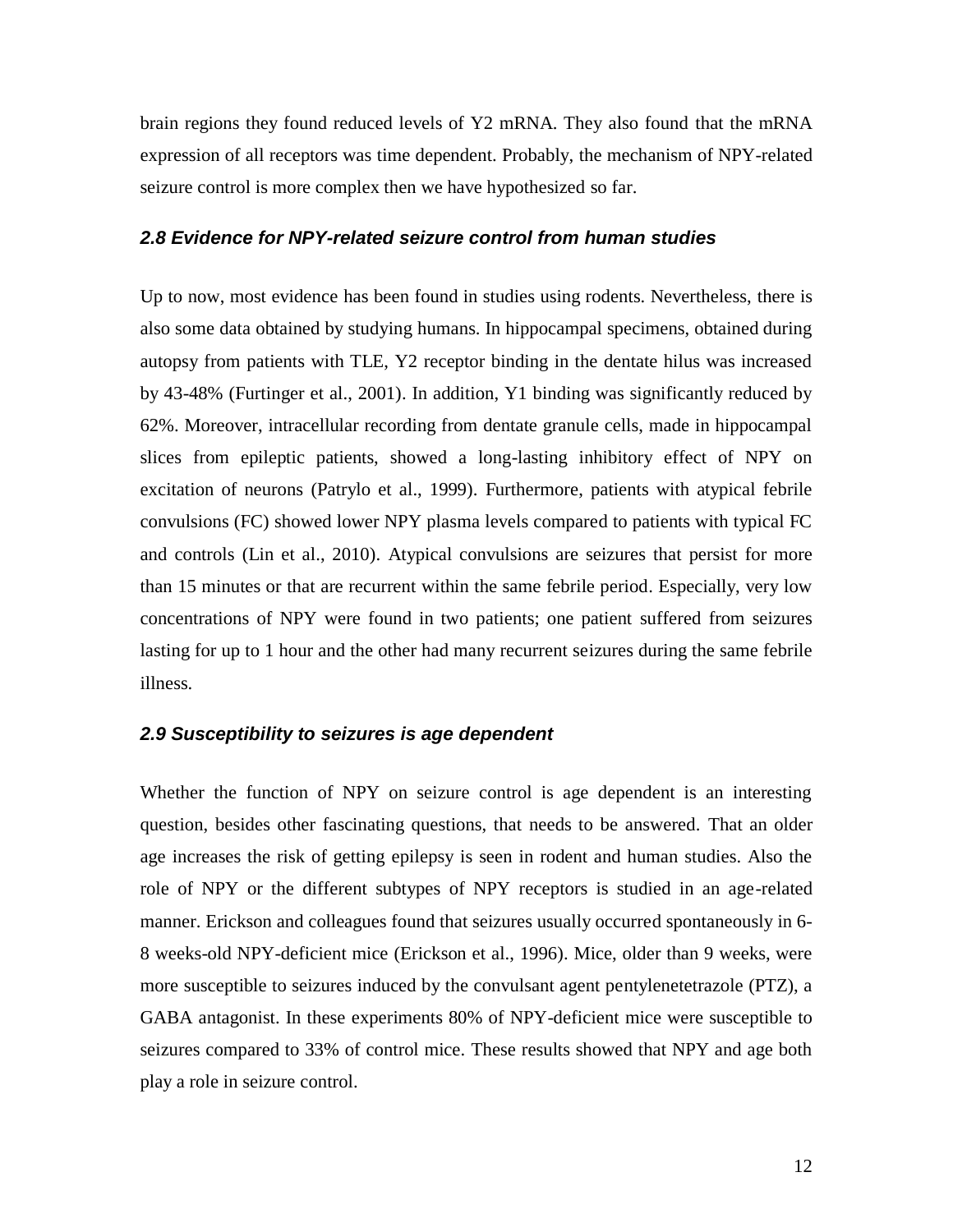Furthermore, it was suggested that older patients (more than a third of epileptic patients are over 65 years of age) are more susceptible to getting seizures because they have fewer NPY+ and paravalbumin (PV)+ neurons in their hippocampus. This hypothesis was examined by studying old (22-months) and young adult rats (5-months). KA induced acute seizures activity in older age rats and this was associated with far fewer hippocampal NPY+. The amount of the calcium binding protein PV+ interneurons was also reduced (Kuruba et al., 2011). Besides, plasma NPY levels were found to be significantly increased with age in FS patients (Lin et al., 2007).

In short, in different ways evidence has been found that NPY is involved in seizure control in rodents and probably also in humans. Increased levels of NPY reduce susceptibility of glutamate containing neurons and therefore high levels of NPY protect against seizures. In addition, various studies indicate that the up-regulation of Y2 and Y5 reduce susceptibility to seizures and that high levels of Y1 induce susceptibility to seizures. Likely, the up-regulation of NPY levels, Y2 and Y5 and the down-regulation of Y1 after a seizure protect against recurrent seizures. However, obtained data is somewhat controversial due to the lack of good agonist and antagonist, the use of different animal models and compensatory action of the receptors. Furthermore, the role of the NPY receptors subtypes seems to be time, brain region and cell type dependent.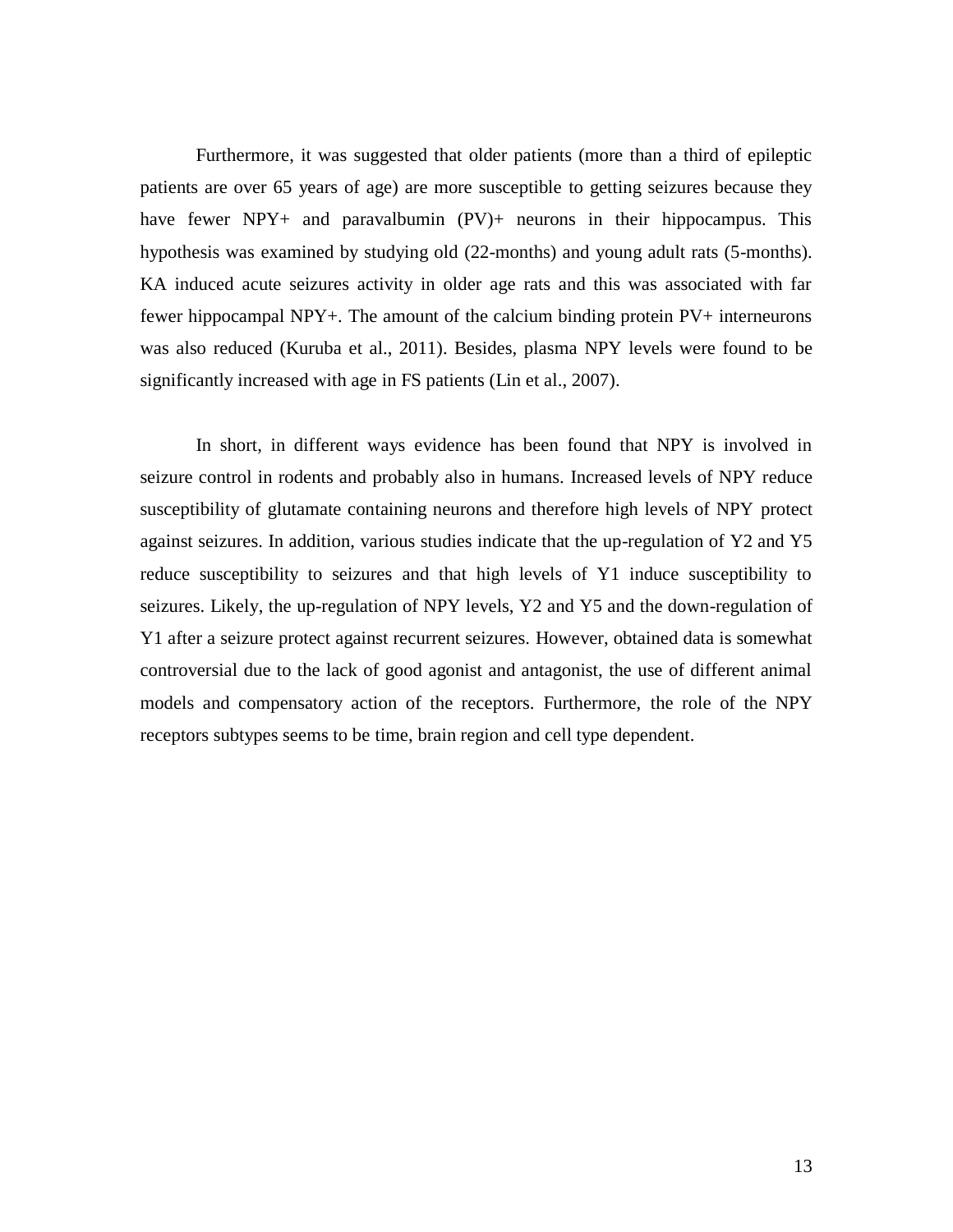## <span id="page-13-0"></span>**3. The role of NPY in weight gain**

Besides the role of NPY in seizure control, it is generally accepted that NPY is involved in energy homeostasis, a process that regulates food intake and energy expenditure. The process of energy homeostasis is a delicate balance and the disturbance of this balance may result in for instance malnutrition and an abnormal body shape (e.g. obesity, anorexia). Food intake and energy expenditure are dependent on various signals that makes these regulatory mechanisms very complex (Figure 2.) Internally, food intake is regulated by signals from adipose tissue, the gastrointestinal tract and from the brain. As well, external signals play a role. Energy expenditure, by physical activity and by heat production, is also linked with internal and external factors.

This chapter describes and discusses the role of NPY in energy homeostasis and especially in weight gain. Gaining weight is an unwanted side effect, because it is associated with several disorders as diabetes (Das and Mukhopadhyay, 2011) and cardiovascular problems (Aprahamian and Sam, 2011). It is interesting to elaborate the role of NPY in weight gain, because it has been shown that VPA affects both NPY and weight. Previously, the role of NPY in weight gain is already reviewed and summarized (Herzog, 2003;Huda et al., 2006;Valassi et al., 2008;Simpson et al., 2009;Zhang et al., 2011;Nguyen et al., 2011).

This thesis will summarize and discuss most important evidence for the role of NPY in weight gain. The role of NPY in weight gain has been examined for many years and in different ways. First, pharmacological approaches were used to study the role of NPY and NPY receptors. However, as mentioned before, the absence of specific agonist and antagonist for the individual NPY receptors makes it difficult to study the role of NPY in energy homeostasis by this route. Therefore, the role of NPY is studied extensively using transgenic animal models (summarized by (Herzog, 2003).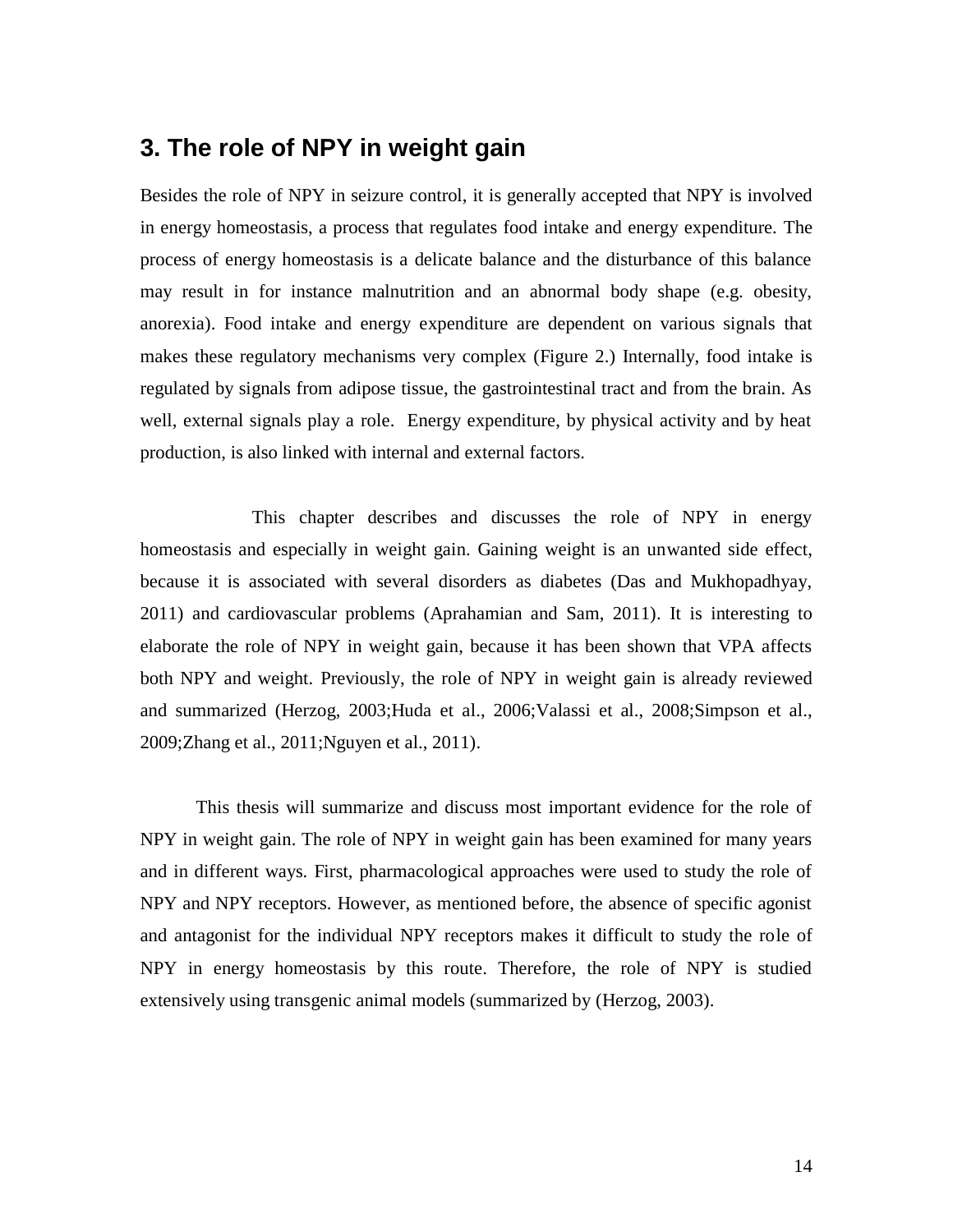#### <span id="page-14-0"></span>*3.1 NPY suppression does not directly deregulate food intake*

A couple of studies examined the effect of NPY inhibition on energy homeostasis (Erickson et al., 1996;Bannon et al., 2000;Yang et al., 2009). These studies found that inhibition of NPY does not directly lead to major changes. NPY deficient mice had a normal food intake; however, they became hyperphagic during food deprivation (Bannon et al., 2000;Erickson et al., 1996). In addition, NPY deficient mice were more sensitive to leptin (Erickson et al., 1996). They decreased their food intake more strongly and lost more weight than controls following leptin administration. This can be explained by the presence of compensatory mechanisms, for instance the up-regulation of NPY receptors.



**Figure 2: The complex mechanism of energy metabolism.** Signals from the gastrointestinal tract, the pancreas and adipose tissue integrate collectively in the hypothalamus. Together these signals regulate meal timing, meal size, energy expenditure and reproductive competence. Important factors that act in this mechanism are e.g. ghrelin, leptin and insulin (Badman and Flier, 2005).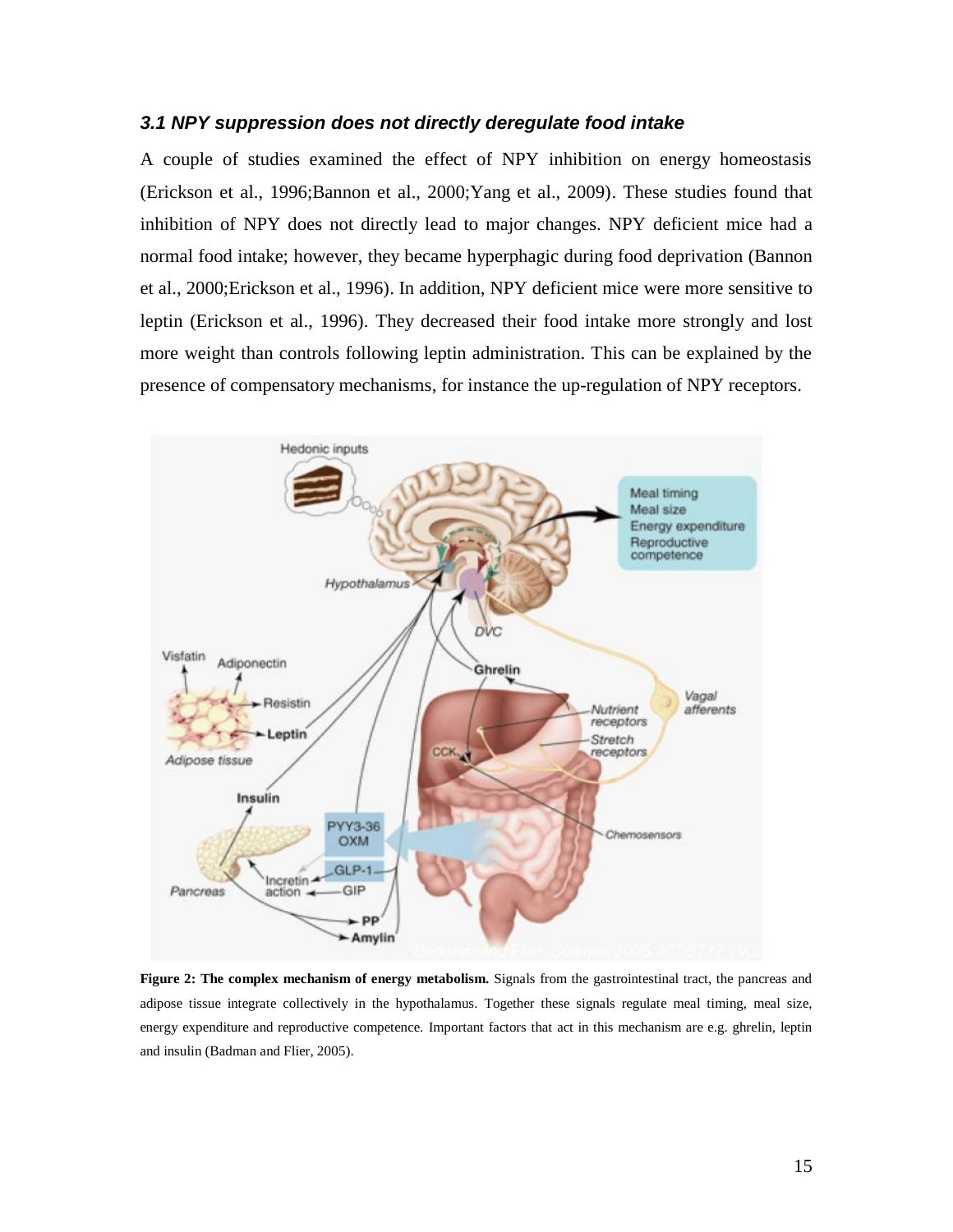#### <span id="page-15-0"></span>*3.2 NPY overexpression increases appetite and result in weight gain*

Besides NPY suppression, NPY overexpression was also examined by several research groups (Stanley and Leibowitz, 1985;Zarjevski et al., 1993;Sainsbury et al., 1996;Raposinho et al., 2001;Herzog, 2003;Lin et al., 2006;Yang et al., 2009). They all used only animal models in their study. From these experiments it became clear that increasing NPY in mice and rats leads to hyperphagia, body weight gain, hyperinsulinemia and other characteristics of the obesity syndrome. For example, the group of Stanley showed that chronic administration of NPY in rats in the lateral ventricle or directly in the paraventricular nucleus (PVN) leads to an increase in food intake followed by weight gain and ultimately obesity (Stanley and Leibowitz, 1985). Yang and colleagues found that AAV-mediated overexpression of NPY, in the dorsomedial hypothalamus (DMH) of lean rats, increases food intake and body weight (Yang et al., 2009). In this, weight gain was mainly induced by an increased food intake, because these rats were eating a more high fat diet.

#### <span id="page-15-1"></span>*3.3 Y2 and Y4 inhibit the action of NPY and Y1 and Y5 increase appetite*

NPY may enhance appetite and thereby increase food intake. As described in the chapter about seizure control, various NPY receptors are involved in the action of NPY. Y2 and Y4 NPY receptors showed inhibitory effects on the action of NPY in energy homeostasis (Herzog, 2003). Y1 and Y5 seem to facilitate appetite. These results were also observed in studies using agonist and antagonists (Batterham et al., 2002;Henry et al., 2005;Sato et al., 2009;Shi et al., 2010). The roles of the individual NPY receptors seem rather different in seizure control and weight control. Y2 receptors decrease and Y1 receptors increase weight and susceptibility to seizures. However, Y5 showed a suppressive role in seizure control, but a stimulating role in energy homeostasis. More research is needed, though, to further determine the exact role of the different receptors, because published research is somewhat controversial.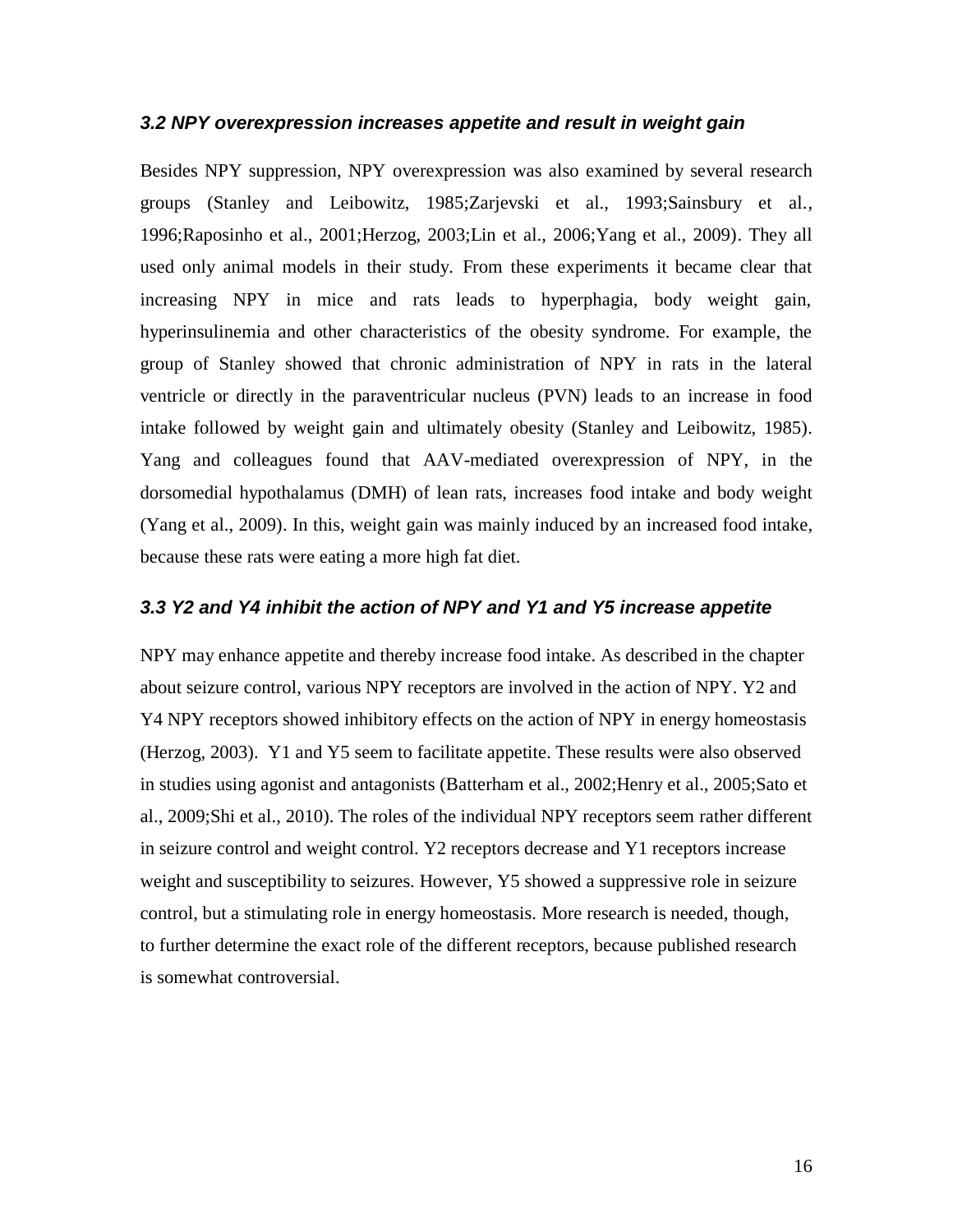#### <span id="page-16-0"></span>*3.4 Increased appetite and food intake via NPY is regulated in the hypothalamus*

Whereas seizure control is primarily regulated in the hippocampus, appetite and food intake is mainly regulated in the hypothalamus. Figure 3 shows how energy metabolism is regulated in the arcuate nucleus (ARC), an aggregation of neurons inside the hypothalamus. Many hormonal and neuronal signals converge to the hypothalamus and especially to the ARC to modulate the response to nutrient ingestion (Ollmann et al., 1997;Batterham et al., 2002;Ellacott and Cone, 2004;Valassi et al., 2008;Simpson et al., 2009;Nguyen et al., 2011). The ARC contains two neuronal populations. These induce opposite effects. One population contains high amounts of the peptides NPY and agoutirelated peptide (AgRP) and these peptides stimulate food intake. The other population contains high amounts of the peptides pro-opiomelanocortin (POMC) and cocaine and amphetamine-regulated transcript (CART). These neuropeptides suppress food intake.

Similar to what has been observed for NPY and NPY receptors, neuropeptides like AgRP, POMC and CART are difficult to study due to counterbalancing actions. For instance, it was shown that hypothalamic POMC mRNA was increased in Y2-/-, ob/ob double KO mice (ob/ob is a mutant mouse in which both copies of *leptin* gene are mutated), but no effects on NPY, AgRP or CART concentrations were seen (Sainsbury et al., 2002).

The two neuronal populations in the ARC act on the PVN, the lateral hypothalamus (LHA) and perifornical area (PFA) (Figure 3). The PVN produces anorexigenic peptides (stimulating food intake) and the LHA and PFA are secreting orexigenic substances (suppressing food intake). The PVN is stimulated by NPY and AgRP and the LHA/PFA inhibit firing in response to these peptides. The neuropeptides POMC and CART induce the opposite effect.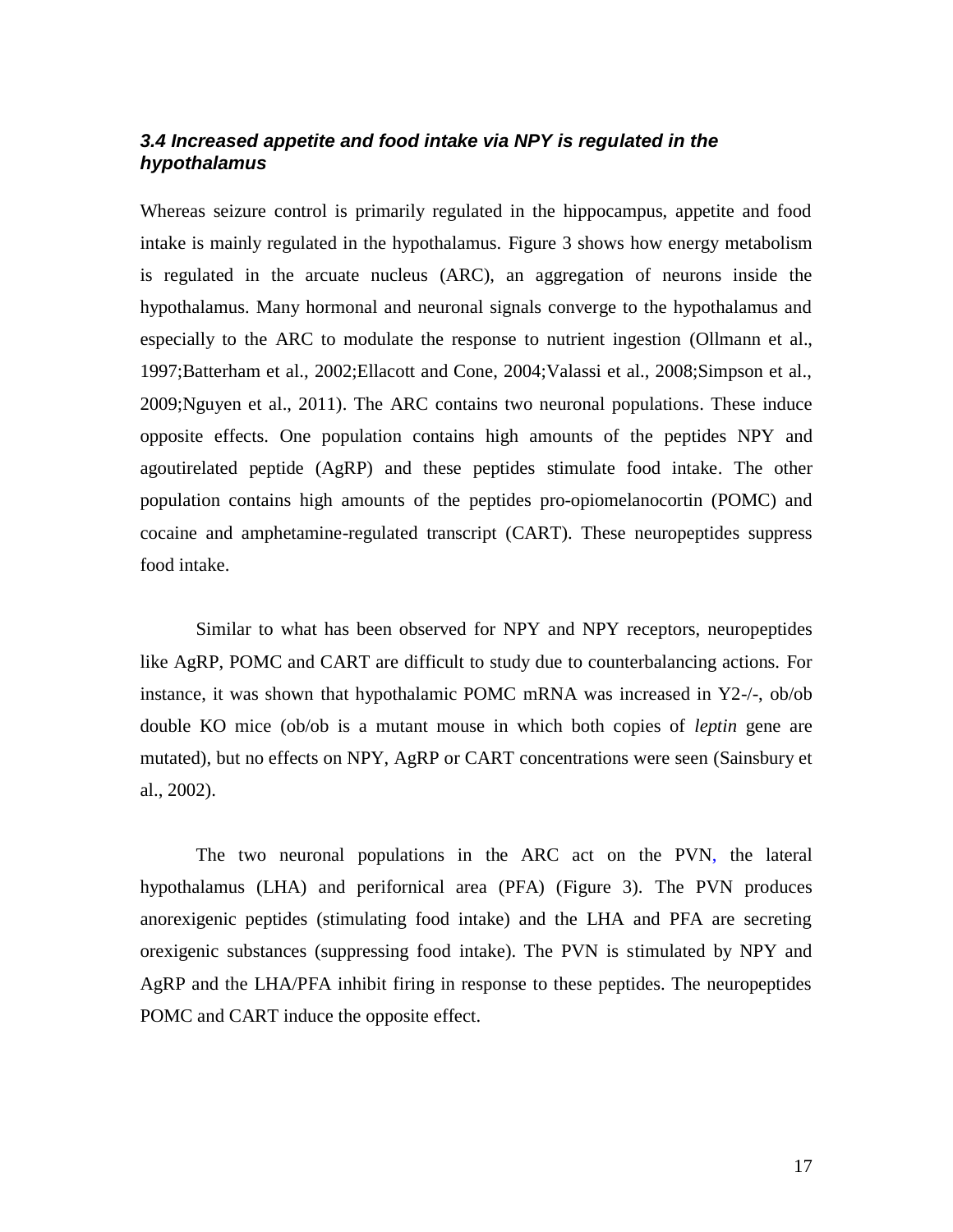

**Figure 3: Regulation of energy homeostasis in the arcuate nucleus (ARC):** NPY and AgRP containing neurons in the ARC enhance food intake and POMC containing neurons suppress food intake. Excitability of neurons is initiated by hormonal and neural signals e.g. leptin. α-MSH is converted from POMC and can activate mC4R in the PVN and the LHA/PFA (Schwartz et al., 2000).

#### <span id="page-17-0"></span>*3.5 NPY expression is affected by many hormonal and neuronal signals*

As mentioned earlier, NPY is part of a complex mechanism in which many other factors (e.g. other transmitters, hormones, and nutrients) are involved. Important neuronal and hormonal signals that play a role in energy homeostasis are for instance satiety signals like cholecystokinin (CCK), glucogon-like peptide-1 (GLP-1) and peptide YY (PYY) originated from the gastrointestinal tract during meal. In addition, insulin secreted by pancreatic β-cells and leptin secreted by adipose tissue play an important role in energy homeostasis. These signals integrate in different parts of the hypothalamus (Figure 4) where they interfere with other signals. For instance, insulin and leptin are augmented during a positive energy balance and inhibit hypothalamic NPY expression (Schwartz et al., 1992;Ahima et al., 1996). Subsequently, this decreases appetite. Ghrelin induces the opposite effect of leptin and insulin (Asakawa et al., 2001;Shintani et al., 2001). Ghrelin stimulates ARC NPY/AgRP neurons and thereby NPY mRNA expression. This stimulates the induction of orexigenic signals from the PVN and therefore appetite is induced.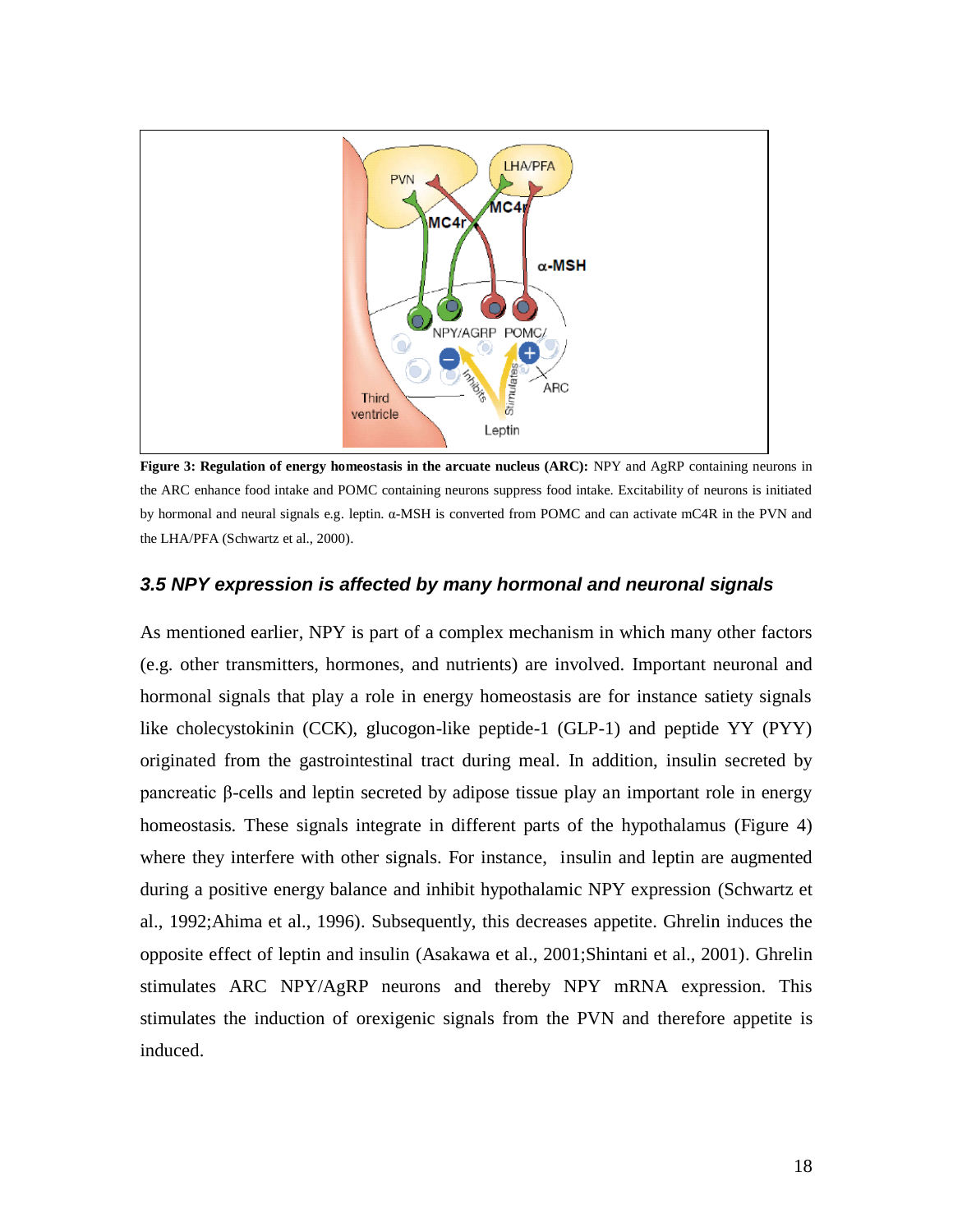The opposite is also true. NPY can regulate the levels of other neurotransmitters and hormones. For instance, chronic NPY infusion in the lateral ventricle (LV) of the hypothalamus will eventually lead to an increase of insulin and leptin secretion (Raposinho et al., 2001).



**Figure 4: The regulation of energy homeostasis in the hypothalamus.** Many signals integrate together in the ARC. Besided, hormones and neuronal peptides act on other areas in the hypothalamus and different hypothalamic areas are connected with each other.  $ARC =$  arcuate nucleus;  $PVN =$  paraventricular nucleus;  $VMN =$  ventromedial nucleus; DMN = dorsomedial nucleus; LHA = lateral hypothalamic area (Simpson et al., 2009).

In summary, NPY is a component of a complex mechanism, which is called energy homeostasis. In this balance, different factors affect each other. High levels of NPY induce appetite and therefore food intake. A chronic increase in appetite and food intake increases the risk of weight gain.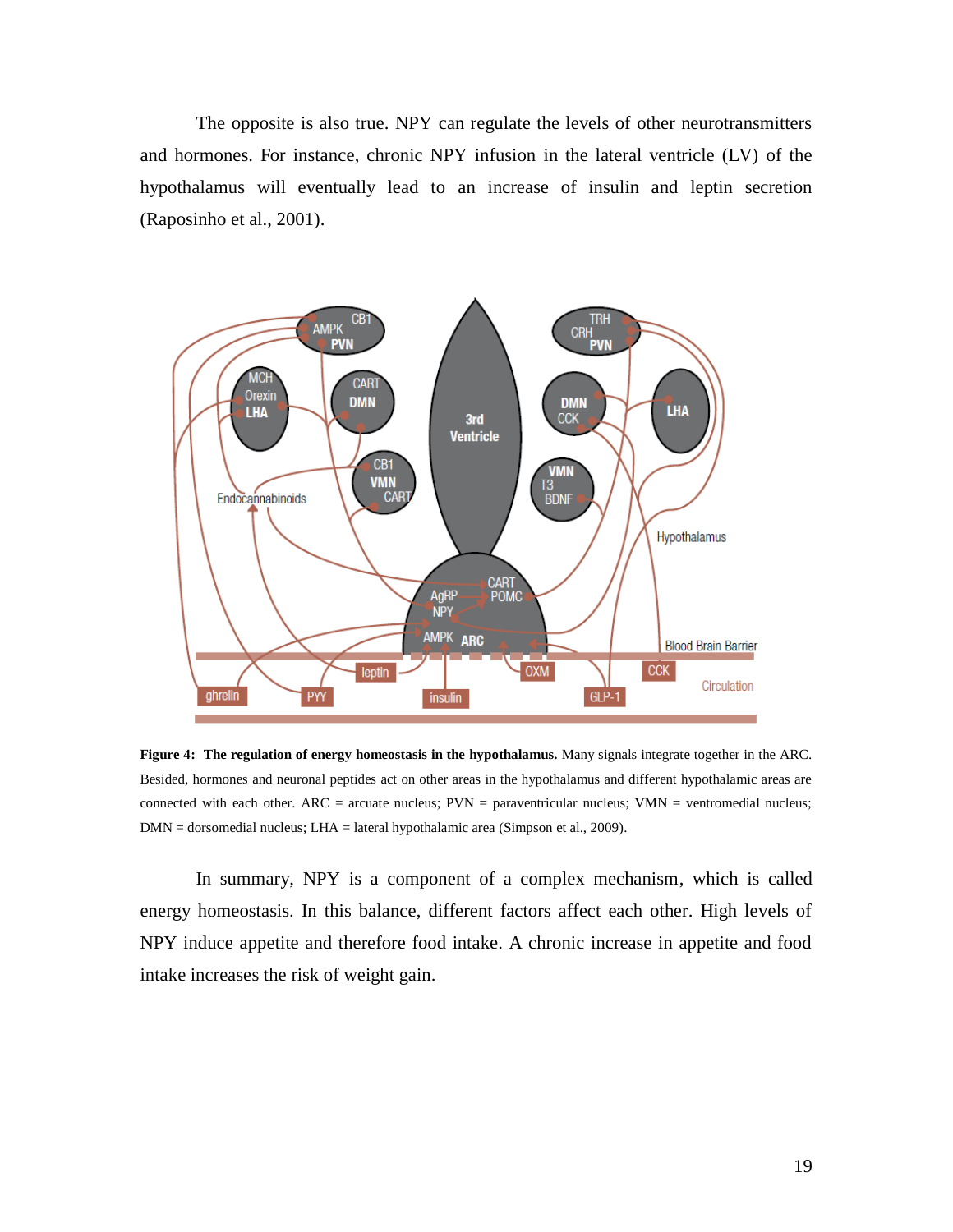### <span id="page-19-0"></span>**4. Is VPA-induced weight gain regulated via NPY?**

Many studies have reported weight gain as a common side effect of VPA (Dinesen et al., 1984;Corman et al., 1997;Aydin et al., 2005;El-Khatib et al., 2007;Hamed et al., 2009;Martin et al., 2009;Cansu et al., 2011). This is concerning because it does not only affect the patients' body image and self-confidence; it also leads to pathologic consequences related to obesity, for instance hypertension, diabetes mellitus and atherosclerosis (Das and Mukhopadhyay, 2011;Aprahamian and Sam, 2011).

Although weight gain has been recognized as an adverse effect of VPA therapy the pathophysiology of VPA-associated weight problems remains unclear. In the first two chapters of this thesis the role of NPY in seizure control and energy homeostasis was described. In energy homeostasis NPY regulates food intake by increasing appetite (Das and Mukhopadhyay, 2011;Zhang et al., 2011;Nguyen et al., 2011). Besides, enhanced NPY levels reduce susceptibility to seizures (Erickson et al., 1996;Baraban et al., 1997;Richichi et al., 2004;Woldbye et al., 2005;Das and Mukhopadhyay, 2011). Because NPY plays a role in both mechanisms and by the fact that VPA enhances body weight, it is interesting to elaborate if VPA induces weight gain by affecting NPY.

#### <span id="page-19-1"></span>*4.1 NPY levels are raised after starting with VPA*

Several studies have measured NPY levels after starting with VPA. These studies observed that NPY levels are indeed enhanced after starting with the drug (Aydin et al., 2005;Brill et al., 2006;Cansu et al., 2011). Whether VPA up-regulates NPY, directly or indirectly, is not apparent from these studies. Apart from NPY, other neuropeptides and hormones are up-regulated after starting with VPA. These neuropeptides are for instance insulin and leptin, also key players in energy homeostasis.

Aydin and colleagues found enhanced levels of NPY in all 20 epileptic patients after three months. In addition, they found an increase in insulin levels (Aydin et al., 2005). The concentration of leptin was only increased after 6 months, which indicate that an increase in leptin is most likely a secondary response. The group of Brill studied the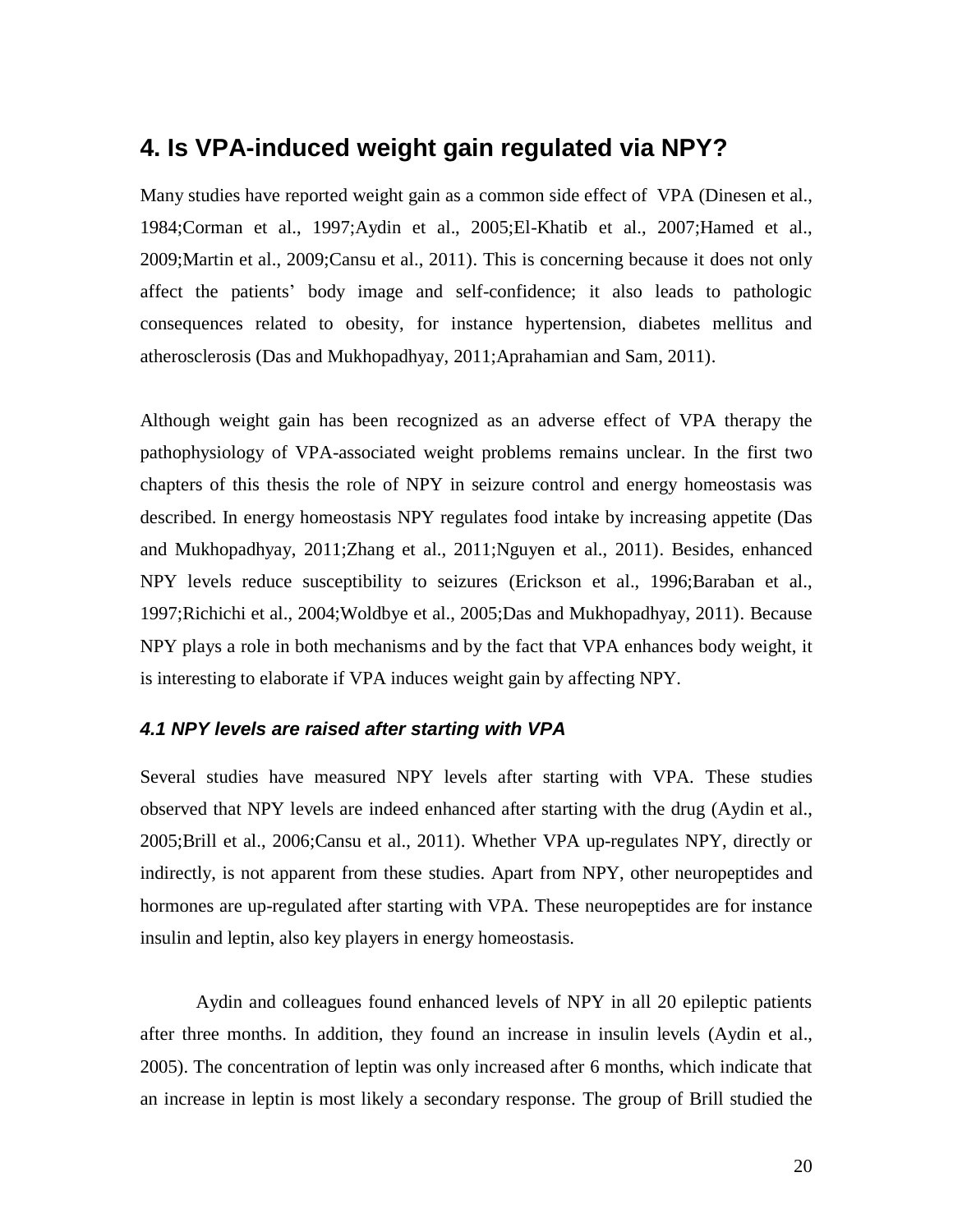effect of VPA on NPY in rats (Brill et al., 2006). They found an increase in NPY levels in the nucleus reticularis thalami and the hippocampus in response to VPA already after 4 days of treatment. Cansu and colleagues also found an increase in leptin and NPY in epileptic children treated with VPA. However they examined their patients only after 18 months (Cansu et al., 2011).

Because energy homeostasis is a complex mechanism (Figure 2 and 4) it is difficult to discriminate on which factor VPA is acting directly. Changing one of the components involved in energy homeostasis, could deregulate the whole system and result in level changes of several peptides and lipids. Because energy homeostasis is such a complex mechanism, the action of VPA is probably multifactorial.

It would be interesting to study changes in the concentrations of peptides and hormones shortly after starting with VPA. There is one recent study that examined changes in feeding behaviors, energy expenditure and hormone levels (secreted in the gut) in healthy humans 3 weeks after starting the VPA treatment (Martin et al., 2009). In this study changes in weight gain, physical activity, levels of leptin, ghrelin, GLP-1 and PPY were measured and compared with a placebo group. They conclude that VPAassociated weight gain does not emerge to be the result of changes in activity levels or gut hormones; however they found an increase in food craving, hunger and binge eating. By studying changes shortly after starting with VPA we may possibly find the direct cause of VPA-induced weight gain. Levels of NPY were not measured in this study. Because it is known that NPY increases appetite, the increase in food craving, hunger and binge eating observed in this study could be a consequence of higher levels of NPY. An increase in appetite and food intake was observed in more studies (El-Khatib et al., 2007). However, there are also studies that show no changes in total energy intake, macronutrient selection and energy expenditure (Breum et al., 1992).

#### <span id="page-20-0"></span>*4.2. VPA could affect NPY via BDNF-mediate TrKB activation*

One possible mechanism in which VPA might act on NPY could be that VPA affects NPY by inducing brain-derived neurotropic factor (BDNF). That BDNF enhances NPY is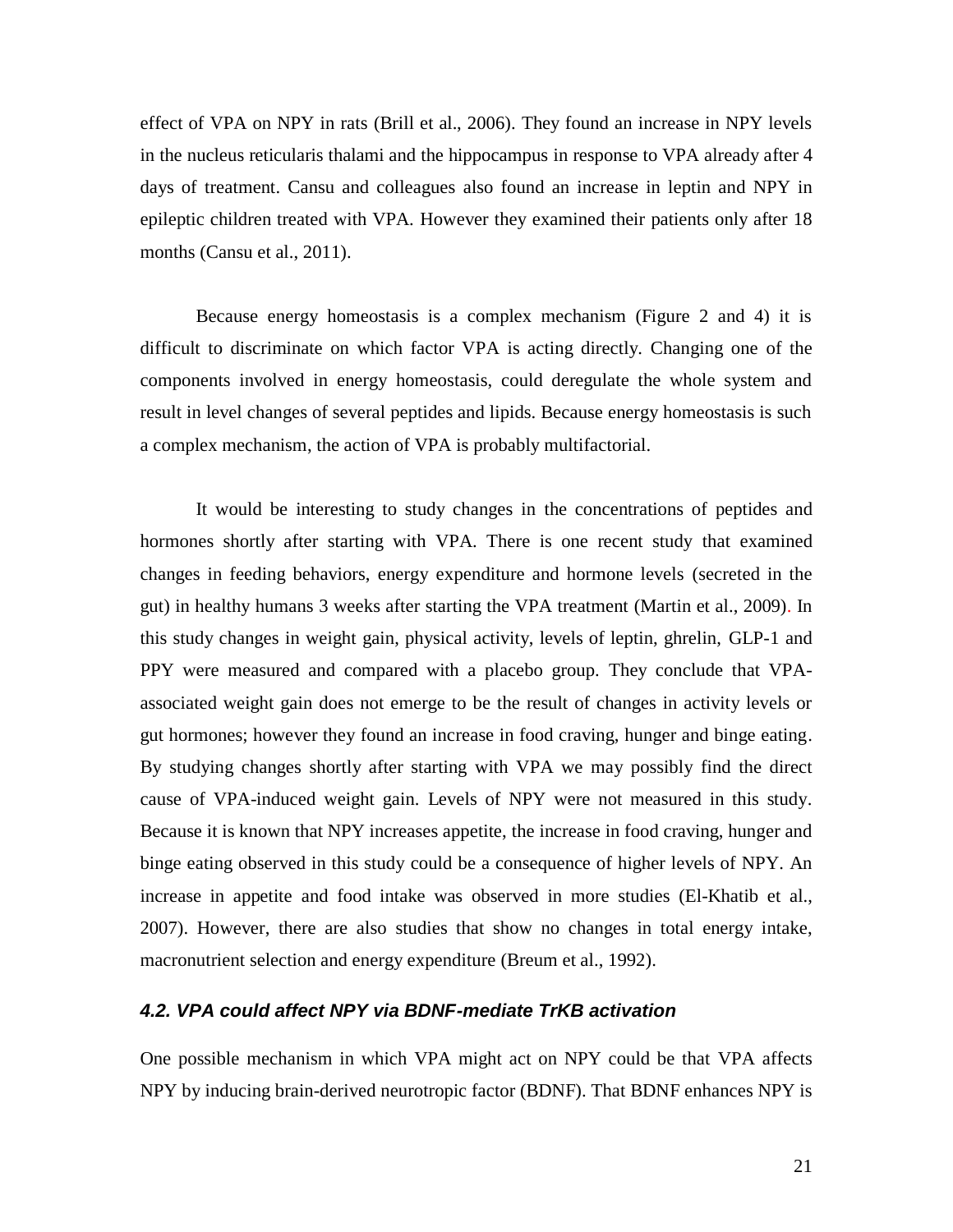shown *in vitro* (Barnea et al., 1995;Barnea et al., 2004) and *in vivo* (Croll et al., 1998;Reibel et al., 2003). Like NPY, BDNF has been shown to play a role in both seizure control and energy homeostasis. Chronic intrahippocampal induction of BDNF has been shown to delay kindling epileptogenesis most likely via NPY (Reibel et al., 2003). Besides, BDNF regulates homeostatic and hedonic feeding (feeding for pleasure) through a mechanism acting in the hypothalamus, dorsal vagal complex, and mesolimbic dopamine reward pathway (Cordeira and Rios, 2011).

BDNF activation of NPY is mediated by its receptor tyrosine-related kinase B (TrkB). Barnea and colleagues showed that BDNF leads to the phosphorylation of TrkB (Barnea et al., 2004). Furthermore, the up-regulation of NPY is dependent on the tyrosine kinase activity of TrkB and the blockade of TrkB receptors results in a decrease in basal *BDNF* mRNA levels (Wei et al., 2010). In addition, the extracellular singal-regulated kinase (Erk)-pathway, also called the MAPK-pathway, seems to be involved. VPA will probably activate BDNF via this pathway (Barnea et al., 2004). Probably, VPA activate the MAPK-pathway and this will subsequent lead to BDNF-mediated TrkB activation and finally to an increase in NPY expression.

This hypothesis is further supported by the results of Fukichi and colleagues (Fukuchi et al., 2009). Using microarray they found genes that were affected by stimulating cultured rat cortical neurons with VPA. *BDNF* was up-regulated in this experiment. Tang and colleagues compared expression patterns, with oligonucleotide microarrays, in the blood of epileptic patients treated with and without VPA. They observed changes in genes that are part of the MAPK-pathway (Tang et al., 2004).

The regulation of histone deacetylases (HDAC's) could be the way of action of VPA. HDAC's remove acetyl groups from histones. By acetylation, the positive charges on histones are neutralized and therefore DNA is bound less tightly and this results in more transcription. Thus, HDAC's prevent transcription. VPA is a powerful HDAC inhibitor (Gottlicher et al., 2001) and therefore VPA will induce more transcription for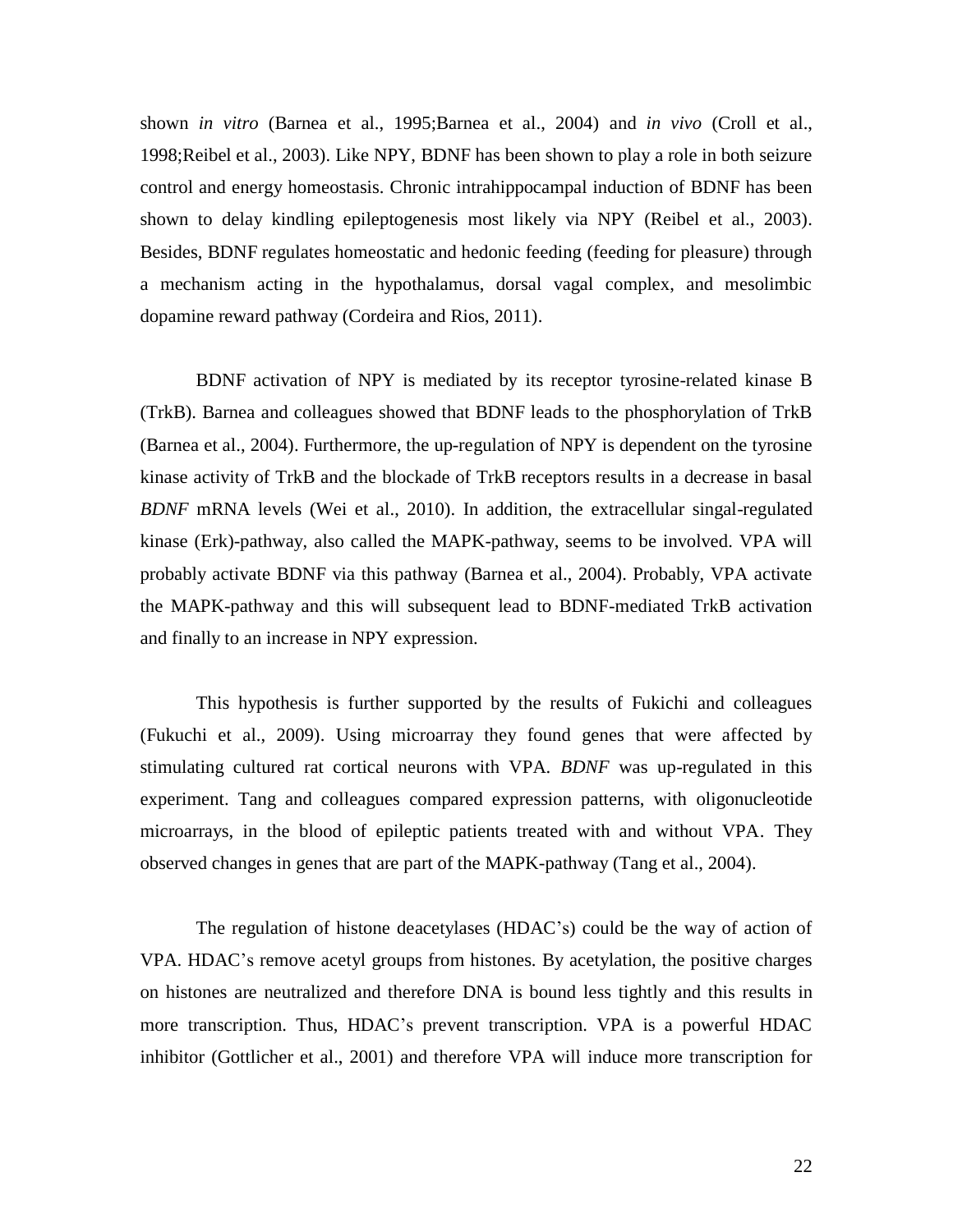instance the transcription of BDNF. Furthermore, it has been suggested that VPA enhances demethylation (Perisic et al., 2010). This also causes more transcription.

#### <span id="page-22-0"></span>*4.3 Rodents do not gain weight in response to VPA*

More research is needed to examine if and how VPA induces weight gain via NPY. At present, these studies have not been performed. Human studies are probably the only way to elaborate this interesting question because mice (Chapman and Cutler, 1984) and rats (Wolden-Hanson et al., 1998) do not gain weight in response to VPA. VPA induces a significant increase in body weigh in female rhesus monkeys (Ferin et al., 2003), suggesting that the side effect weight gain may be characteristic of primate physiology.

It is not known why VPA does not induce weight gain in rodents. VPA treatment causes increased NPY expression in rodents. In addition, NPY overexpression induced experimentally causes increased appetite and finally weight gain. Furthermore, VPA suppress seizures in rodents. Probably the expression level of NPY is higher when it is induced experimentally then when it is induced by VPA. Furthermore, rodents can probably better control their energy homeostasis (food intake and energy expenditure) compared to primates in response to changes that influences this balance. Additionally, it is possible that VPA affects another factor that plays a role in the energy homeostasis of primates and not in rodents.

If we find out where these differences originate, we might find something that can help us by counteracting the negative side effects and promoting the positive effects of VPA.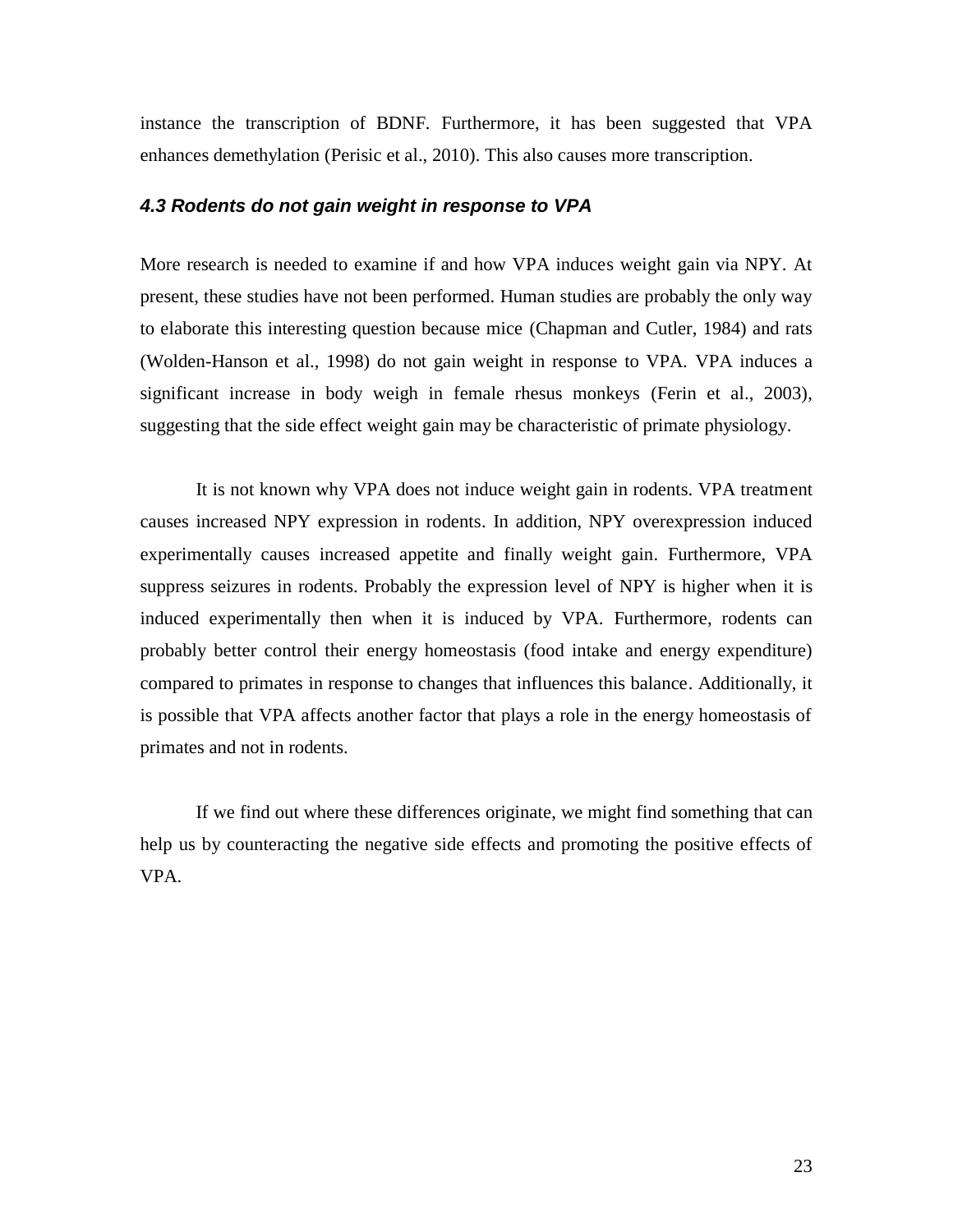# <span id="page-23-0"></span>**5. Other mechanisms that could be involved in VPAinduced weight gain.**

In the previous section, it has been described if and how VPA might induce weight gain via NPY. Because NPY is involved in both seizure and weight control it is possible that VPA directly acts on NPY and thereby increases weight in patients who use this medicine. Apart from this hypothesis, other hypotheses are described in the literature. These hypotheses are appropriately reviewed by a number of authors (Jallon and Picard, 2001;Hamed, 2007;Verrotti et al., 2011). In this section the most likely hypotheses are discussed.

NPY synthesis and secretion increases appetite and food intake. Probably, VPA is acting directly on NPY, however this remains currently uncertain. The up-regulation of NPY could also be a secondary response. For instance, it has been shown that insulin inhibits NPY syntheses and secretion in the PVN (Kalra et al., 1991). Thence, when a person becomes insulin resistant this person will probably have higher levels of NPY. Furthermore, leptin is able to down-regulate NPY (Jequier, 2002). In the literature insulin and leptin (and sensitivity for these hormones) are mentioned as candidate targets of VPA. Like for NPY, it is difficult to say if changes in insulin and leptin levels are a direct or indirect consequence of VPA.

#### <span id="page-23-1"></span>*5.1 An increase in leptin levels is most likely a secondary response of VPA*

In various studies increased leptin levels were observed in response to VPA treatment (Aydin et al., 2005;El-Khatib et al., 2007;Hamed et al., 2009;Cansu et al., 2011;Grosso et al., 2011), which suggest a decreased sensitivity to leptin. Others found constant (Pylvanen et al., 2002;Pylvanen et al., 2006;Martin et al., 2009) or reduced leptin levels (Lagace et al., 2004). Aydin and colleagues measured an increase in the concentration of leptin only after 6 months (Aydin et al., 2005). In contrast, an increase in BMI, insulin, fasting insulin glucose ratio and NPY levels were already observed after 3 months of therapy. Moreover, leptin levels were observed to be increased in both epileptic patients with VPA-associated obesity and obese controls (Grosso et al., 2011). No changes in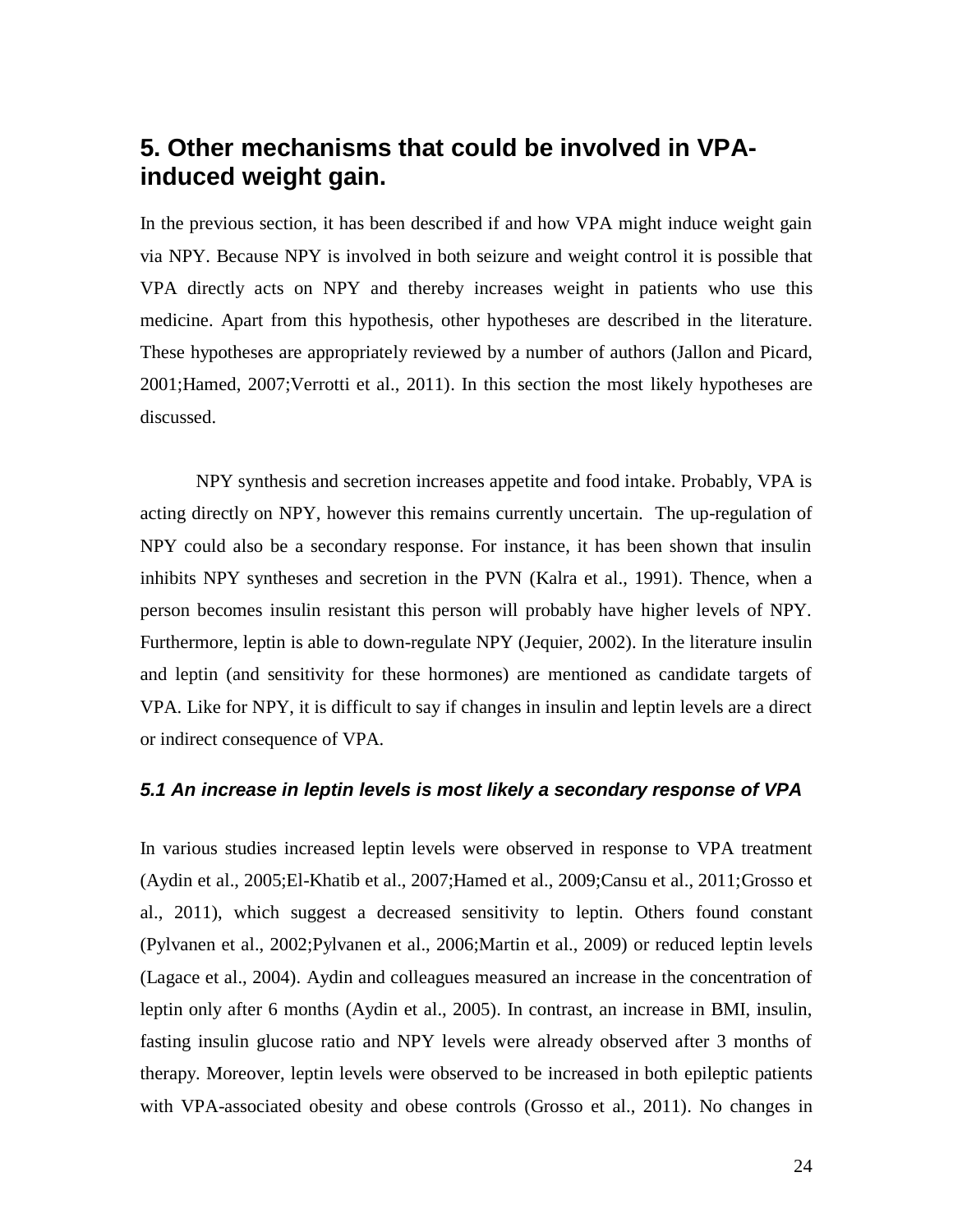leptin concentrations were observed in VPA-treated lean patients. Together, these observations imply that changes in leptin levels are induced by other metabolic alternations and not directly by VPA.

#### <span id="page-24-0"></span>*5.2. The occurrence of hyperinsulinemia and insulin resistance could be a direct consequence of VPA therapy.*

Hyperinsulinemia and insulin resistance, in response to VPA, were observed in several studies (Pylvanen et al., 2002;Aydin et al., 2005;Pylvanen et al., 2006;Verrotti et al., 2009). Pylvanen and colleagues showed that VPA-treated patients had higher insulin levels compared to control subjects with similar BMI (Pylvanen et al., 2002;Pylvanen et al., 2006). Furthermore, both obese and lean VPA-treated patients developed insulin resistance. Aydin and colleagues determined an increase in hyperinsulinemia and insulin resistance already at the end of 3 months of treatment and these changes were seen with relatively low dosages of VPA (Aydin et al., 2005). In contrast, there are also studies that reported no insulin/insulin resistance after starting with VPA (Martin et al., 2009;Abaci et al., 2009;Cansu et al., 2011). These studies make it difficult to say something definite about the role of VPA on insulin/insulin resistance. However, insulin is a more likely target for VPA than leptin (Verrotti et al., 2011).

A couple of mechanisms are described that explain how VPA may increase weight via insulin/insulin resistance. (1.) VPA increases the concentration of long-chain fatty acids in patients their serum. This increase could be due to the structure of VPA as a fatty acid derivate. Fatty acids stimulate insulin secretion from pancreatic β-cells (Dobbins et al., 2002). Luef and colleagues showed that VPA can also stimulate insulin secretion from pancreatic β-cells (Luef et al., 2003). They found a direct effect of VPA on pancreatic island cells *in vitro* and VPA is acting on these cells in a dose and time dependent manner (Figure 5). Besides, VPA probably competes with free fatty acids (FFA) for albumin binding (Figure 6 (1)) (Vorum et al., 1993). Vorum and colleagues showed that the binding affinity for palmitate to serum albumin was decreased in VPAtreated patients. This results in an increased availability of long-chain fatty acids and again an increase in FFA stimulates insulin secretion from pancreatic β-cells. A chronic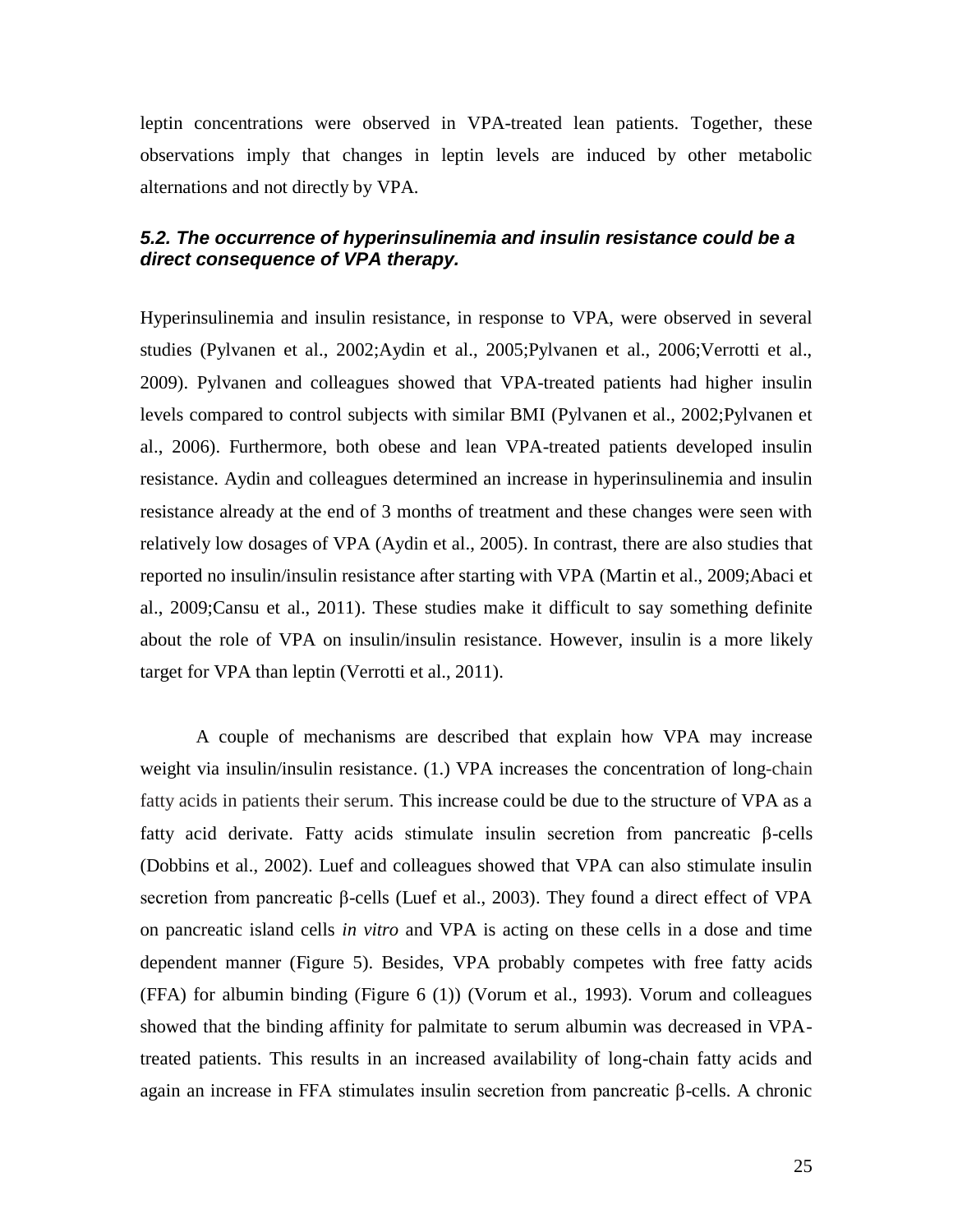increase in FFA will probably inhibit insulin release (lipotoxicity) (Yoshikawa et al., 2001). Nevertheless, these results make clear that an increase in FFA can disturb the balance of energy regulation. (2.) VPA may inhibit β-oxidation of fatty acids (Vorum et al., 1993). β-oxidation is a process in which FFA are broken down. This process occurs in the mitochondria. Fatty acids cannot pass directly through the mitochondrion membrane, but must be actively transported by a special transport system. A complex, consisting of three enzymes together with the co-enzyme carnitine, is responsible for this transport. VPA may interfere with carnitine, which leads to carnitine deficiency. When this occurs β-oxidation of fatty acids is inhibited (Figure 6 (2)). Inhibition of β-oxidation also leads to an increase in FFA availability in the patients their blood. In contrast, Demir and Aysun (2000) suggest that VPA no interfere with the enzyme carnitine (Demir and Aysun, 2000).



**Figure 5: The effect of VPA on insulin release in pancreatic β-cells.** (a) Various incubation times (b)Various concentrations of VPA.

Hyperinsulinemia, due to increased levels of FFA, will decrease lipolysis and increase lipogenesis (Vorum et al., 1993) (Figure 6 (3)). Subsequently, this results in lower blood glucose levels. This may explain why many authors report an increased food intake (Egger and Brett, 1981;Dinesen et al., 1984) since low glucose levels stimulate appetite.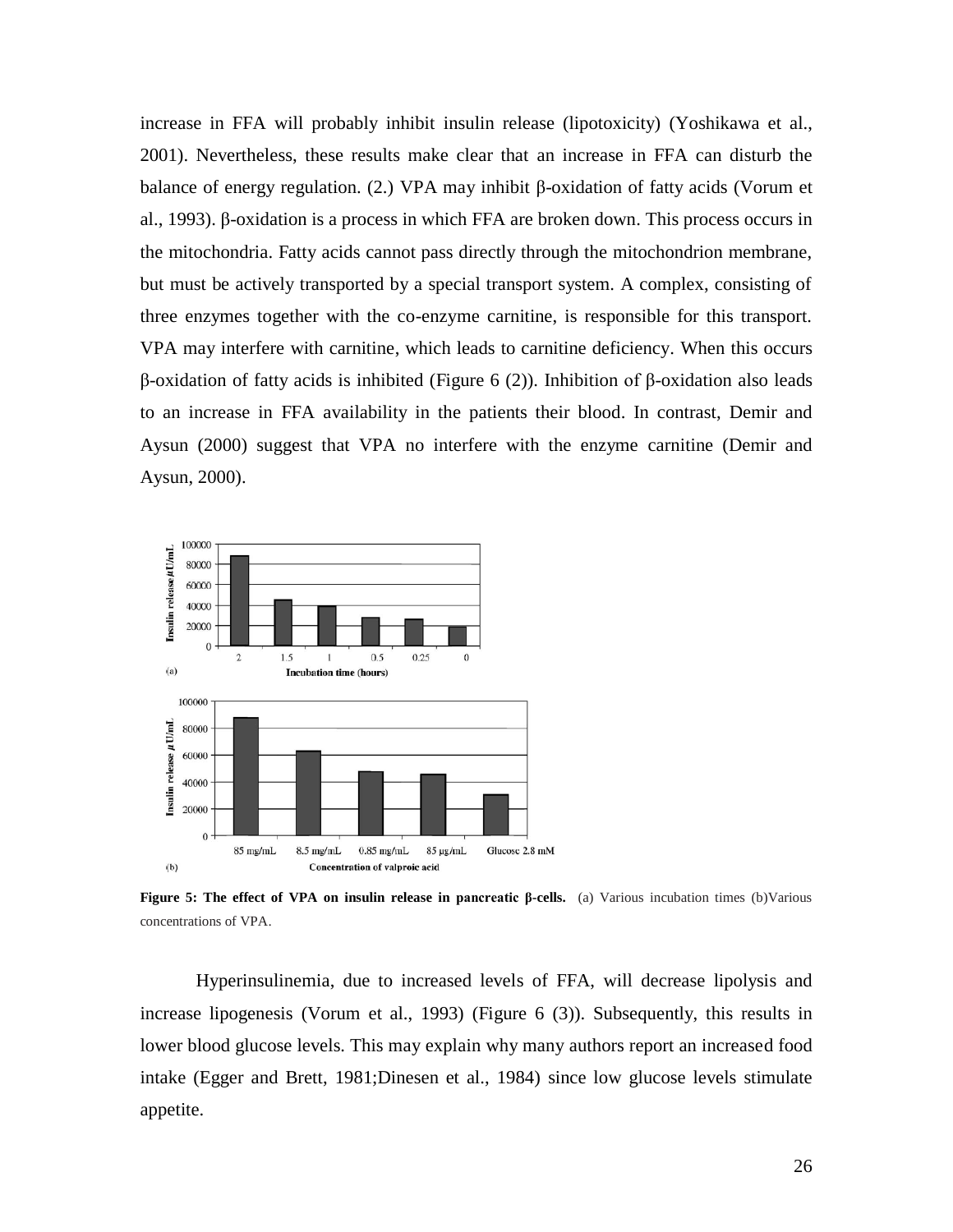That VPA induces hyperinsulinemia seems a plausible explanation. However, it must be kept in mind that high insulin and leptin concentrations in patients also may be the result of weight gain. Martin and colleagues showed no increase in insulin levels 3 weeks after starting the VPA treatment. In this study, weight was already increased with 0.49 kg (not significant)(Martin et al., 2009). This suggests that VPA does not directly act on insulin.



**Figure 6: An increase of FFA by VPA increases food intake and may lead to obesity** (Modified from (Vorum et al., 1993) (1) VPA probably competes with free fatty acids (FFA) for albumin binding. (2) VPA may interfere with carnitine which leads to carnitine deficiency and therefore β-oxidation of fatty acids is inhibited. (3) An increase in FFA results in lower glucose levels. Subsequently, this leads to an increase in appetite and food intake.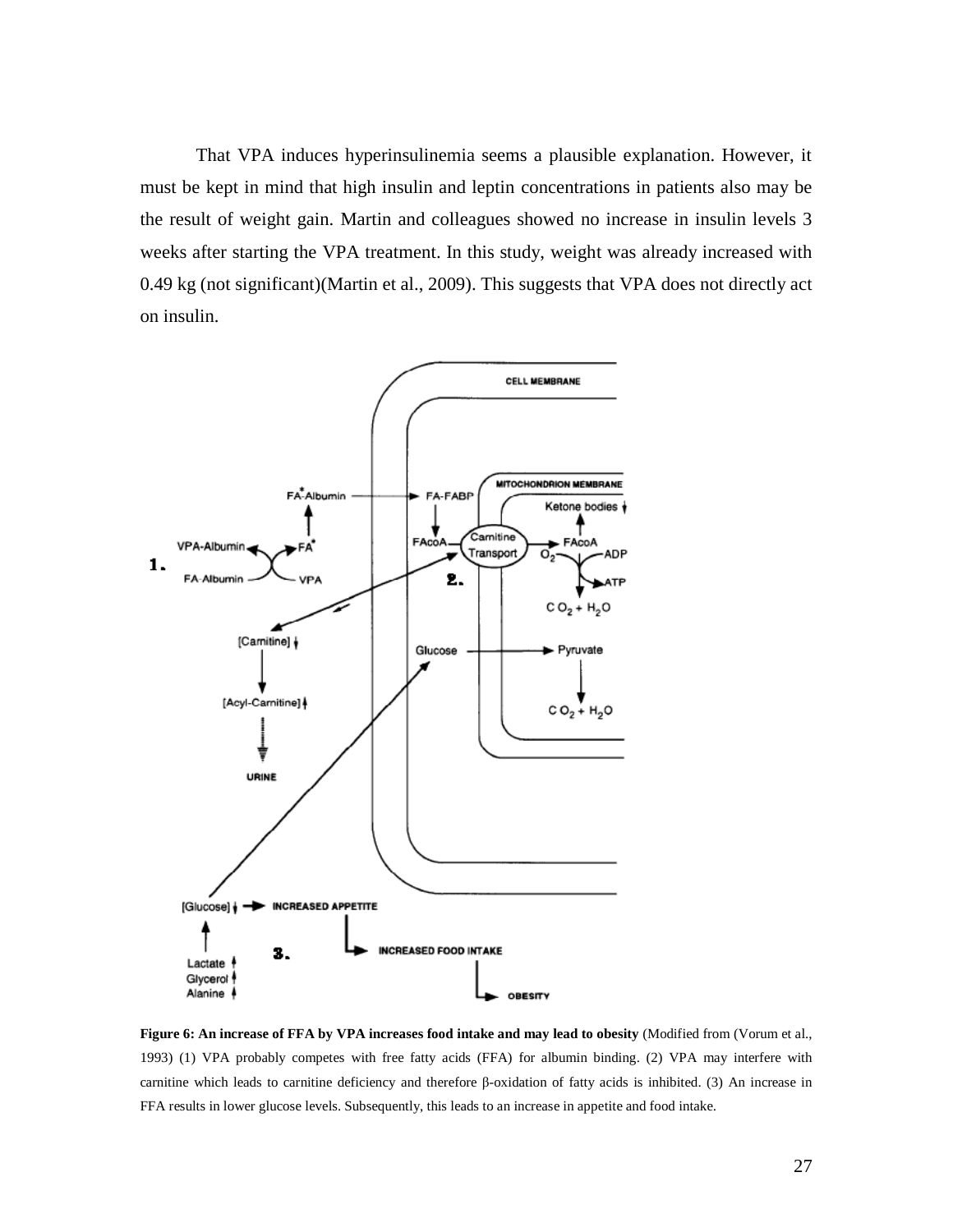#### <span id="page-27-0"></span>*5.3 An effect of VPA on GABA is probably not the only mechanism of action*

The neurotransmitter GABA could be a good candidate to be involved in VPA-induced weight gain (Jallon and Picard, 2001;Hamed et al., 2009)*.* VPA is a GABA-ergic agonist and like NPY GABA is involved in both seizure control and energy homeostasis. In energy homeostasis GABA decreases food intake and blockade of the GABA receptor increases food intake (Panksepp et al., 1980). Furthermore, this neurotransmitter is known to be involved in pancreatic β-cell regulation and insulin secretion (Shi et al., 2000). Shi and colleagues showed that GABA functions as a negative regulator of insulin secretion in response to glucose by affecting  $K(ATP)(+)$  channels. Moreover, the plasma levels of GABA are found to be increased during VPA treatment (Johannessen, 2000). Thereby, VPA enhances GABAergic inhibition in various brain parts. On the other hand an effect on GABA is probably not the only mechanism of action, because there are more antiepileptic drugs that act on GABA, but that do not commonly induce weight gain (Hamed et al., 2009).

#### <span id="page-27-1"></span>*5.3 RSTN, FIAF and SOCS-3 are potentially target of VPA*

Besides NPY and GABA, VPA acts probably on more neuropeptides in the hypothalamus. VPA seems capable of increasing *resistin (RSTN)* and *suppressor of cytokine signaling-3 (SOCS-3)* and decreasing *fasting-induced adipose factor (FIAF)* gene expression (Brown et al., 2007). The group of Brown described that this possibly occurred by decreasing the transcriptional activity of CCAAT-enhancer-binding protein(C/EBP)α. C/EBPs stimulate the expression of certain genes through interaction with their promoter. An altered expression of *RSTN, FIAF* and *SOCS-3* genes will develop insulin and leptin resistance (Howard and Flier, 2006). However the evidence that RSTN, FIAF and SOCS-1 interfere with insulin and leptin resistance is somewhat controversial (Lee et al., 2003). In addition, there is no evidence for this *in vivo*. Furthermore, as said for other factors it remains unresolved whether VPA directly or indirectly modifies gene transcription via a CEBPα-dependent mechanism or if this is a compensatory effect as a consequence of weight gain. It would be interesting to measure the increase and decrease of RSTN, FIAF and SOCS-3 after starting a VPA treatment.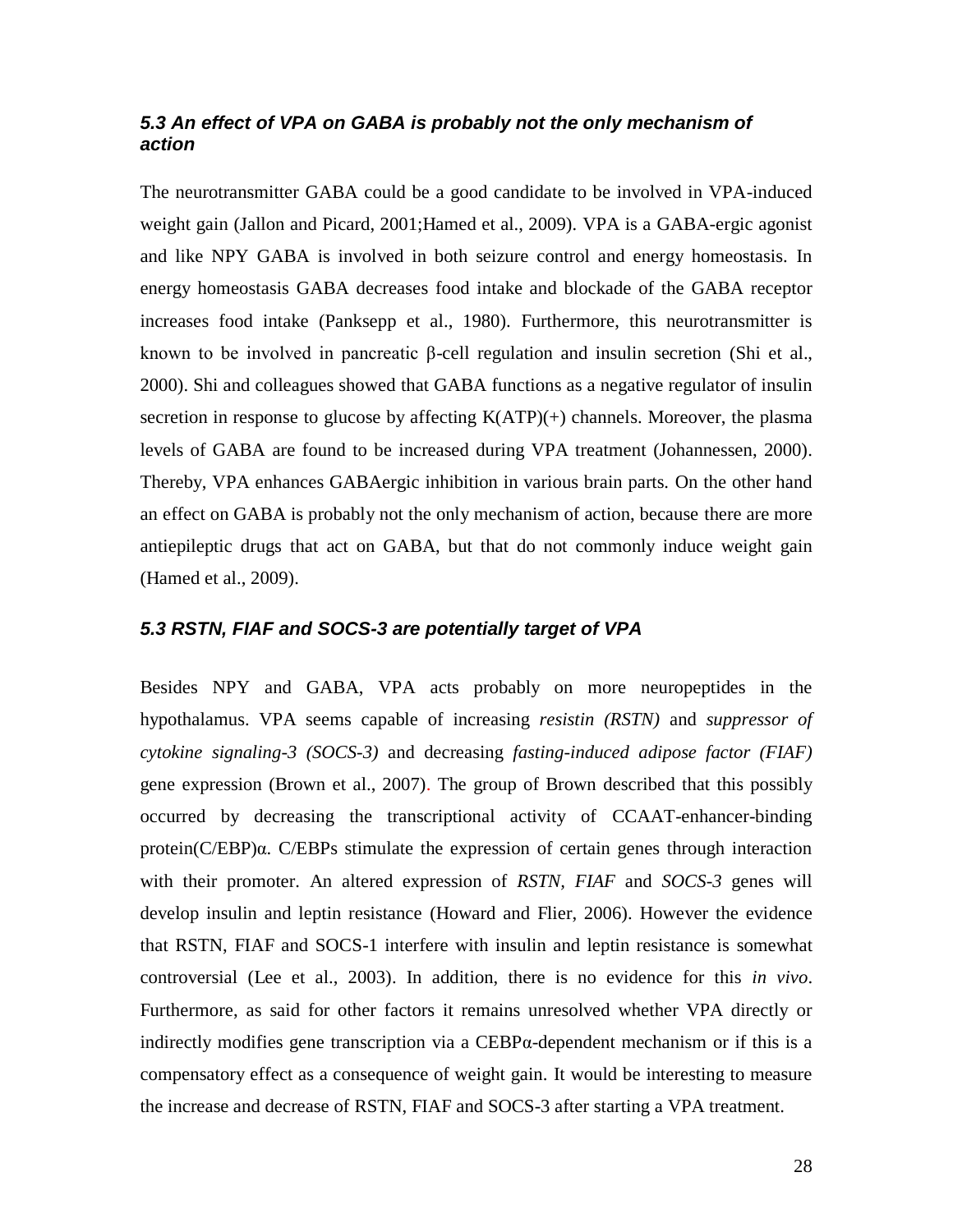#### <span id="page-28-0"></span>*5.4 VPA therapy increases the plasma levels of AP*

Allopregnanolone (AP) can modulate synaptic and tonic inhibition, mediated by GABAa receptors, and the firing activity of 5-HT neurons (Grosso et al., 2003;Robichaud and Debonnel, 2006). In addition, it as been shown that AP has an evident hyperphagic effect in food-deprived mice. The group of Grosso examined the effect of VPA on AP levels (Grosso et al., 2011). They found higher AP levels in obese individuals whether or not under VPA therapy. Lean epileptic patients tended to have higher plasma AP levels than lean healthy controls, however this was not significant  $(p=0.06)$ . It should be further studied (e.g. by studying larger groups) if an increase in AP in response to VPA is a direct or a secondary effect.

#### <span id="page-28-1"></span>*5.5 VPA therapy decreases adiponectin gene expression*

Finally, VPA act probably on adiponectin. Qiao and co-workers examined the effect of VPA on *adiponectin* gene expression in mice and differentiated adipocytes (Qiao et al., 2006). They observed that VPA decreases *adiponectin* gene expression in mature adipocytes. This inhibitory effect was dose-and time dependent and occurred through the inhibition of HDAC activity.  $C/EBP\alpha$  is down-regulated by inhibiting HDAC and therefore the binding of this transcription factor to the adiponectin promoter is inhibited. There is no clinical data concerning whether VPA affects adiponectin expression in human subjects. Adiponectin was shown to be impairing adiposite differention and increasing energy expenditure together with controlling insulin sensitivity and glucose homeostasis (Bauche et al., 2007).

In conclusion, many possible hypotheses are mentioned to explain VPA-induced weight gain. That VPA act directly on NPY could be true. However more peptides and lipids could be the main target of VPA, for instance insulin and adiponectin. Another interesting question is why not every patient, that uses VPA, suffer from weight gain. As described in section 2.9 the effect of VPA could be age dependent. In addition, it has been suggested that genetic factors are involved (Klein et al., 2005). Klein and colleagues investigated the effect of VPA on weight gain in monozygotic twins. They found that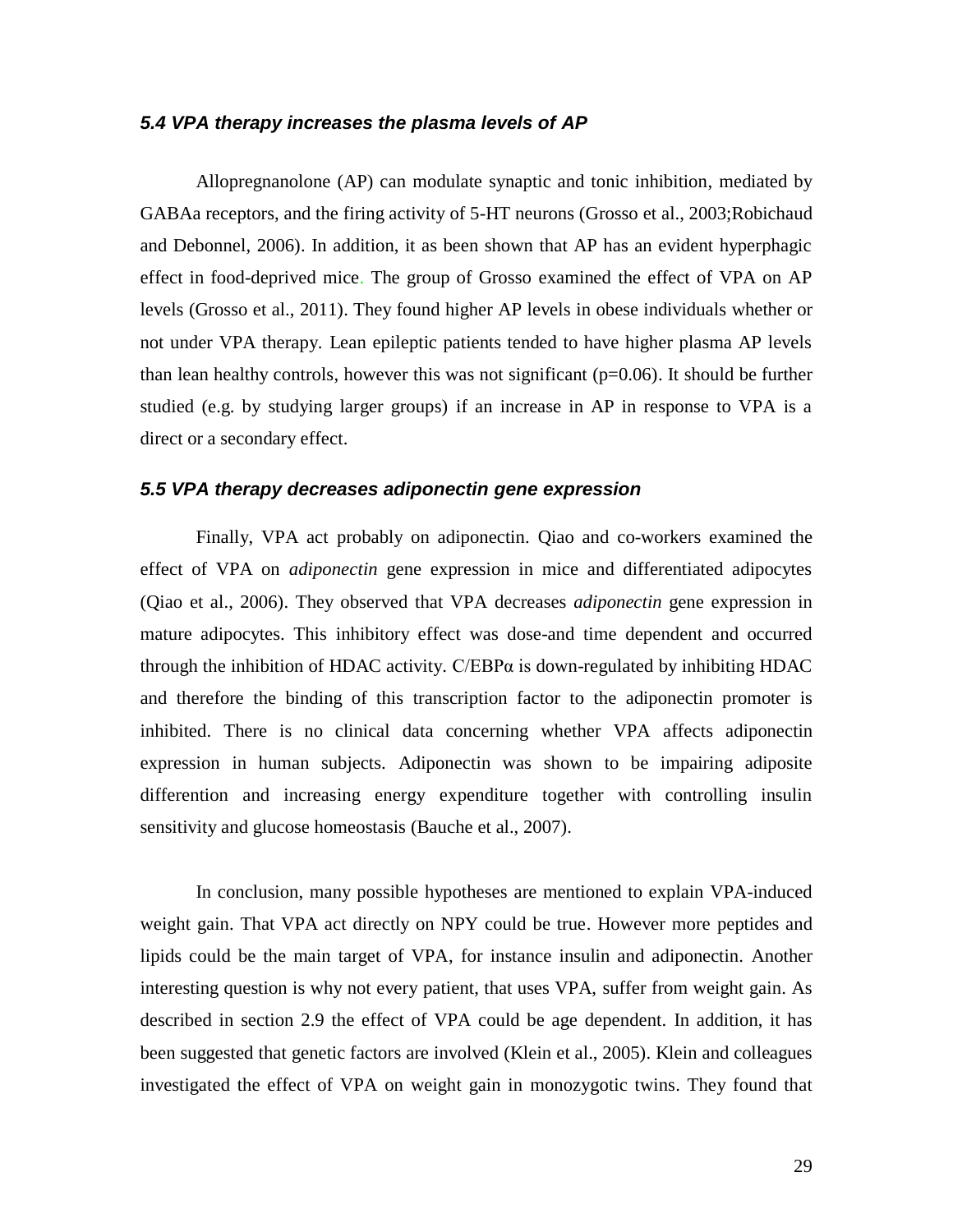VPA treated twins had a similar weight. This indicate that genetic factors may affect weight change caused by VPA. However, another good explanation could be that some patients have more discipline to control their weight. More research is needed to investigate these hypotheses in more details and as said in chapter 4 human studies will be important because rodents did not gain weight in response to VPA.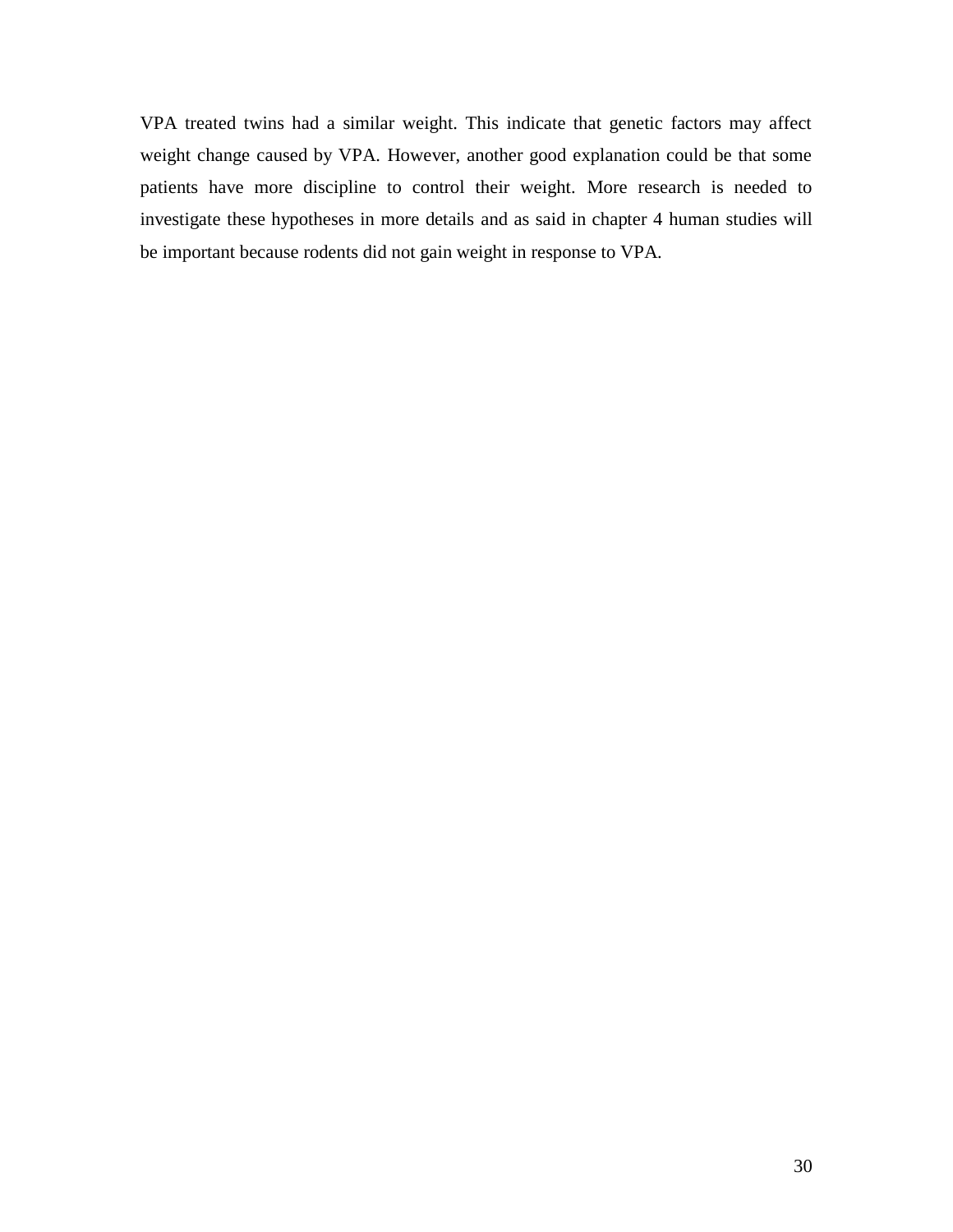# <span id="page-30-0"></span>**6. Conclusion**

VPA is a drug that is used in many health problems such as bipolar disorders and epilepsy. That weight gain, induced by VPA, is a serious side effect is confirmed in many studies. Apart from its effect on patients' body image and self-confidence, weight gain may induce several pathological problems such as diabetes and hypertension. VPA has been available on the market for many years. It is therefore remarkable that the underlying mechanism of the working of this drug still needs to be defined. In addition, it is not known why VPA induces weight gain in humans.

Whereas the precise mechanism of VPA-induced weight gain needs to be further elucidated, some hypotheses are brought up. One of these hypotheses is that NPY is affected by VPA and that this may lead to a disturbed energy balance. It has been established that NPY plays a role in both seizure and weight control. In seizure control NPY decreases susceptibility to seizures. In energy homeostasis it increases appetite and thereby food intake. It has also been shown that NPY levels are increased after starting with VPA. Furthermore, an increased appetite is reported after starting the VPA-therapy. This makes NPY a possible target for VPA, though more research is needed.

Changes in NPY levels, after starting with VPA, should be measured in more patients. Current data were obtained by measuring NPY levels a couple of months after starting the therapy only. To find out if NPY is a direct target of VPA, levels of this neurotransmitter should be measured directly after starting the therapy. Furthermore, it should be further elaborated how VPA affects NPY. For instance, it would be interesting to determine which NPY receptors are most important.

The mechanism of NPY-related seizure control seems to be a complex process. The role of all receptors subtypes seems time, brain region and cell type dependent. Studies are underway to examine whether manipulation of NPY and NPY receptors can be used as treatment for epilepsies. If the effect on seizures and the effect on weight gain are coupled in humans, such treatment may have little success. However, if the effects are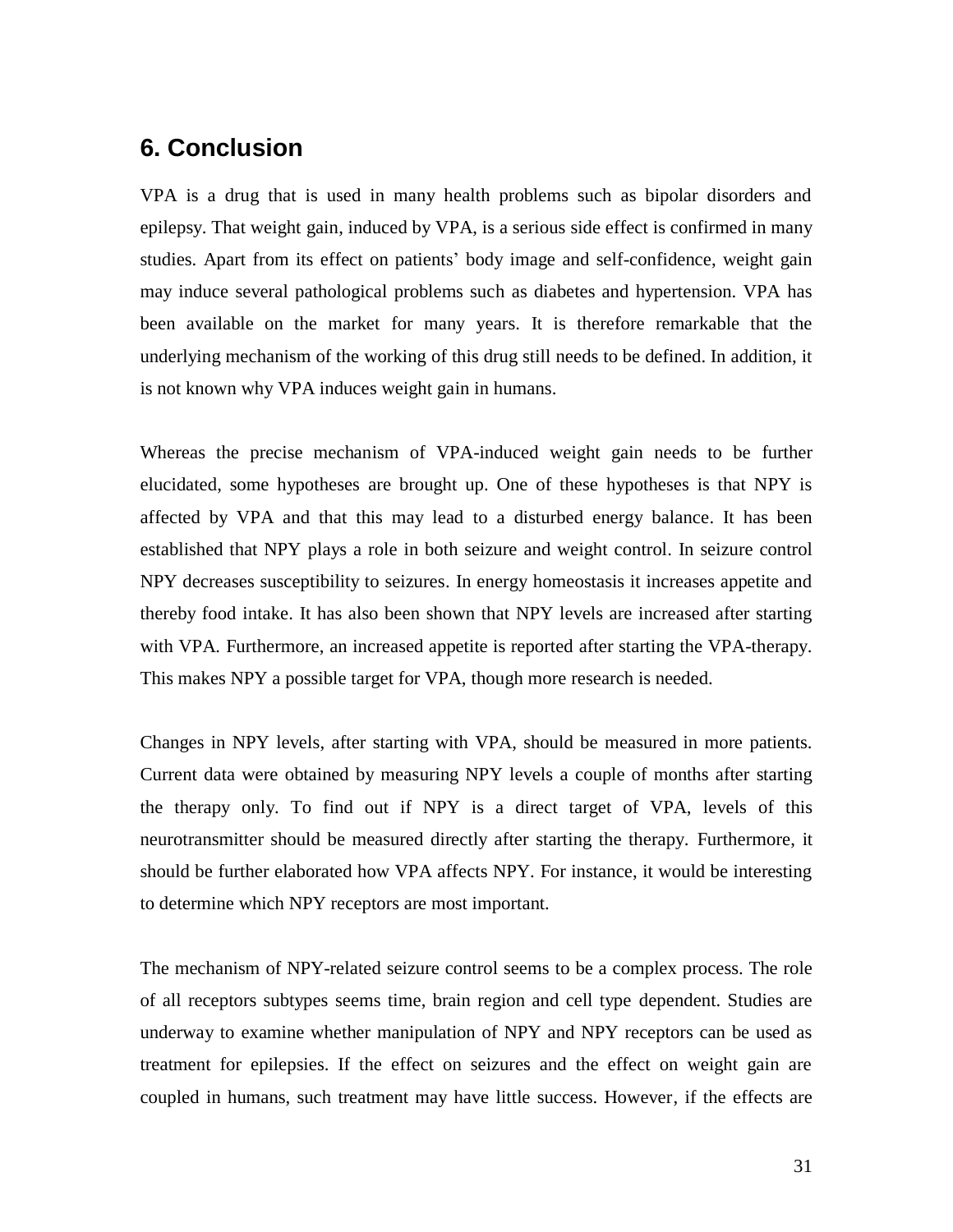uncoupled, such treatments may be promising. It should kept in mind that different brain areas will react differently in response to VPA. The hypothalamus is the most important organ regulating energy homeostasis and the hippocampus is the most important brain area involved in seizure control. Probably, the effect of VPA on seizure control and the effect on weight control could be uncoupled by manipulating NPY and or NPY receptors in different brain areas.

Moreover, there are several other hypotheses that explain VPA-induced weight gain. For instance, hyperinsulinemia and insulin resistance are suggested as principle mechanism underlying weight gain by VPA. In addition, other neurotransmitters such as *RSTN, FIAF* and *SOCS3* and hormones such as allopregnanolone and adiponectin could be affected by VPA. On the other hand, these factors do not play a role in seizure control like NPY.

Currently, physicians can only make patients aware of the possible side effect weight gain and help them with controlling their weight. By investigating the role of NPY in seizure control and weight gain, may possibly find a more effective therapy to treat epileptic patients without the unpleasant side effect weight gain.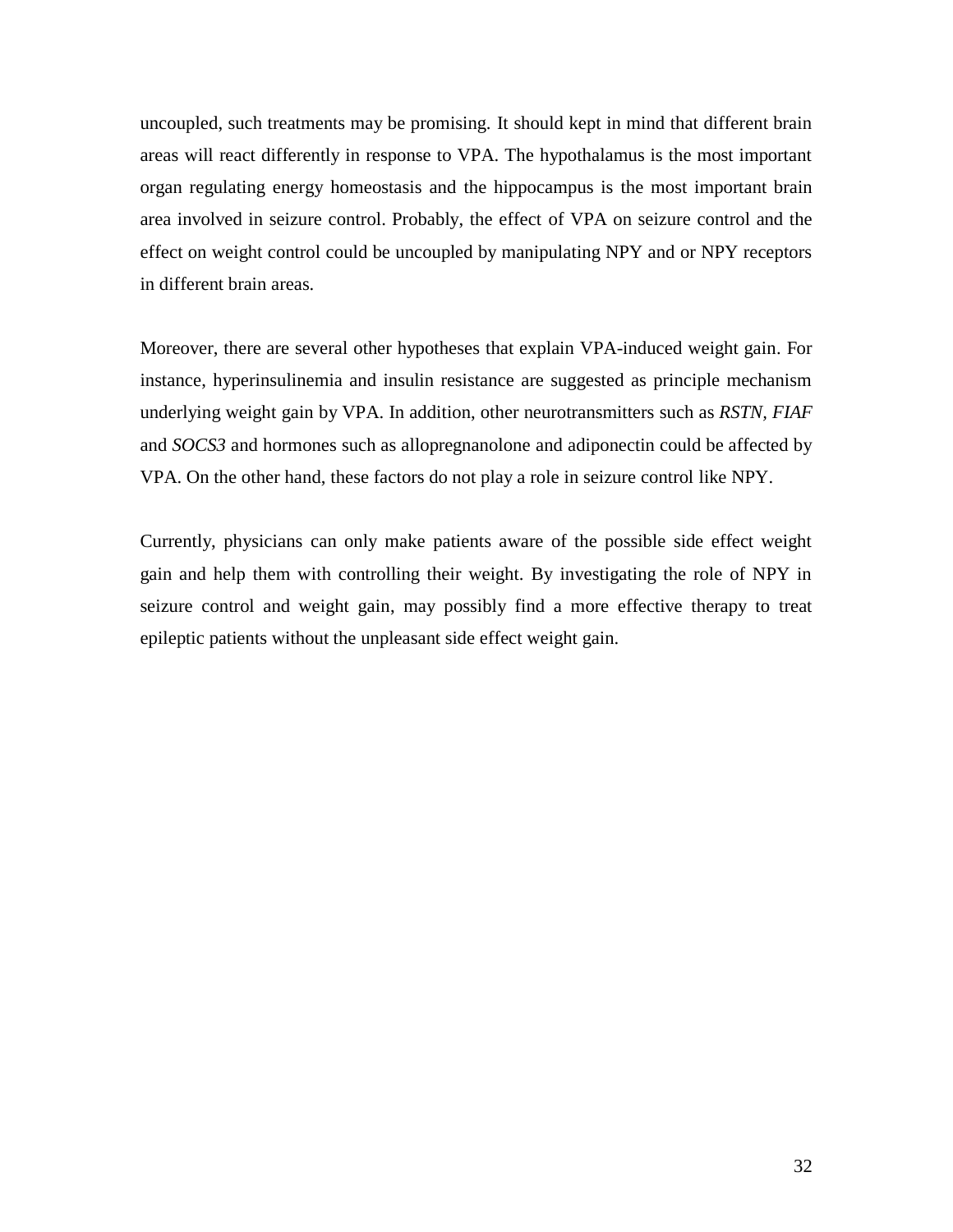# <span id="page-32-0"></span>**Reference List**

Abaci,A., Saygi,M., Yis,U., Demir,K., Dirik,E., Bober,E., 2009. Metabolic alterations during valproic acid treatment: a prospective study. Pediatr Neurol 41, 435-439.

Abe,K., Tilan,J.U., Zukowska,Z., 2007. NPY and NPY receptors in vascular remodeling. Curr Top Med Chem 7, 1704- 1709.

Ahima,R.S., Prabakaran,D., Mantzoros,C., Qu,D., Lowell,B., Maratos-Flier,E., Flier,J.S., 1996. Role of leptin in the neuroendocrine response to fasting. Nature 382, 250-252.

Aprahamian,T.R., Sam,F., 2011. Adiponectin in cardiovascular inflammation and obesity. Int J Inflam 2011, 376909.

Asakawa,A., Inui,A., Kaga,T., Yuzuriha,H., Nagata,T., Ueno,N., Makino,S., Fujimiya,M., Niijima,A., Fujino,M.A., Kasuga,M., 2001. Ghrelin is an appetite-stimulatory signal from stomach with structural resemblance to motilin. Gastroenterology 120, 337-345.

Aydin,K., Serdaroglu,A., Okuyaz,C., Bideci,A., Gucuyener,K., 2005. Serum insulin, leptin, and neuropeptide y levels in epileptic children treated with valproate. J Child Neurol 20, 848-851.

Badman,M.K., Flier,J.S., 2005. The gut and energy balance: visceral allies in the obesity wars. Science 307, 1909- 1914.

Bannon,A.W., Seda,J., Carmouche,M., Francis,J.M., Norman,M.H., Karbon,B., McCaleb,M.L., 2000. Behavioral characterization of neuropeptide Y knockout mice. Brain Res 868, 79-87.

Baraban,S.C., 2002. Antiepileptic actions of neuropeptide Y in the mouse hippocampus require Y5 receptors. Epilepsia 43 Suppl 5, 9-13.

Baraban,S.C., 2004. Neuropeptide Y and epilepsy: recent progress, prospects and controversies. Neuropeptides 38, 261-265.

Baraban,S.C., Hollopeter,G., Erickson,J.C., Schwartzkroin,P.A., Palmiter,R.D., 1997. Knock-out mice reveal a critical antiepileptic role for neuropeptide Y. J Neurosci 17, 8927-8936.

Barnea,A., Cho,G., Lu,G., Mathis,M., 1995. Brain-derived neurotrophic factor induces functional expression and phenotypic differentiation of cultured fetal neuropeptide Y-producing neurons. J Neurosci Res 42, 638-647.

Barnea,A., Roberts,J., Croll,S.D., 2004. Continuous exposure to brain-derived neurotrophic factor is required for persistent activation of TrkB receptor, the ERK signaling pathway, and the induction of neuropeptide Y production in cortical cultures. Brain Res 1020, 106-117.

Batterham,R.L., Cowley,M.A., Small,C.J., Herzog,H., Cohen,M.A., Dakin,C.L., Wren,A.M., Brynes,A.E., Low,M.J., Ghatei,M.A., Cone,R.D., Bloom,S.R., 2002. Gut hormone PYY(3-36) physiologically inhibits food intake. Nature 418, 650-654.

Bauche,I.B., El Mkadem,S.A., Pottier,A.M., Senou,M., Many,M.C., Rezsohazy,R., Penicaud,L., Maeda,N., Funahashi,T., Brichard,S.M., 2007. Overexpression of adiponectin targeted to adipose tissue in transgenic mice: impaired adipocyte differentiation. Endocrinology 148, 1539-1549.

Benmaamar,R., Richichi,C., Gobbi,M., Daniels,A.J., Beck-Sickinger,A.G., Vezzani,A., 2005. Neuropeptide Y Y5 receptors inhibit kindling acquisition in rats. Regul Pept 125, 79-83.

Bijak,M., 1999. Neuropeptide Y suppresses epileptiform activity in rat frontal cortex and hippocampus in vitro via different NPY receptor subtypes. Neurosci Lett 268, 115-118.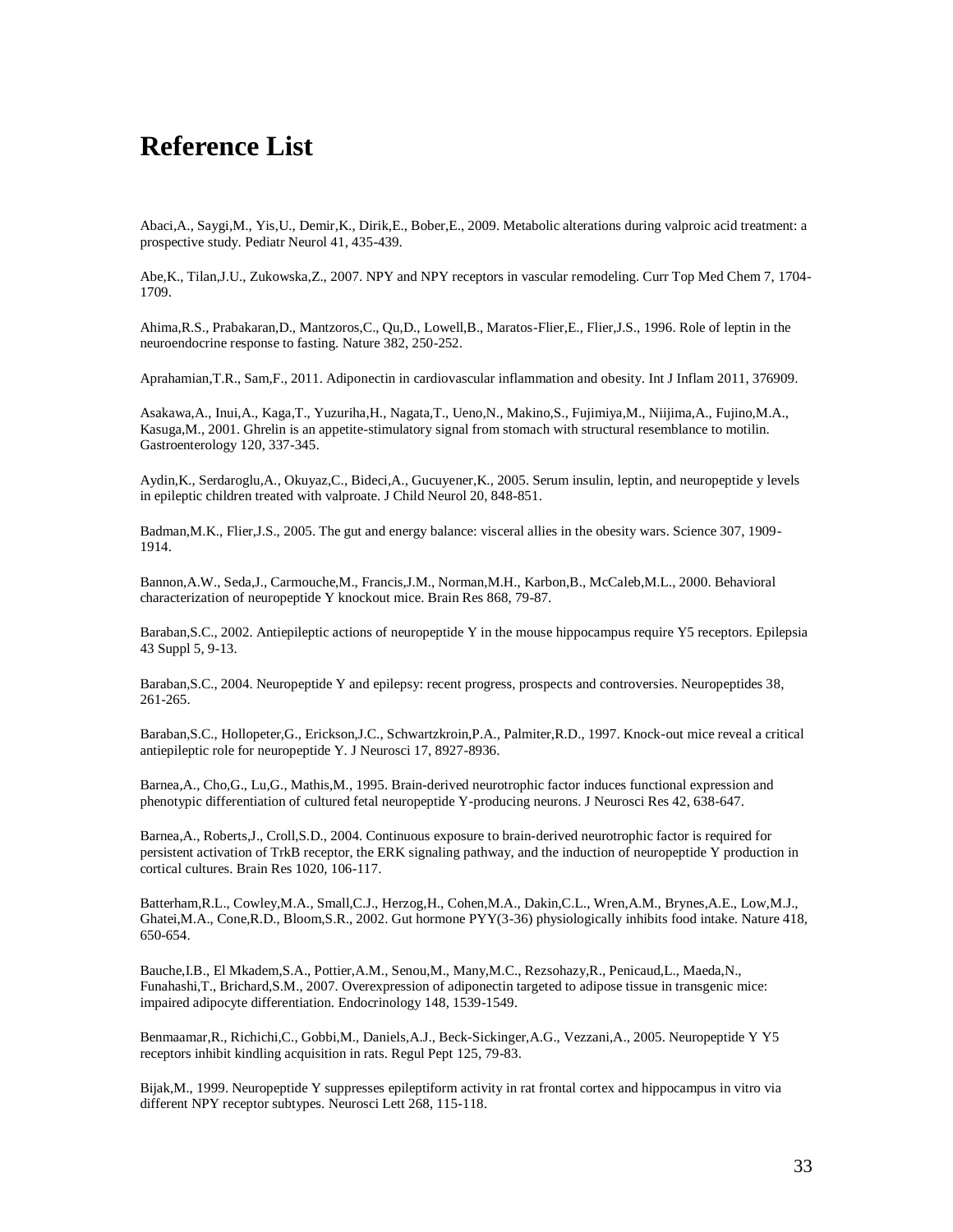Bleakman,D., Colmers,W.F., Fournier,A., Miller,R.J., 1991. Neuropeptide Y inhibits Ca2+ influx into cultured dorsal root ganglion neurones of the rat via a Y2 receptor. Br J Pharmacol 103, 1781-1789.

Breum,L., Astrup,A., Gram,L., Andersen,T., Stokholm,K.H., Christensen,N.J., Werdelin,L., Madsen,J., 1992. Metabolic changes during treatment with valproate in humans: implication for untoward weight gain. Metabolism 41, 666-670.

Brill,J., Lee,M., Zhao,S., Fernald,R.D., Huguenard,J.R., 2006. Chronic valproic acid treatment triggers increased neuropeptide y expression and signaling in rat nucleus reticularis thalami. J Neurosci 26, 6813-6822.

Brown,R., Imran,S.A., Belsham,D.D., Ur,E., Wilkinson,M., 2007. Adipokine gene expression in a novel hypothalamic neuronal cell line: resistin-dependent regulation of fasting-induced adipose factor and SOCS-3. Neuroendocrinology 85, 232-241.

Cansu,A., Serdaroglu,A., Cinaz,P., 2011. Serum insulin, cortisol, leptin, neuropeptide Y, galanin and ghrelin levels in epileptic children receiving oxcarbazepine. Eur J Paediatr Neurol.

Cardoso,A., Freitas-da-Costa,P., Carvalho,L.S., Lukoyanov,N.V., 2010. Seizure-induced changes in neuropeptide Ycontaining cortical neurons: Potential role for seizure threshold and epileptogenesis. Epilepsy Behav 19, 559-567.

Chapman,J.B., Cutler,M.G., 1984. Sodium valproate: effects on social behaviour and physical development in the mouse. Psychopharmacology (Berl) 83, 390-396.

Chronwall,B.M., Zukowska,Z., 2004. Neuropeptide Y, ubiquitous and elusive. Peptides 25, 359-363.

Colmers,W.F., El,B.B., 2003. Neuropeptide Y and Epilepsy. Epilepsy Curr 3, 53-58.

Colmers,W.F., Klapstein,G.J., Fournier,A., St-Pierre,S., Treherne,K.A., 1991. Presynaptic inhibition by neuropeptide Y in rat hippocampal slice in vitro is mediated by a Y2 receptor. Br J Pharmacol 102, 41-44.

Colmers,W.F., Lukowiak,K., Pittman,Q.J., 1985. Neuropeptide Y reduces orthodromically evoked population spike in rat hippocampal CA1 by a possibly presynaptic mechanism. Brain Res 346, 404-408.

Cordeira,J., Rios,M., 2011. Weighing in the Role of BDNF in the Central Control of Eating Behavior. Mol Neurobiol.

Corman,C.L., Leung,N.M., Guberman,A.H., 1997. Weight gain in epileptic patients during treatment with valproic acid: a retrospective study. Can J Neurol Sci 24, 240-244.

Croll,S.D., Chesnutt,C.R., Rudge,J.S., Acheson,A., Ryan,T.E., Siuciak,J.A., DiStefano,P.S., Wiegand,S.J., Lindsay,R.M., 1998. Co-infusion with a TrkB-Fc receptor body carrier enhances BDNF distribution in the adult rat brain. Exp Neurol 152, 20-33.

Das,A., Mukhopadhyay,S., 2011. The evil axis of obesity, inflammation and type-2 diabetes. Endocr Metab Immune Disord Drug Targets 11, 23-31.

Demir,E., Aysun,S., 2000. Weight gain associated with valproate in childhood. Pediatr Neurol 22, 361-364.

DePrato,P.S., Holmes,P.V., Martin,R.J., Dean,R.G., Edwards,G.L., 2000. Experimentally induced attenuation of neuropeptide-Y gene expression in transgenic mice increases mortality rate following seizures. Neurosci Lett 287, 61- 64.

Dinesen,H., Gram,L., Andersen,T., Dam,M., 1984. Weight gain during treatment with valproate. Acta Neurol Scand 70, 65-69.

Dobbins,R.L., Szczepaniak,L.S., Myhill,J., Tamura,Y., Uchino,H., Giacca,A., McGarry,J.D., 2002. The composition of dietary fat directly influences glucose-stimulated insulin secretion in rats. Diabetes 51, 1825-1833.

Dube,C., 2007. Neuropeptide Y: potential role in recurrent developmental seizures. Peptides 28, 441-446.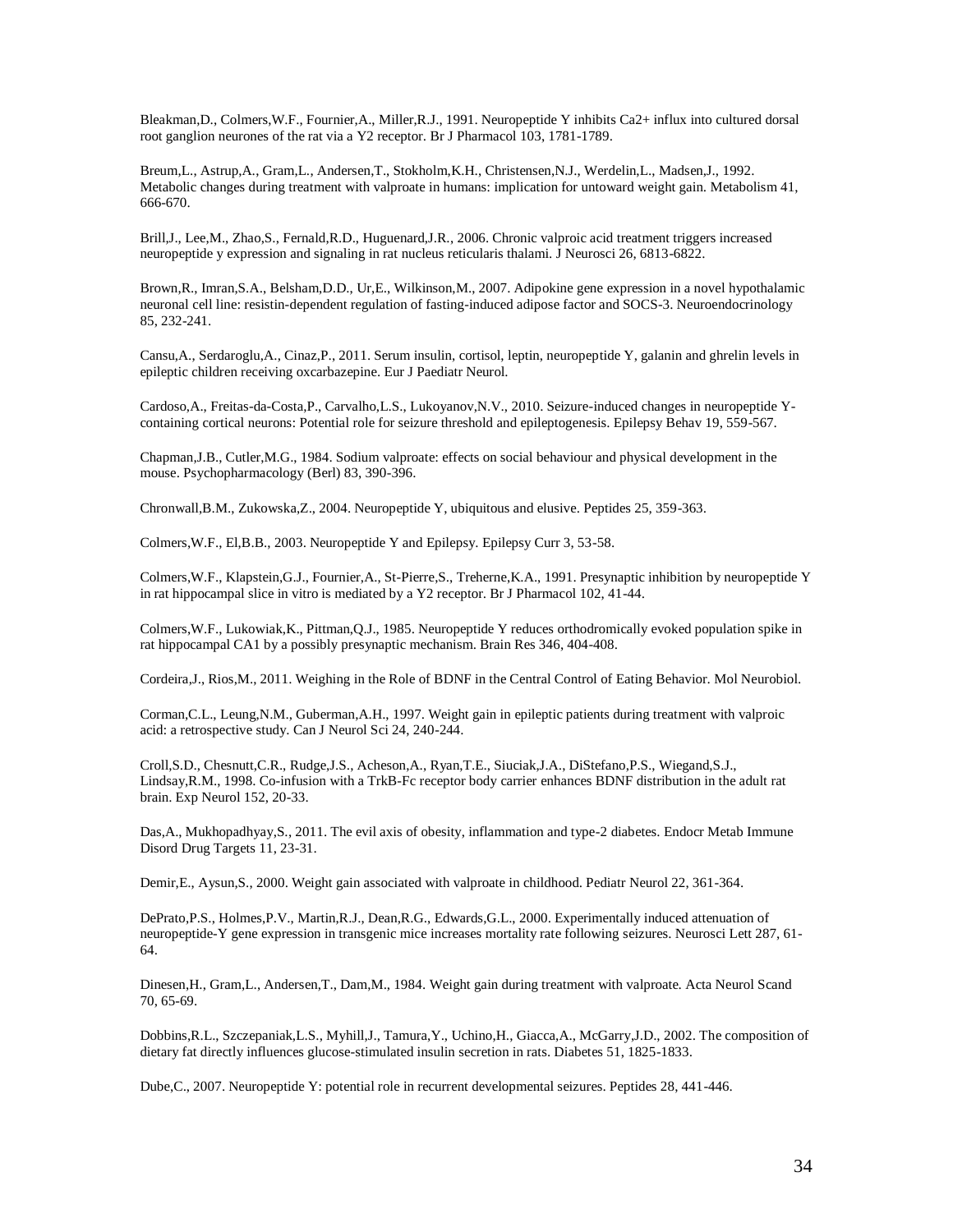Egger,J., Brett,E.M., 1981. Effects of sodium valproate in 100 children with special reference to weight. Br Med J (Clin Res Ed) 283, 577-581.

El,B.B., Balosso,S., Hamilton,T., Herzog,H., Beck-Sickinger,A.G., Sperk,G., Gehlert,D.R., Vezzani,A., Colmers,W.F., 2005. The anti-epileptic actions of neuropeptide Y in the hippocampus are mediated by Y and not Y receptors. Eur J Neurosci 22, 1417-1430.

El,B.B., Cao,J.Q., Beck-Sickinger,A.G., Colmers,W.F., 2002. Blockade of neuropeptide Y(2) receptors and suppression of NPY's anti-epileptic actions in the rat hippocampal slice by BIIE0246. Br J Pharmacol 136, 502-509.

El-Khatib,F., Rauchenzauner,M., Lechleitner,M., Hoppichler,F., Naser,A., Waldmann,M., Trinka,E., Unterberger,I., Bauer,G., Luef,G.J., 2007. Valproate, weight gain and carbohydrate craving: a gender study. Seizure 16, 226-232.

Ellacott,K.L., Cone,R.D., 2004. The central melanocortin system and the integration of short- and long-term regulators of energy homeostasis. Recent Prog Horm Res 59, 395-408.

Erickson,J.C., Clegg,K.E., Palmiter,R.D., 1996. Sensitivity to leptin and susceptibility to seizures of mice lacking neuropeptide Y. Nature 381, 415-421.

Ferin,M., Morrell,M., Xiao,E., Kochan,L., Qian,F., Wright,T., Sauer,M., 2003. Endocrine and metabolic responses to long-term monotherapy with the antiepileptic drug valproate in the normally cycling rhesus monkey. J Clin Endocrinol Metab 88, 2908-2915.

Foti,S., Haberman,R.P., Samulski,R.J., McCown,T.J., 2007. Adeno-associated virus-mediated expression and constitutive secretion of NPY or NPY13-36 suppresses seizure activity in vivo. Gene Ther 14, 1534-1536.

Fukuchi,M., Nii,T., Ishimaru,N., Minamino,A., Hara,D., Takasaki,I., Tabuchi,A., Tsuda,M., 2009. Valproic acid induces up- or down-regulation of gene expression responsible for the neuronal excitation and inhibition in rat cortical neurons through its epigenetic actions. Neurosci Res 65, 35-43.

Furtinger,S., Pirker,S., Czech,T., Baumgartner,C., Ransmayr,G., Sperk,G., 2001. Plasticity of Y1 and Y2 receptors and neuropeptide Y fibers in patients with temporal lobe epilepsy. J Neurosci 21, 5804-5812.

Gariboldi,M., Conti,M., Cavaleri,D., Samanin,R., Vezzani,A., 1998. Anticonvulsant properties of BIBP3226, a nonpeptide selective antagonist at neuropeptide Y Y1 receptors. Eur J Neurosci 10, 757-759.

Gerstner,T., Bell,N., Konig,S., 2008. Oral valproic acid for epilepsy--long-term experience in therapy and side effects. Expert Opin Pharmacother 9, 285-292.

Gottlicher,M., Minucci,S., Zhu,P., Kramer,O.H., Schimpf,A., Giavara,S., Sleeman,J.P., Lo,C.F., Nervi,C., Pelicci,P.G., Heinzel,T., 2001. Valproic acid defines a novel class of HDAC inhibitors inducing differentiation of transformed cells. EMBO J 20, 6969-6978.

Greber,S., Schwarzer,C., Sperk,G., 1994. Neuropeptide Y inhibits potassium-stimulated glutamate release through Y2 receptors in rat hippocampal slices in vitro. Br J Pharmacol 113, 737-740.

Grosso,S., Luisi,S., Mostardini,R., Farnetani,M., Cobellis,L., Morgese,G., Balestri,P., Petraglia,F., 2003. Inter-ictal and post-ictal circulating levels of allopregnanolone, an anticonvulsant metabolite of progesterone, in epileptic children. Epilepsy Res 54, 29-34.

Grosso,S., Luisi,S., Mostardini,R., Matera,M., Barlocco,E.G., Casarosa,E., Balestri,P., Petraglia,F., 2011. Circulating levels of allopregnanolone, a neuroactive steroid, and leptin during treatment with valproic acid in children with epilepsy. Neuroendocrinology 93, 159-164.

Grundemar,L., Ekelund,M., 1996. Effects of the neuropeptide Y (NPY)-receptor antagonist BIBP3226 on vascular NPY-receptors with different ligand requirements. Pharmacol Toxicol 79, 266-269.

Hamed,S.A., 2007. Leptin and insulin homeostasis in epilepsy: relation to weight adverse conditions. Epilepsy Res 75, 1-9.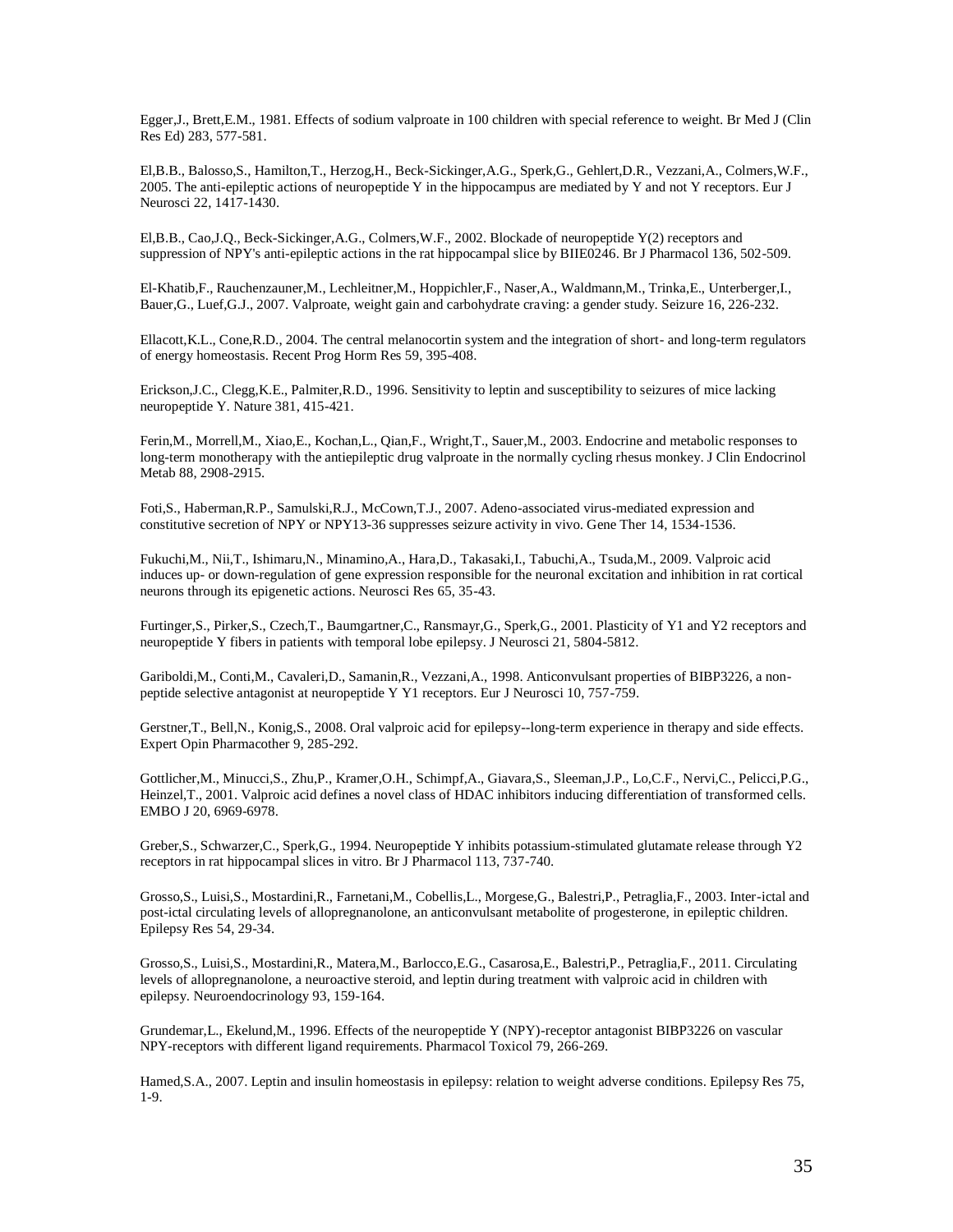Hamed,S.A., Fida,N.M., Hamed,E.A., 2009. States of serum leptin and insulin in children with epilepsy: risk predictors of weight gain. Eur J Paediatr Neurol 13, 261-268.

Henry,M., Ghibaudi,L., Gao,J., Hwa,J.J., 2005. Energy metabolic profile of mice after chronic activation of central NPY Y1, Y2, or Y5 receptors. Obes Res 13, 36-47.

Herzog,H., 2003. Neuropeptide Y and energy homeostasis: insights from Y receptor knockout models. Eur J Pharmacol 480, 21-29.

Howard,J.K., Flier,J.S., 2006. Attenuation of leptin and insulin signaling by SOCS proteins. Trends Endocrinol Metab 17, 365-371.

Huda,M.S., Wilding,J.P., Pinkney,J.H., 2006. Gut peptides and the regulation of appetite. Obes Rev 7, 163-182.

Jallon,P., Picard,F., 2001. Bodyweight gain and anticonvulsants: a comparative review. Drug Saf 24, 969-978.

Jequier,E., 2002. Leptin signaling, adiposity, and energy balance. Ann N Y Acad Sci 967, 379-388.

Johannessen,C.U., 2000. Mechanisms of action of valproate: a commentatory. Neurochem Int 37, 103-110.

Kalra,S.P., Dube,M.G., Sahu,A., Phelps,C.P., Kalra,P.S., 1991. Neuropeptide Y secretion increases in the paraventricular nucleus in association with increased appetite for food. Proc Natl Acad Sci U S A 88, 10931-10935.

Klapstein,G.J., Colmers,W.F., 1992. 4-Aminopyridine and low Ca2+ differentiate presynaptic inhibition mediated by neuropeptide Y, baclofen and 2-chloroadenosine in rat hippocampal CA1 in vitro. Br J Pharmacol 105, 470-474.

Klapstein,G.J., Colmers,W.F., 1997. Neuropeptide Y suppresses epileptiform activity in rat hippocampus in vitro. J Neurophysiol 78, 1651-1661.

Klein,K.M., Hamer,H.M., Reis,J., Schmidtke,J., Oertel,W.H., Theisen,F.M., Hebebrand,J., Rosenow,F., 2005. Weight change in monozygotic twins treated with valproate. Obes Res 13, 1330-1334.

Kopp,J., Nanobashvili,A., Kokaia,Z., Lindvall,O., Hokfelt,T., 1999. Differential regulation of mRNAs for neuropeptide Y and its receptor subtypes in widespread areas of the rat limbic system during kindling epileptogenesis. Brain Res Mol Brain Res 72, 17-29.

Kuruba,R., Hattiangady,B., Parihar,V.K., Shuai,B., Shetty,A.K., 2011. Differential susceptibility of interneurons expressing neuropeptide Y or parvalbumin in the aged hippocampus to acute seizure activity. PLoS One 6, e24493.

Lagace,D.C., McLeod,R.S., Nachtigal,M.W., 2004. Valproic acid inhibits leptin secretion and reduces leptin messenger ribonucleic acid levels in adipocytes. Endocrinology 145, 5493-5503.

Lee,J.H., Chan,J.L., Yiannakouris,N., Kontogianni,M., Estrada,E., Seip,R., Orlova,C., Mantzoros,C.S., 2003. Circulating resistin levels are not associated with obesity or insulin resistance in humans and are not regulated by fasting or leptin administration: cross-sectional and interventional studies in normal, insulin-resistant, and diabetic subjects. J Clin Endocrinol Metab 88, 4848-4856.

Lee,N.J., Herzog,H., 2009. NPY regulation of bone remodelling. Neuropeptides 43, 457-463.

Lin,E.J., Sainsbury,A., Lee,N.J., Boey,D., Couzens,M., Enriquez,R., Slack,K., Bland,R., During,M.J., Herzog,H., 2006. Combined deletion of Y1, Y2, and Y4 receptors prevents hypothalamic neuropeptide Y overexpression-induced hyperinsulinemia despite persistence of hyperphagia and obesity. Endocrinology 147, 5094-5101.

Lin,L.C., Lee,W.T., Chen,I.J., Yang,R.C., 2010. Lower plasma neuropeptide Y level in patients with atypical febrile convulsions. Kaohsiung J Med Sci 26, 8-12.

Lin,L.C., Lin,H.S., Yang,R.C., 2007. Neuropeptide Y gene polymorphism and plasma neuropeptide Y level in febrile seizure patients in Taiwan. Kaohsiung J Med Sci 23, 560-565.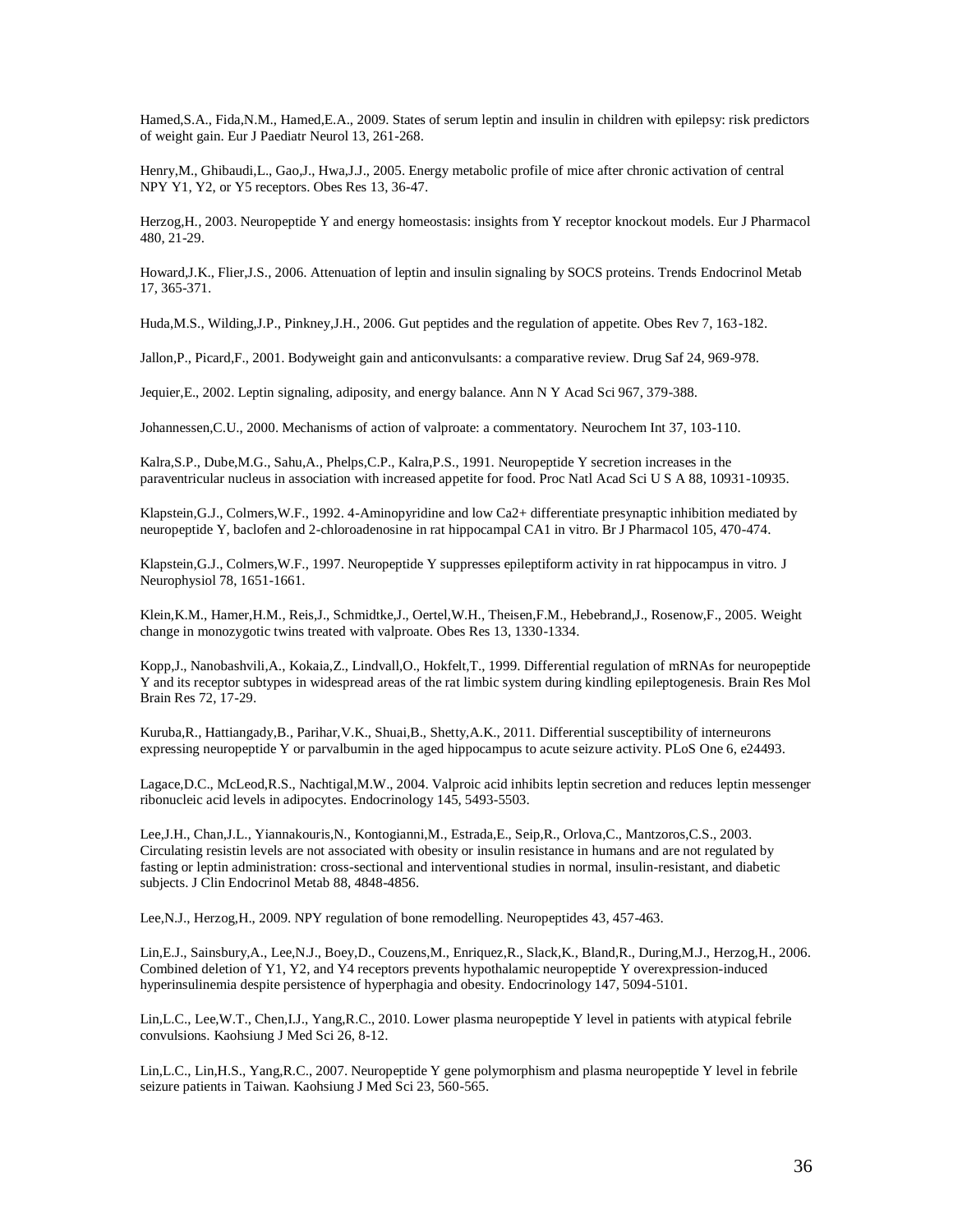Lin,S., Boey,D., Herzog,H., 2004. NPY and Y receptors: lessons from transgenic and knockout models. Neuropeptides 38, 189-200.

Luef,G.J., Lechleitner,M., Bauer,G., Trinka,E., Hengster,P., 2003. Valproic acid modulates islet cell insulin secretion: a possible mechanism of weight gain in epilepsy patients. Epilepsy Res 55, 53-58.

Marksteiner,J., Sperk,G., 1988. Concomitant increase of somatostatin, neuropeptide Y and glutamate decarboxylase in the frontal cortex of rats with decreased seizure threshold. Neuroscience 26, 379-385.

Marksteiner,J., Sperk,G., Maas,D., 1989. Differential increases in brain levels of neuropeptide Y and vasoactive intestinal polypeptide after kainic acid-induced seizures in the rat. Naunyn Schmiedebergs Arch Pharmacol 339, 173- 177.

Marsh,D.J., Baraban,S.C., Hollopeter,G., Palmiter,R.D., 1999. Role of the Y5 neuropeptide Y receptor in limbic seizures. Proc Natl Acad Sci U S A 96, 13518-13523.

Martin,C.K., Han,H., Anton,S.D., Greenway,F.L., Smith,S.R., 2009. Effect of valproic acid on body weight, food intake, physical activity and hormones: results of a randomized controlled trial. J Psychopharmacol 23, 814-825.

Mazarati,A., Wasterlain,C.G., 2002. Anticonvulsant effects of four neuropeptides in the rat hippocampus during selfsustaining status epilepticus. Neurosci Lett 331, 123-127.

Meurs,A., Clinckers,R., Ebinger,G., Michotte,Y., Smolders,I., 2007. Clinical potential of neuropeptide Y receptor ligands in the treatment of epilepsy. Curr Top Med Chem 7, 1660-1674.

Mikkelsen,J.D., Woldbye,D., Kragh,J., Larsen,P.J., Bolwig,T.G., 1994. Electroconvulsive shocks increase the expression of neuropeptide Y (NPY) mRNA in the piriform cortex and the dentate gyrus. Brain Res Mol Brain Res 23, 317-322.

Nanobashvili,A., Woldbye,D.P., Husum,H., Bolwig,T.G., Kokaia,M., 2004. Neuropeptide Y Y5 receptors suppress in vitro spontaneous epileptiform bursting in the rat hippocampus. Neuroreport 15, 339-343.

Nasreddine,W., Beydoun,A., 2008. Valproate-induced thrombocytopenia: a prospective monotherapy study. Epilepsia 49, 438-445.

Nguyen,A.D., Herzog,H., Sainsbury,A., 2011. Neuropeptide Y and peptide YY: important regulators of energy metabolism. Curr Opin Endocrinol Diabetes Obes 18, 56-60.

Noe,F., Frasca,A., Balducci,C., Carli,M., Sperk,G., Ferraguti,F., Pitkanen,A., Bland,R., Fitzsimons,H., During,M., Vezzani,A., 2009. Neuropeptide Y overexpression using recombinant adeno-associated viral vectors. Neurotherapeutics 6, 300-306.

Noe,F., Pool,A.H., Nissinen,J., Gobbi,M., Bland,R., Rizzi,M., Balducci,C., Ferraguti,F., Sperk,G., During,M.J., Pitkanen,A., Vezzani,A., 2008. Neuropeptide Y gene therapy decreases chronic spontaneous seizures in a rat model of temporal lobe epilepsy. Brain 131, 1506-1515.

Noe,F., Vaghi,V., Balducci,C., Fitzsimons,H., Bland,R., Zardoni,D., Sperk,G., Carli,M., During,M.J., Vezzani,A., 2010. Anticonvulsant effects and behavioural outcomes of rAAV serotype 1 vector-mediated neuropeptide Y overexpression in rat hippocampus. Gene Ther 17, 643-652.

Olesen,M.V., Christiansen,S.H., Gotzsche,C.R., Nikitidou,L., Kokaia,M., Woldbye,D.P., 2011. Neuropeptide Y Y1 receptor hippocampal overexpression via viral vectors is associated with modest anxiolytic-like and proconvulsant effects in mice. J Neurosci Res.

Ollmann,M.M., Wilson,B.D., Yang,Y.K., Kerns,J.A., Chen,Y., Gantz,I., Barsh,G.S., 1997. Antagonism of central melanocortin receptors in vitro and in vivo by agouti-related protein. Science 278, 135-138.

Ornoy,A., 2009. Valproic acid in pregnancy: how much are we endangering the embryo and fetus? Reprod Toxicol 28, 1-10.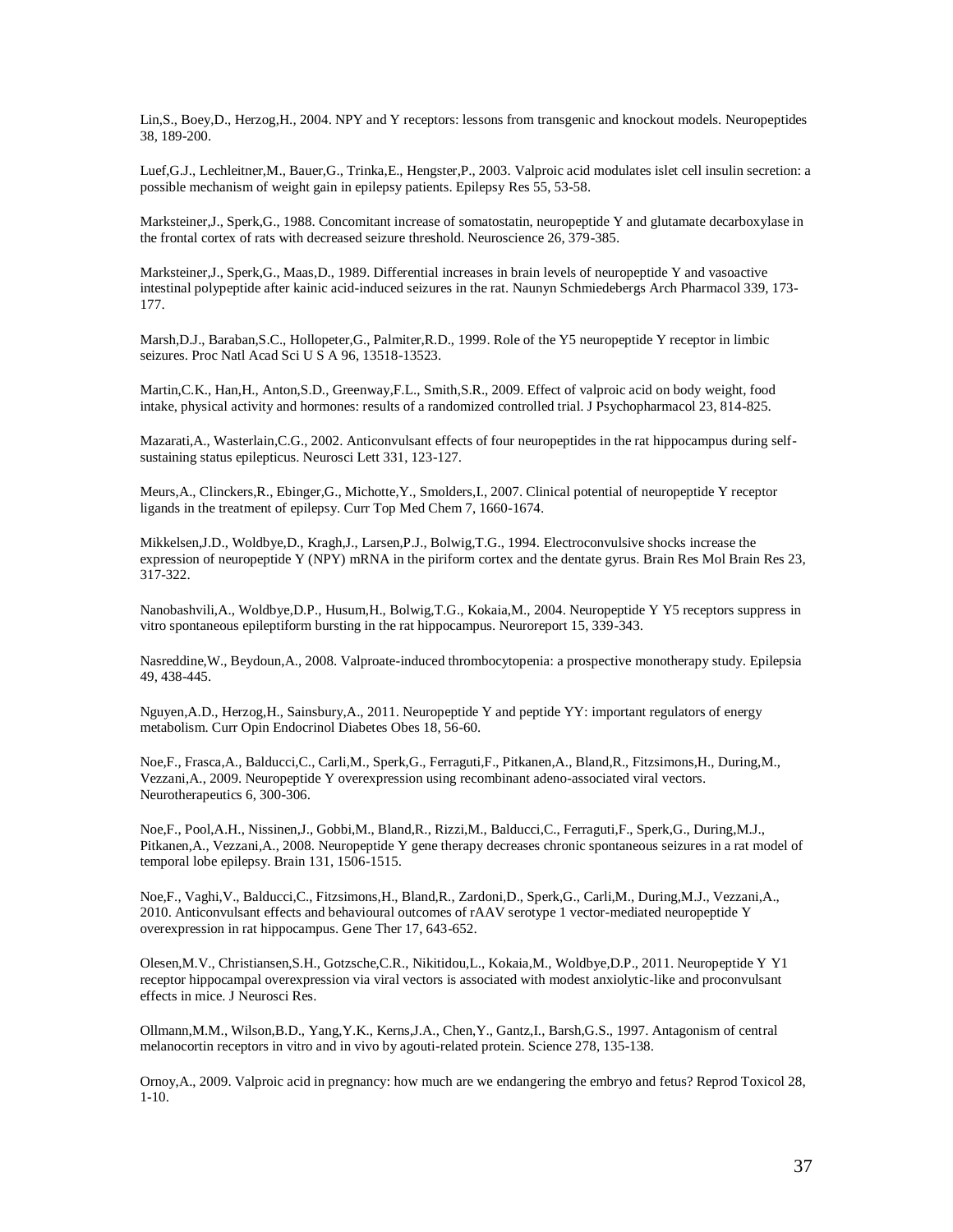Patrylo,P.R., van den Pol,A.N., Spencer,D.D., Williamson,A., 1999. NPY inhibits glutamatergic excitation in the epileptic human dentate gyrus. J Neurophysiol 82, 478-483.

Perisic,T., Zimmermann,N., Kirmeier,T., Asmus,M., Tuorto,F., Uhr,M., Holsboer,F., Rein,T., Zschocke,J., 2010. Valproate and amitriptyline exert common and divergent influences on global and gene promoter-specific chromatin modifications in rat primary astrocytes. Neuropsychopharmacology 35, 792-805.

Pylvanen,V., Knip,M., Pakarinen,A., Kotila,M., Turkka,J., Isojarvi,J.I., 2002. Serum insulin and leptin levels in valproate-associated obesity. Epilepsia 43, 514-517.

Pylvanen,V., Pakarinen,A., Knip,M., Isojarvi,J., 2006. Insulin-related metabolic changes during treatment with valproate in patients with epilepsy. Epilepsy Behav 8, 643-648.

Qiao,L., Schaack,J., Shao,J., 2006. Suppression of adiponectin gene expression by histone deacetylase inhibitor valproic acid. Endocrinology 147, 865-874.

Raposinho,P.D., Pierroz,D.D., Broqua,P., White,R.B., Pedrazzini,T., Aubert,M.L., 2001. Chronic administration of neuropeptide Y into the lateral ventricle of C57BL/6J male mice produces an obesity syndrome including hyperphagia, hyperleptinemia, insulin resistance, and hypogonadism. Mol Cell Endocrinol 185, 195-204.

Redrobe,J.P., Dumont,Y., St-Pierre,J.A., Quirion,R., 1999. Multiple receptors for neuropeptide Y in the hippocampus: putative roles in seizures and cognition. Brain Res 848, 153-166.

Reibel,S., Benmaamar,R., Le,B.T., Larmet,Y., Kalra,S.P., Marescaux,C., Depaulis,A., 2003. Neuropeptide Y delays hippocampal kindling in the rat. Hippocampus 13, 557-560.

Richichi,C., Lin,E.J., Stefanin,D., Colella,D., Ravizza,T., Grignaschi,G., Veglianese,P., Sperk,G., During,M.J., Vezzani,A., 2004. Anticonvulsant and antiepileptogenic effects mediated by adeno-associated virus vector neuropeptide Y expression in the rat hippocampus. J Neurosci 24, 3051-3059.

Robichaud,M., Debonnel,G., 2006. Allopregnanolone and ganaxolone increase the firing activity of dorsal raphe nucleus serotonergic neurons in female rats. Int J Neuropsychopharmacol 9, 191-200.

Sainsbury,A., Rohner-Jeanrenaud,F., Grouzmann,E., Jeanrenaud,B., 1996. Acute intracerebroventricular administration of neuropeptide Y stimulates corticosterone output and feeding but not insulin output in normal rats. Neuroendocrinology 63, 318-326.

Sainsbury,A., Schwarzer,C., Couzens,M., Herzog,H., 2002. Y2 receptor deletion attenuates the type 2 diabetic syndrome of ob/ob mice. Diabetes 51, 3420-3427.

Sato,N., Ogino,Y., Mashiko,S., Ando,M., 2009. Modulation of neuropeptide Y receptors for the treatment of obesity. Expert Opin Ther Pat 19, 1401-1415.

Schwartz,M.W., Figlewicz,D.P., Baskin,D.G., Woods,S.C., Porte,D., Jr., 1992. Insulin in the brain: a hormonal regulator of energy balance. Endocr Rev 13, 387-414.

Schwartz,M.W., Woods,S.C., Porte,D., Jr., Seeley,R.J., Baskin,D.G., 2000. Central nervous system control of food intake. Nature 404, 661-671.

Schwarzer,C., Sperk,G., Samanin,R., Rizzi,M., Gariboldi,M., Vezzani,A., 1996. Neuropeptides-immunoreactivity and their mRNA expression in kindling: functional implications for limbic epileptogenesis. Brain Res Brain Res Rev 22, 27-50.

Shi,Y., Kanaani,J., Menard-Rose,V., Ma,Y.H., Chang,P.Y., Hanahan,D., Tobin,A., Grodsky,G., Baekkeskov,S., 2000. Increased expression of GAD65 and GABA in pancreatic beta-cells impairs first-phase insulin secretion. Am J Physiol Endocrinol Metab 279, E684-E694.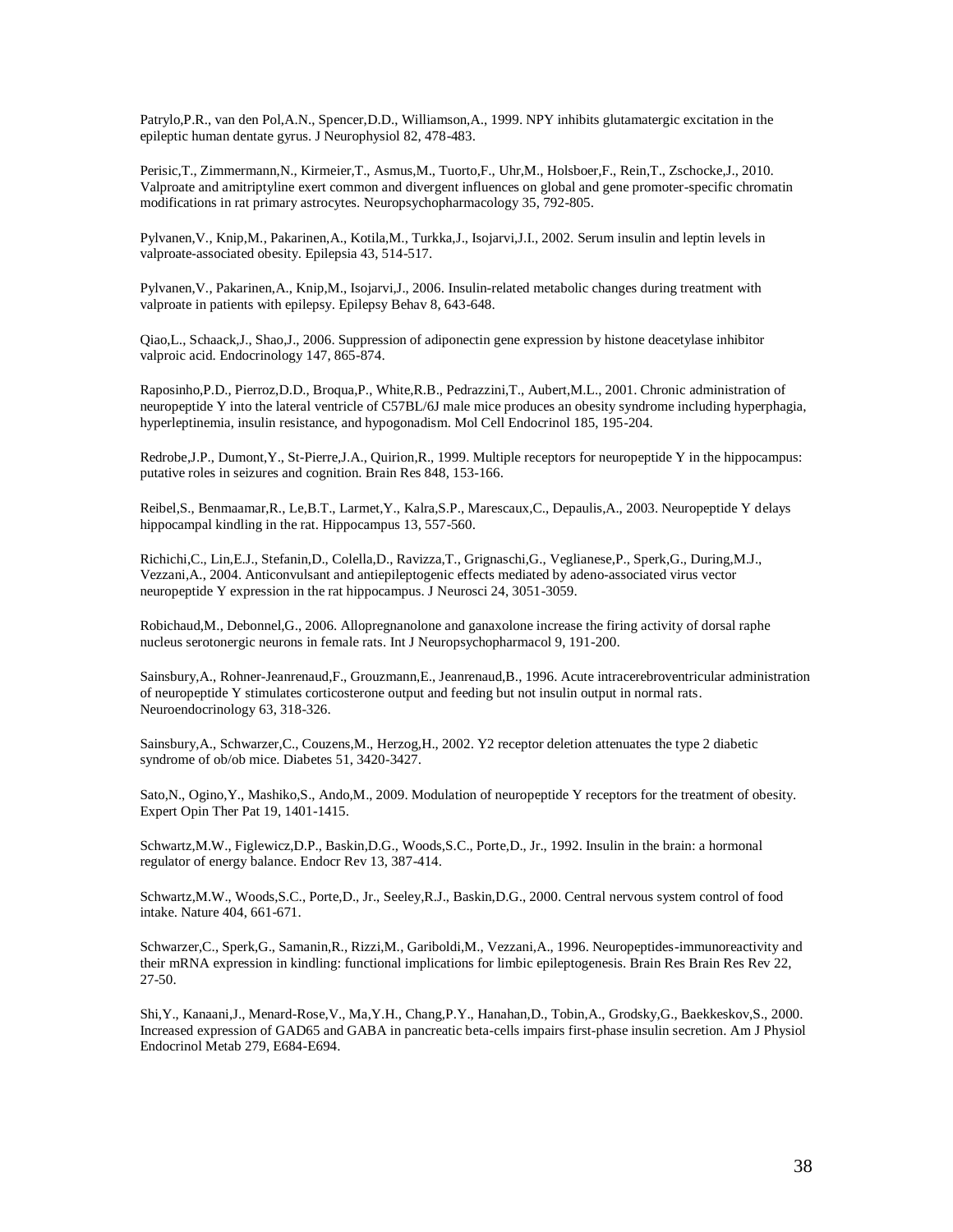Shi,Y.C., Lin,S., Wong,I.P., Baldock,P.A., Aljanova,A., Enriquez,R.F., Castillo,L., Mitchell,N.F., Ye,J.M., Zhang,L., Macia,L., Yulyaningsih,E., Nguyen,A.D., Riepler,S.J., Herzog,H., Sainsbury,A., 2010. NPY neuron-specific Y2 receptors regulate adipose tissue and trabecular bone but not cortical bone homeostasis in mice. PLoS One 5, e11361.

Shintani,M., Ogawa,Y., Ebihara,K., izawa-Abe,M., Miyanaga,F., Takaya,K., Hayashi,T., Inoue,G., Hosoda,K., Kojima,M., Kangawa,K., Nakao,K., 2001. Ghrelin, an endogenous growth hormone secretagogue, is a novel orexigenic peptide that antagonizes leptin action through the activation of hypothalamic neuropeptide  $\overline{Y}$ / $\overline{Y}$ 1 receptor pathway. Diabetes 50, 227-232.

Simpson,K.A., Martin,N.M., Bloom,S.R., 2009. Hypothalamic regulation of food intake and clinical therapeutic applications. Arq Bras Endocrinol Metabol 53, 120-128.

Smith,L.A., Cornelius,V.R., Azorin,J.M., Perugi,G., Vieta,E., Young,A.H., Bowden,C.L., 2010. Valproate for the treatment of acute bipolar depression: systematic review and meta-analysis. J Affect Disord 122, 1-9.

Sperk,G., Marksteiner,J., Gruber,B., Bellmann,R., Mahata,M., Ortler,M., 1992. Functional changes in neuropeptide Yand somatostatin-containing neurons induced by limbic seizures in the rat. Neuroscience 50, 831-846.

Stanley,B.G., Leibowitz,S.F., 1985. Neuropeptide Y injected in the paraventricular hypothalamus: a powerful stimulant of feeding behavior. Proc Natl Acad Sci U S A 82, 3940-3943.

Tang,Y., Glauser,T.A., Gilbert,D.L., Hershey,A.D., Privitera,M.D., Ficker,D.M., Szaflarski,J.P., Sharp,F.R., 2004. Valproic acid blood genomic expression patterns in children with epilepsy - a pilot study. Acta Neurol Scand 109, 159- 168.

Thorsell,A., 2010. Brain neuropeptide Y and corticotropin-releasing hormone in mediating stress and anxiety. Exp Biol Med (Maywood ) 235, 1163-1167.

Valassi,E., Scacchi,M., Cavagnini,F., 2008. Neuroendocrine control of food intake. Nutr Metab Cardiovasc Dis 18, 158-168.

Van,E.P., 2011. Obesity in pregnancy. S D Med Spec No, 46-50.

Verrotti,A., D'Egidio,C., Mohn,A., Coppola,G., Chiarelli,F., 2011. Weight gain following treatment with valproic acid: pathogenetic mechanisms and clinical implications. Obes Rev 12, e32-e43.

Verrotti,A., la,T.R., Trotta,D., Mohn,A., Chiarelli,F., 2009. Valproate-induced insulin resistance and obesity in children. Horm Res 71, 125-131.

Vezzani,A., Michalkiewicz,M., Michalkiewicz,T., Moneta,D., Ravizza,T., Richichi,C., Aliprandi,M., Mule,F., Pirona,L., Gobbi,M., Schwarzer,C., Sperk,G., 2002. Seizure susceptibility and epileptogenesis are decreased in transgenic rats overexpressing neuropeptide Y. Neuroscience 110, 237-243.

Vikelis,M., Rapoport,A.M., 2010. Role of antiepileptic drugs as preventive agents for migraine. CNS Drugs 24, 21-33.

Vorum,H., Gram,L., Honore,B., 1993. Valproate and palmitate binding to serum albumin in valproate-treated patients. Relation to obesity. Epilepsy Res 16, 55-64.

Wei,R., Lin,C.M., Tu,Y.Y., 2010. Strain-specific BDNF expression of rat primary astrocytes. J Neuroimmunol 220, 90- 98.

Weinshenker,D., Szot,P., Miller,N.S., Rust,N.C., Hohmann,J.G., Pyati,U., White,S.S., Palmiter,R.D., 2001. Genetic comparison of seizure control by norepinephrine and neuropeptide Y. J Neurosci 21, 7764-7769.

Woldbye,D.P., Kokaia,M., 2004. Neuropeptide Y and seizures: effects of exogenously applied ligands. Neuropeptides 38, 253-260.

Woldbye,D.P., Larsen,P.J., Mikkelsen,J.D., Klemp,K., Madsen,T.M., Bolwig,T.G., 1997. Powerful inhibition of kainic acid seizures by neuropeptide Y via Y5-like receptors. Nat Med 3, 761-764.